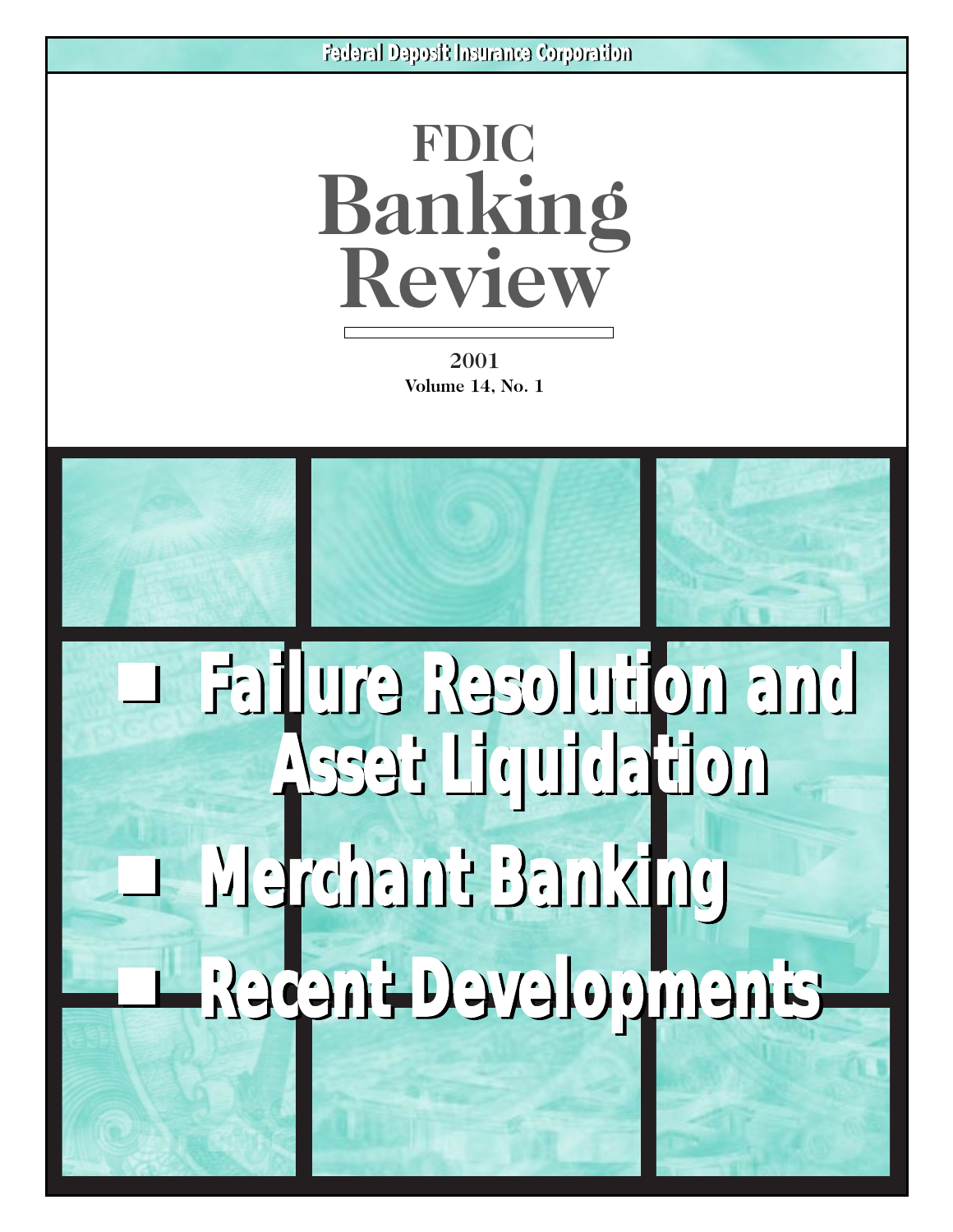# **FDIC Banking Review**

**2001 Volume 14, No. 1**

Chairman Donald E. Powell

Division of Research and Statistics, **Director** Wm. Roger Watson

> Deputy Director Barry Kolatch

Editor James A. Marino

Managing Editors Detta Voesar Lynne Montgomery

Editorial Secretary Cathy Wright

Design and Production Geri Bonebrake Cora Gibson

The views expressed are those of the authors and do not necessarily reflect official positions of the Federal Deposit Insurance Corporation. Articles may be reprinted or abstracted if the *FDIC Banking Review*  and author(s) are credited. Please provide the FDIC's Division of Research and Statistics with a copy of any publications containing reprinted material.

Single-copy subscriptions are available to the public free of charge. Requests for subscriptions, back issues or address changes should be mailed to: *FDIC Banking Review*, Public Information Center, 801 17th Street,<br>N.W., Washington, DC Washington, DC 20434.

# *Failure Resolution and Asset Liquidation: Results of an International Survey of Depositors*

*by Rosalind L. Bennett* Page 1

The author summarizes and discusses results of a Federal Deposit Insurance Corporation survey of foreign deposit insurance organizations. focuses on procedures for resolving and liquidating failed banks. The article

#### *Merchant Banking: Past and Present by Valentine V. Craig Page 29*

Recent legislation permits financial holding companies to engage in merchant banking, a lucrative activity for a handful of large commercial and investment banks for many years. The author provides a history of merchant banking and commercial bank involvement in this specialty.

# *Recent Developments Affecting Depository Institutions*

*by Lynne Montgomery Page 37* 

This regular feature of the *FDIC Banking Review* contains information on regulatory agency actions, state legislation and regulation, and articles and studies pertinent to banking and deposit insurance issues.

Editor's note: In "The Cost of the Savings and Loan Crisis: Truth and Consequences," which appeared in the last issue of the FDIC Banking Review, footnote 2 referenced an American Banker commentary by Kenneth H. Thomas in which he wrote "The public did not realize the monster Congress had created until taxpayers got the roughly \$500 billion bill for bailing out the thrift industry." Subsequent to publication, Mr. Thomas informed us the \$500 billion figure was a typographical error and that he meant to write \$150 billion, a figure he had used in previous articles and more in concert with the cost of the S&L crisis calculated in this article.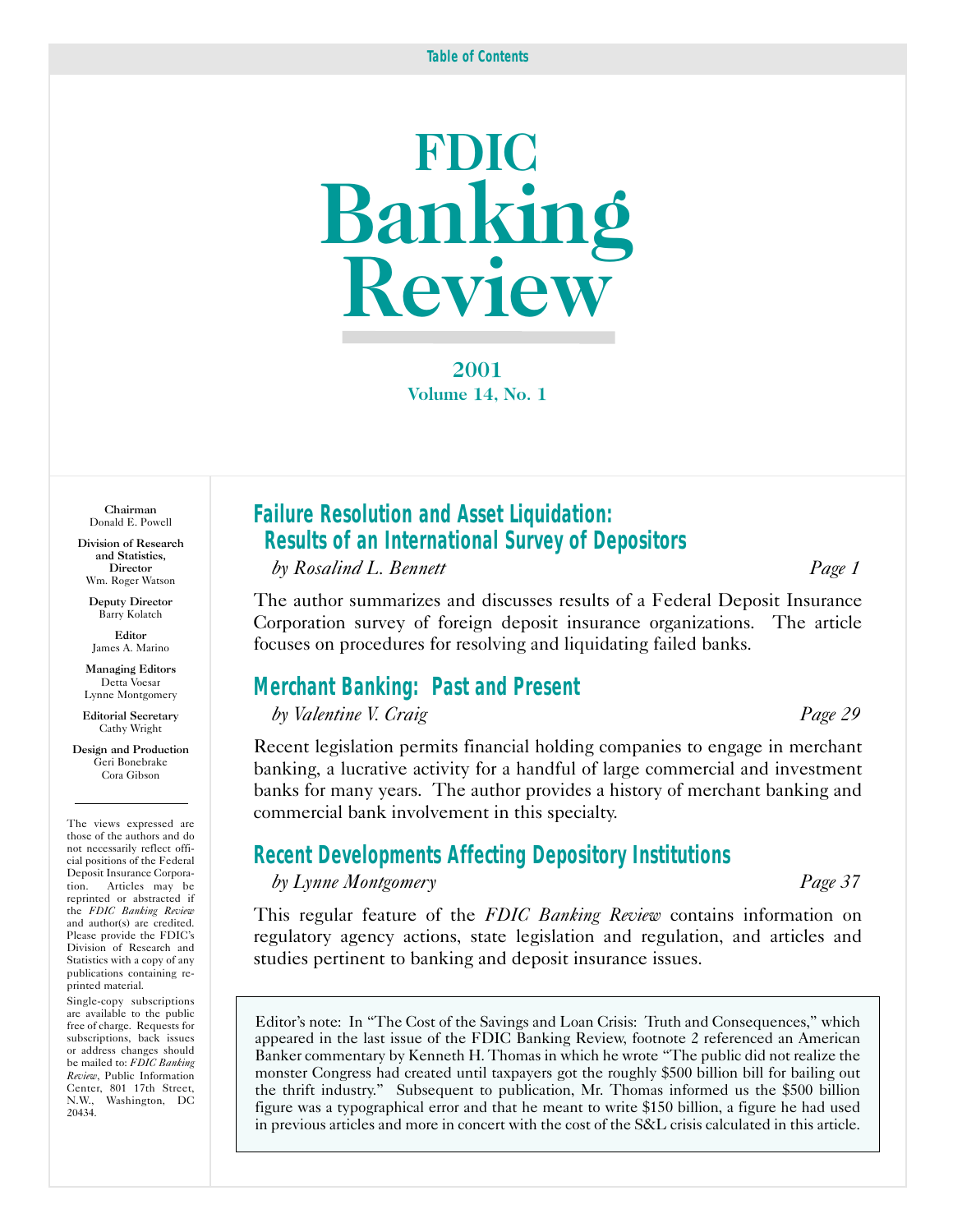# **Failure Resolution and Asset Liquidation: Results of an International Survey of Deposit Insurers**

by Rosalind L. Bennett\*

Alarge part of any country's financial safety net<sup>1</sup><br>is the winding up, or resolution and asset liqui-<br>dation, of insolvent banks.<sup>2</sup> Even in a healthy<br>economy banks may become troubled. When a bank is the winding up, or resolution and asset liquidation, of insolvent banks.<sup>2</sup> Even in a healthy economy, banks may become troubled. When a bank is no longer a viable business, the financial safety net should provide for that bank's resolution and asset liquidation. And often a majority of the claims on a failing bank are the deposits, which the deposit insurer is responsible for reimbursing. Thus, the deposit insurer plays a role in the resolution of insolvent banks.

In January 2000, the Federal Deposit Insurance Corporation (FDIC) sent a survey on deposit insurance practices to 73 foreign deposit insurance organizations. These 73 insurance organizations represent all explicit deposit guarantee programs in existence at the beginning of the year 2000 (excluding those in the United States). The survey's questions address the characteristics of deposit insurance systems by focusing on five general areas: (1) risk assessment, (2) funds availability, (3) failure-resolution methods, (4) the role of the receiver, and (5) asset liquidation.

As of June 2000, 37 deposit insurers in 34 locations had completed and returned the survey.<sup>3</sup> The locations of the respondents can be categorized as "advanced economies," "developing economies," or "economies in transition."<sup>4</sup> At year-end 1999, these 34 economies—which account for over one-half of world gross domestic product (GDP)—contained 6,000 banks and over 65 percent of the banking assets in the world. (See Table 1.)

This article reports on the nature and extent of the role played by the 37 survey respondents in winding up failed banks. The article summarizes and discusses only the results of questions that directly address the resolving and liquidating of failed banks.5 The article does not discuss relationships between the resolving and liquidating of failed banks and other topics in the survey (the supervision of banks, the funding of the deposit insurance scheme, and the transparency of financial reporting).6

The article draws upon both the academic literature and the practical experience of the United States with deposit insurance systems. The lessons the FDIC has learned may help other countries design effective policies related to the winding up, or the resolution and asset liquidation, of failed banks. The position of this

- 2 For simplicity, in this article the term "bank" refers to any deposit-taking financial institution.
- 3 Some locations have more than one deposit insurer. Not every question was answered by each respondent so there may be less than 37 responses to each question.
- 4 The classification of economies into "advanced," "developing," or "in transition" is from International Monetary Fund (2000). In the tables, the second and third categories are combined into one.
- 5 Articles summarizing and discussing the risk assessment and funds availability portions of the survey will appear in future issues of the *FDIC Banking Review*.
- 6 One example of these kinds of connections: how the appropriate authority will resolve a failed bank is affected by the funding of the deposit insurance scheme.

<sup>\*</sup> Rosalind L. Bennett is a financial economist in the FDIC's Division of Research and Statistics.

<sup>1</sup> For the purposes of this article, the safety net refers to the deposit insurance system, the resolution of failed banks, and the liquidation of failed-bank assets.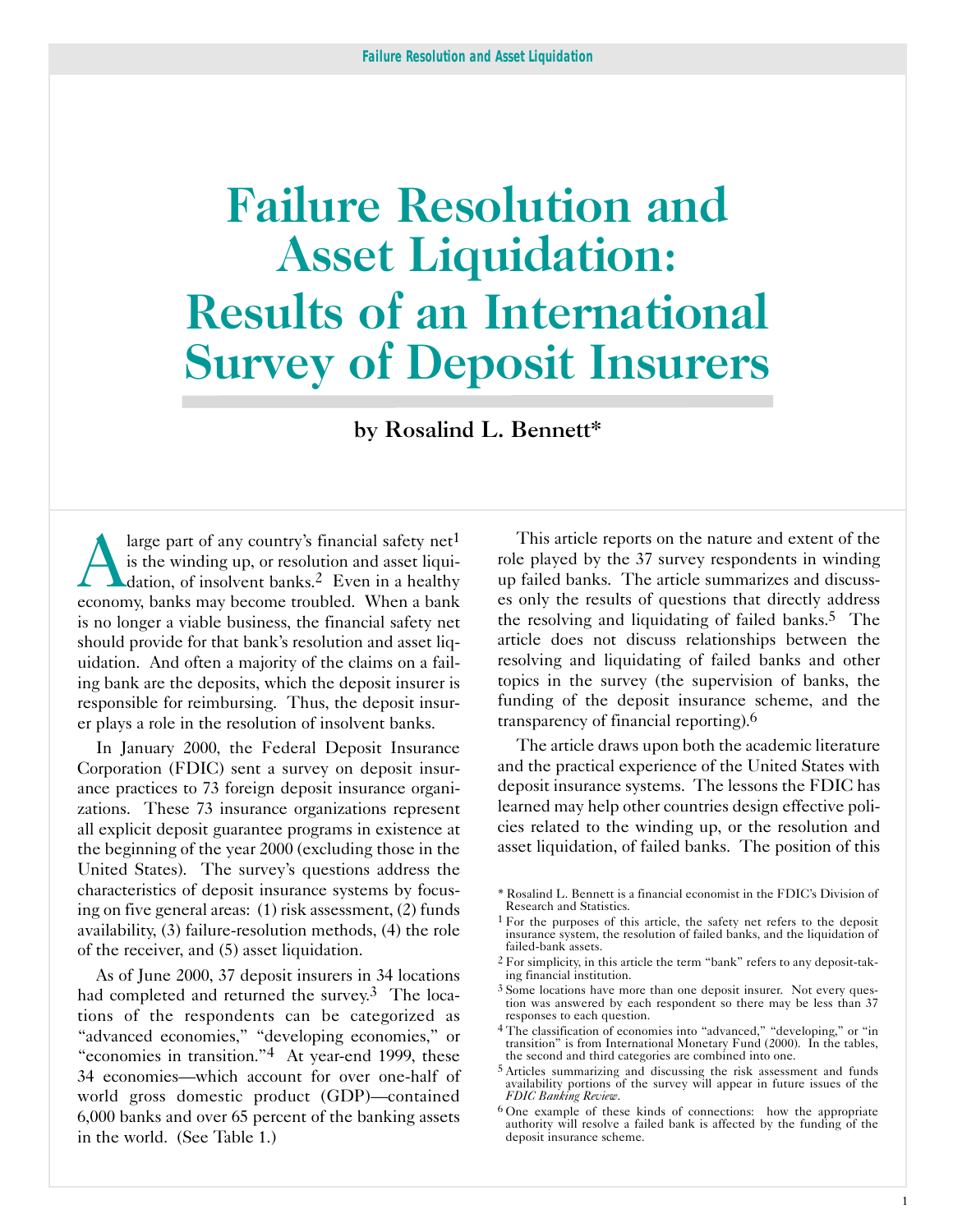| Table 1 |  |  |  |                                                     |  |  |  |
|---------|--|--|--|-----------------------------------------------------|--|--|--|
|         |  |  |  | <b>Survey Respondents, Summary Statistics, 1999</b> |  |  |  |

|                                                  | Population                        |                                              | <b>GDP</b>                          |                                              | <b>Banking Industry</b>      |                                      |                                                     |  |
|--------------------------------------------------|-----------------------------------|----------------------------------------------|-------------------------------------|----------------------------------------------|------------------------------|--------------------------------------|-----------------------------------------------------|--|
| Deposit Insurer                                  | Total<br>Population<br>(millions) | Share of<br>World<br>Population<br>(percent) | <b>Total GDP</b><br>(US\$ millions) | Share of<br>World<br><b>GDP</b><br>(percent) | Number<br>of<br><b>Banks</b> | Banking<br>Assets<br>(US\$ billions) | Share of<br>World<br>Banking<br>Assets<br>(percent) |  |
| <b>Advanced Economies</b>                        |                                   |                                              |                                     |                                              |                              |                                      |                                                     |  |
| Austria                                          | 8.18                              | 0.14%                                        | \$<br>208,949                       | 0.69%                                        | 844                          | \$<br>608.3                          | 1.32%                                               |  |
| Belgium                                          | 10.15                             | 0.17                                         | 245,706                             | 0.81                                         | 84                           | 938.1                                | 2.03                                                |  |
| Canada                                           | 30.49                             | 0.52                                         | 612,049                             | 2.03                                         | 112                          | 584.6                                | 1.27                                                |  |
| France                                           | 59.10                             | 1.01                                         | 1,410,262                           | 4.67                                         | 328                          | 3,506.3                              | 7.59                                                |  |
| Germany                                          | 82.09                             | 1.40                                         | 2,081,202                           | 6.89                                         | 2,517                        | 6,877.7                              | 14.89                                               |  |
| Greece                                           | 10.63                             | 0.18                                         | 123,934                             | 0.41                                         | 28                           | 82.1                                 | 0.18                                                |  |
| Isle of Mana                                     | 0.08                              | 0.00                                         | 985                                 | 0.00                                         | 49                           | n.a.                                 | n.a.                                                |  |
| Italy                                            | 57.34                             | 0.98                                         | 1,149,958                           | 3.81                                         | 363                          | 2,263.2                              | 4.90                                                |  |
| Japan                                            | 126.51                            | 2.15                                         | 4,395,083                           | 14.55                                        | 177                          | 7,620.0                              | 16.50                                               |  |
| Netherlands                                      | 15.81                             | 0.27                                         | 384,766                             | 1.27                                         | 80                           | 1,328.5                              | 2.88                                                |  |
| Portugal                                         | 9.96                              | 0.17                                         | 107,716                             | 0.36                                         | 50                           | 334.2                                | 0.72                                                |  |
| Spain                                            | 39.42                             | 0.67                                         | 562,245                             | 1.86                                         | 154                          | 1,470.1                              | 3.18                                                |  |
| Sweden                                           | 8.86                              | 0.15                                         | 226,338                             | 0.75                                         | 40                           | 260.1                                | 0.56                                                |  |
| Taiwan Province of China                         | 22.00                             | 0.37                                         | 362,000                             | 1.20                                         | 49                           | n.a.                                 | n.a.                                                |  |
| United Kingdom                                   | 58.74                             | 1.00                                         | 1,373,612                           | 4.55                                         | 302                          | 3,628.3                              | 7.86                                                |  |
| Subtotal                                         | 539.36                            | 9.18%                                        | \$13,244,805                        | 43.85%                                       | 5,177                        | $>$ \$29,501.5                       | $>63.88\%$                                          |  |
| Developing Economies and Economies in Transition |                                   |                                              |                                     |                                              |                              |                                      |                                                     |  |
| Africa                                           |                                   |                                              |                                     |                                              |                              |                                      |                                                     |  |
| Nigeria                                          | 108.95                            | 1.85                                         | 43,286                              | 0.14                                         | 81                           | 9.5                                  | 0.02                                                |  |
| Tanzania                                         | 32.79                             | 0.56                                         | 8,777                               | 0.03                                         | 10                           | 1.3                                  | 0.00                                                |  |
| Uganda                                           | 21.62                             | 0.37                                         | 6,349                               | 0.02                                         | 21                           | 0.9                                  | 0.00                                                |  |
| Europe                                           |                                   |                                              |                                     |                                              |                              |                                      |                                                     |  |
| Czech Republic                                   | 10.28                             | 0.17                                         | 56,379                              | 0.19                                         | 36                           | 84.5                                 | 0.18                                                |  |
| Hungary                                          | 10.07                             | 0.17                                         | 48,355                              | 0.16                                         | 46                           | 26.7                                 | 0.06                                                |  |
| Latvia                                           | 2.43                              | 0.04                                         | 6,664                               | 0.02                                         | 25                           | 3.2                                  | 0.01                                                |  |
| Lithuania                                        | 3.66                              | 0.06                                         | 10,454                              | 0.03                                         | 11                           | 2.7                                  | 0.01                                                |  |
| Poland                                           | 38.65                             | 0.66                                         | 154,146                             | 0.51                                         | 87                           | 76.2                                 | 0.17                                                |  |
| Romania                                          | 22.46                             | 0.38                                         | 33,750                              | 0.11                                         | 18                           | 8.0                                  | 0.02                                                |  |
| Slovak Republic                                  | 5.40                              | 0.09                                         | 19,307                              | 0.06                                         | 25                           | 15.6                                 | 0.03                                                |  |
| Turkey                                           | 64.39                             | 1.10                                         | 188,374                             | 0.62                                         | 67                           | 96.2                                 | 0.21                                                |  |
| Middle East                                      |                                   |                                              |                                     |                                              |                              |                                      |                                                     |  |
| Bahrain                                          | 0.67                              | 0.01                                         | 5,350                               | 0.02                                         | 36                           | 8.1                                  | 0.02                                                |  |
| Oman                                             | 2.46                              | 0.04                                         | 14,962                              | 0.05                                         | 18                           | 9.4                                  | 0.02                                                |  |
| Western Hemisphere                               |                                   |                                              |                                     |                                              |                              |                                      |                                                     |  |
| Brazil                                           | 163.95                            | 2.79                                         | 760,345                             | 2.52                                         | 208                          | 286.5                                | 0.62                                                |  |
| El Salvador                                      | 6.15                              | 0.10                                         | 12,229                              | 0.04                                         | 18                           | 7.6                                  | 0.02                                                |  |
| <b>Iamaica</b>                                   | 2.56                              | 0.04                                         | 6.134                               | 0.02                                         | 16                           | 4.1                                  | 0.01                                                |  |
| Mexico                                           | 97.37                             | 1.66                                         | 474,951                             | 1.57                                         | 63                           | 202.7                                | 0.44                                                |  |
| Peru                                             | 25.23                             | 0.43                                         | 57,318                              | 0.19                                         | 20                           | 20.4                                 | 0.04                                                |  |
| Trinidad and Tobago                              | 1.29                              | $0.02\,$                                     | 6,998                               | $0.02\,$                                     | 17                           | 3.7                                  | 0.01                                                |  |
| Subtotal                                         | 620.38                            | 10.54%                                       | \$1,914,128                         | 6.34%                                        | 823                          | 867.3<br>\$                          | 1.88%                                               |  |
| Total                                            | 1,159.74                          | 19.72                                        | 15,158,933                          | 50.18                                        | 6,000                        | >30,368.8                            | >65.77                                              |  |
| <b>United States</b>                             | 273.13                            | 4.65                                         | 8,708,870                           | 28.83                                        | 8,907                        | 7,956.9                              | 17.23                                               |  |
| World                                            | 5,879.00                          | 100.00%                                      | \$30,211,993                        | 100.00%                                      | n.a.                         | \$46,177.5                           | 100.00%                                             |  |

*Note:* 

Population—1999 midyear estimates. *Source:* International Monetary Fund (June 2000), *International Financial Statistics*. Taiwan Province of China and Isle of Man statistics from CIA (1999), *World Factbook*.

GDP—1999. *Source:* World Bank, 2000, Development Indicators. Taiwan Province of China and Isle of Man statistics are 1998 estimates from CIA (1999), *World Factbook*.

Banking Industry—Number of banks. *Source:* Thomson Bank Directory (2000), Thomson Financial Publishing. Banking assets as of 1999: International Monetary Fund (June 2000), *International Financial Statistics* (bank assets are summations of lines 20 through 22 in the International Financial Statistics, converted to December 1999 U.S. dollars). World total does not include Afghanistan, Dem. Rep. of Congo, People's Dem. Rep. of Yemen, St. Pierre & Miquelon, and Vietnam. December 1999 data were not available for Djibouti, Greece, Guinea, Republic of Yemen, so data from second-quarter 1998 were used. aBritish Crown Dependency.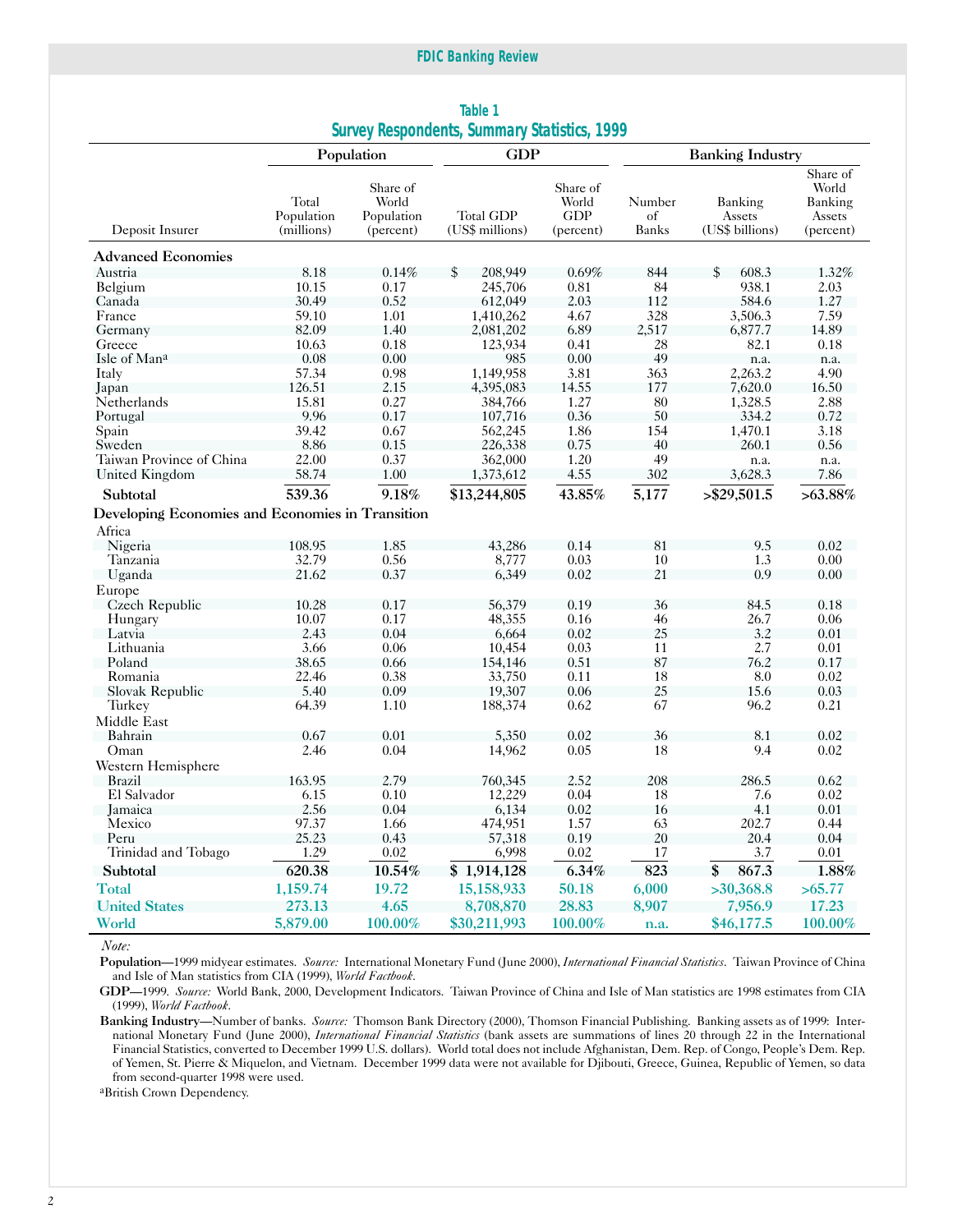article, however, is that there are no universal best practices or one-size-fits-all policy prescriptions. Among other considerations, differences in the level of transparency of financial reporting, in the effectiveness of supervision, in legal structures, and in the accountability of public officials will determine which design features of the safety net will best fit any one country.

#### *Conceptual Background*

A financial safety net has three principal goals: (1) to maintain stability and public confidence in the financial system, (2) to minimize the cost of resolving failed banks but without weakening the financial system, and (3) to have the receiver dispose of the remaining assets as soon as practicable.

When dealing with failed or failing banks, the challenge in achieving the first goal is to do it with the least possible interference with market mechanisms. Resolving failed banks in a manner that undermines market discipline (for example, by covering all deposit and creditor claims) will simply weaken the financial system in the long run by encouraging excessive risk taking. But not resolving failed banks promptly will also undermine the market mechanism—and may, in addition, substantially increase the costs of a resolution.

Accordingly, the financial safety net includes policies on failure resolution, and it is advantageous to make the policies clear to the public. Transparency in the rules governing the resolution of failed banks helps to produce order in the financial system. Clear, specific, and publicly known regulatory policies provide banks and their customers with more information on which to base their decisions. And when depositors and other bank creditors know which claims the deposit insurer will honor quickly, they are unlikely to generate liquidity crises in well-run banks. In other words, policies that reduce the uncertainty of claimants about the amounts they will recover, especially when these policies are accompanied by prompt payment of claims, increase public confidence in the financial system. Unclear regulatory policies—along with poor bankruptcy or receivership laws and the lack of timely failure resolutions—can contribute to and exacerbate financial crises.

The challenge posed by the second goal of any financial safety net (to minimize the cost of a failure resolution without weakening the financial system) lies in the fact that minimizing disruption to the economy and maintaining public confidence in the financial system can be costly. One way of meeting this challenge is to adhere to a least-cost requirement; that is, to evaluate the cost of different failure-resolution techniques and determine which is the least costly to the deposit insurer. If a strict least-cost requirement is in place, regulators are not allowed to weigh secondary damage to the community or to other banks when determining which resolution transaction to use.

The third goal of the safety net applies to those resolution techniques that require some or all assets to remain with the receiver and calls for the receiver to dispose of the remaining assets as soon as is practicable. This goal is consistent with the other two goals. When assets held by the receiver are not returned to the private markets as soon as is practicable, the economy may be disrupted. Inversely, returning assets quickly to the private sector minimizes disruption to the local economy by allowing for quicker payments to the remaining creditors of the failed bank, thereby meeting goal one. In addition, liquidating assets quickly accomplishes goal two by eliminating costs associated with holding the assets, such as servicing costs.

#### *Practice in the United States*

In the United States, winding up the affairs of a bank that has failed typically involves two stages. The first stage—the resolution stage—is the process of resolving a failed bank; the second stage is the process of liquidating the assets of the failed bank (the receivership process). The receivership process is used for all resolutions except open-bank assistance.

In the resolution stage of most transactions the FDIC values the assets of the failed bank, solicits bids for the sale of the bank, and evaluates the bids to determine which one is the least costly to the insurance fund.7 If the least costly bid involves the acquisition by a bank of some or all of the assets and liabilities of the failed bank, the FDIC works with the acquiring bank until the end of the closing process. If the least costly bid does not involve an acquirer, the FDIC ensures timely payment to insured depositors and liquidates the assets over time.

<sup>7</sup> Typically, the FDIC places similar assets in pools and allows bidders to bid on the asset pools. Bidders have the option to bid on some or all of the asset pools and on some or all of the deposits of the failed bank.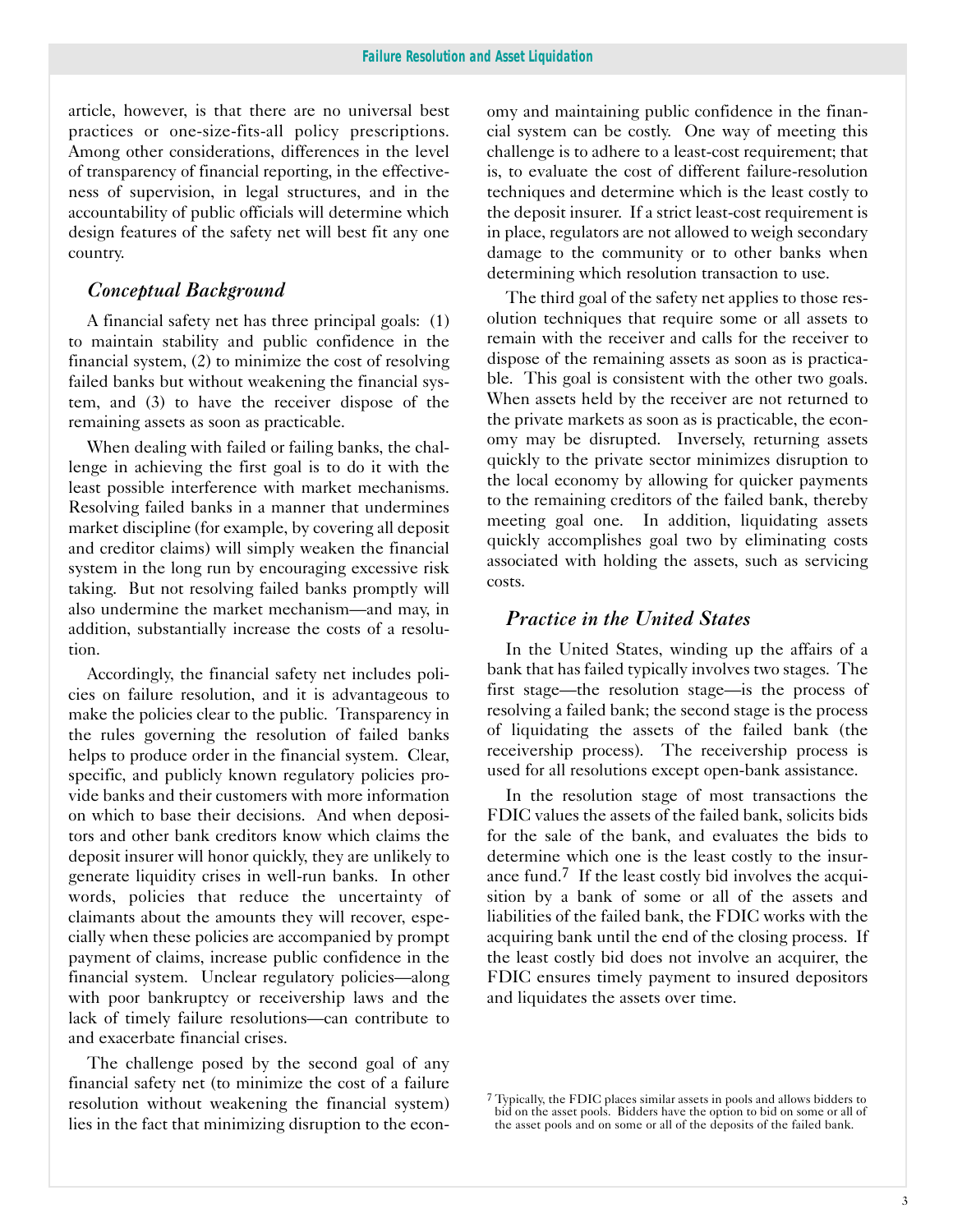During the second stage—the receivership process8—the FDIC liquidates any remaining assets of the failed bank and distributes the proceeds, first to the uninsured depositors, then to the general creditors, and finally to the shareholders.<sup>9</sup>

# *When and How a Bank is Closed and Resolved*

Before the winding-up process, the bank must first be closed. This section discusses three issues surrounding bank closure: the rules for closure, the timing of closure, and who has the authority to close banks. After the bank is closed, and before the winding-up process can begin, a receiver must be appointed for the failed bank. This section also discusses many aspects of the appointment of a receiver, such as who appoints the receiver and who usually acts as the receiver. The last part of the section discusses the differences between the receivership process for a failed bank, as conducted in the United States, and the corporate bankruptcy process.

#### *Bank Closure Rules*

Banks are typically closed for one of two reasons: insolvency or illiquidity. Insolvency occurs when the value of the assets held by a bank is less than the value of the liabilities held. Illiquidity occurs when a bank is not able to meet its current obligations as they come due.

Insolvency can be measured by either book value or market value. Accounting conventions usually require that banks report assets and liabilities at book value, and the Federal Deposit Insurance Corporation Improvement Act of 1991 (FDICIA) requires regulatory agencies in the United States to close banks before they reach book-value insolvency.<sup>10</sup> The reason for this closing rule is that the market value of the assets of a bank is uncertain and in troubled banks is typically below the book value. Closing a bank before it reaches book-value insolvency allows for this uncertainty and helps limit the losses incurred by the deposit insurance funds.

Illiquidity may arise because banks issue demand deposits—obligations due upon demand—to fund lending activity, and are therefore susceptible to bank runs. When depositors know or believe that a bank is in danger of failing, they may attempt to withdraw their deposits as quickly as possible, causing a liquidity crisis at the bank.

A bank can be illiquid without being insolvent. In the United States, primarily because of deposit insurance and the central bank's ability to provide liquidity, banks usually fail because they are insolvent rather than because they are illiquid. In most of the cases when a U.S. bank was closed for illiquidity, the liquidity problem had been caused by a belief that the bank was insolvent, even though the insolvency had not yet been realized in the accounting statements.

In contrast, the European Union (EU) directive on deposit-guarantee schemes (94/19/EEC) is concerned with illiquid—not necessarily insolvent—banks. The directive requires the activation of the deposit-guarantee scheme when deposits become unavailable. Although the EU also has adopted directives 89/647/EEC and 89/299/EEC that outline capital standards consistent with the Basel capital standards, no EU directive currently requires the closure of an insolvent bank.11

The responses to the survey of deposit insurers indicate that in practice a majority of respondents close banks when they become insolvent. Of the 37 deposit insurers that had responded as of June 2000, over two-thirds answered "Yes" to the following survey question: *Are troubled insured depository institutions routinely closed and liquidated or otherwise reorganized when equity capital is exhausted?* This proportion was roughly similar for both groups of deposit insurers, those in advanced economies and those in developing economies and economies in transition. (See Table 2.)

#### *Timing of Bank Closure*

When the resolution of a failed bank is performed quickly and smoothly, benefits accrue to the economy and to the financial system. The swift resolution of a small bank minimizes disruption to the local community. The swift resolution of a large bank is especially critical because the failure of the bank may affect the national economy.

<sup>&</sup>lt;sup>8</sup> The receivership process is similar to the bankruptcy process used in countries other than the United States. However, as discussed later in the article, the receivership process differs from the bankruptcy process in important ways.

<sup>&</sup>lt;sup>9</sup> In the resolution stage, the FDIC provides timely payment to the insured depositors; then, during the receivership process, the FDIC stands in the place of the insured depositors. Claimants on the receivership (including the FDIC itself, as the receiver that has administrative expenses and as the stand-in for the insured depositors) receive payment according to their assigned priority, as dictated by the Omnibus Budget Reconciliation Act of 1993; the relevant provisions are commonly known as National Depositor Preference. The priority is as follows: administrative expenses of the receiver, secured claims, domestic deposits (insured and uninsured), foreign deposits and other general creditor claims, subordinated creditor claims, and shareholders. For more detail on National Depositor Preference, see Marino and Bennett (1999).

<sup>10</sup> The prompt corrective action provisions of FDICIA require the regulatory agency to close a bank that has a ratio of tangible equity to assets that is less than or equal to 2 percent.

<sup>11</sup> For more information on financial developments in the EU, see Murphy (2000).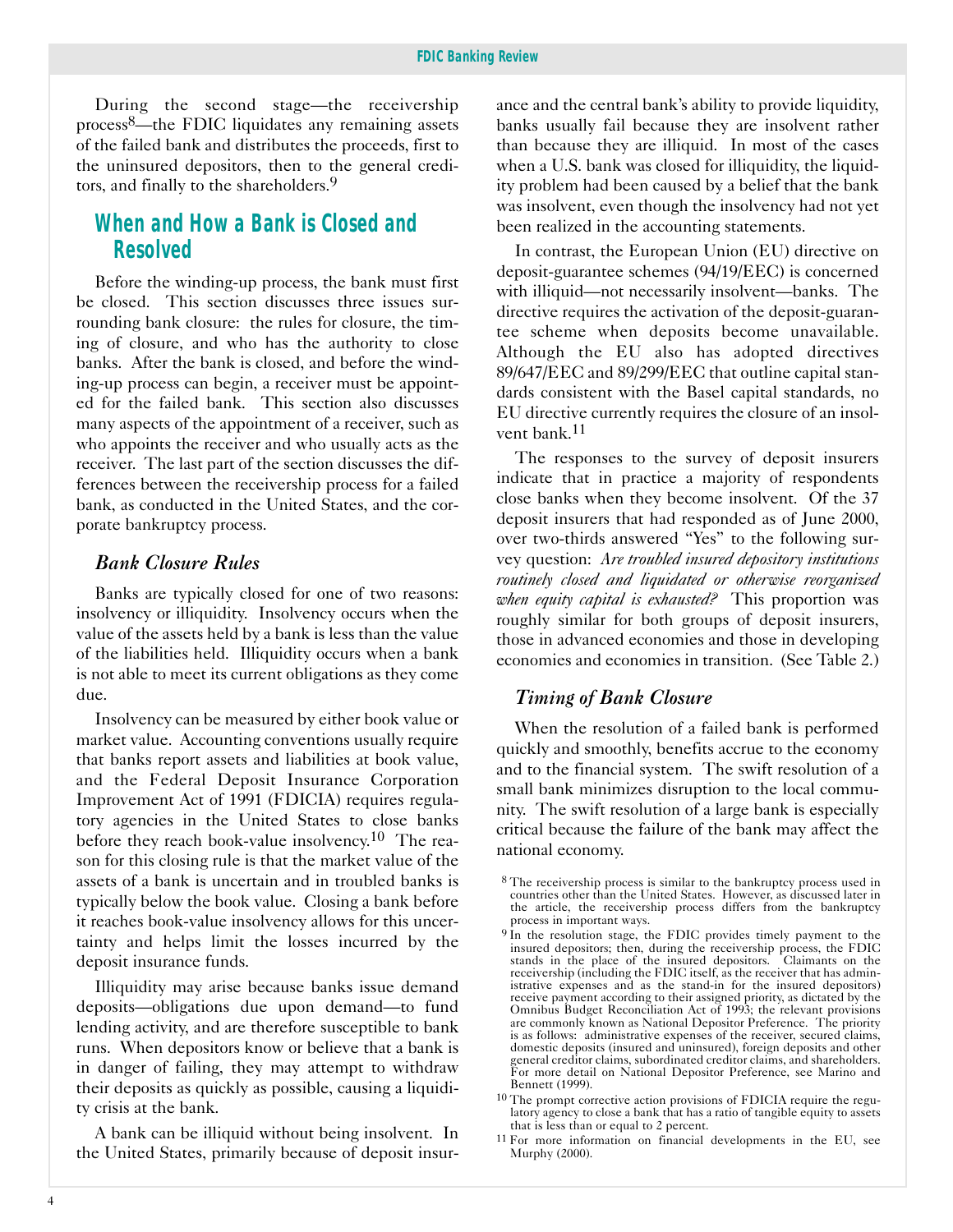#### **Failure Resolution and Asset Liquidation**

|                                                  |                           | <b>Bank Closures</b>                                                                                                                  |                                                                                                                                           |                 |  |
|--------------------------------------------------|---------------------------|---------------------------------------------------------------------------------------------------------------------------------------|-------------------------------------------------------------------------------------------------------------------------------------------|-----------------|--|
|                                                  |                           | Are troubled depository institutions routinely<br>closed and liquidated or otherwise reorganized<br>when equity capital is exhausted? | Have there been examples where equity-insolvent,<br>insured depository institutions have been<br>allowed to operate for extended periods? |                 |  |
| Deposit Insurer                                  | Yes                       | $\rm No$                                                                                                                              | Yes                                                                                                                                       | $\rm No$        |  |
| <b>Advanced Economies</b>                        |                           |                                                                                                                                       |                                                                                                                                           |                 |  |
| Austria (AAR)                                    |                           | X                                                                                                                                     |                                                                                                                                           | X               |  |
| Austria (AABB)                                   |                           | $\mathbf X$                                                                                                                           |                                                                                                                                           | $\mathbf X$     |  |
| Belgium                                          |                           | $\boldsymbol{\mathrm{X}}$                                                                                                             |                                                                                                                                           | $\mathbf X$     |  |
| Canada                                           | $\mathbf X$               |                                                                                                                                       | X                                                                                                                                         |                 |  |
| France                                           | $\bar{X}$                 |                                                                                                                                       |                                                                                                                                           |                 |  |
| Germany (EdB)                                    | $\boldsymbol{\mathrm{X}}$ |                                                                                                                                       |                                                                                                                                           | $\mathbf X$     |  |
| Germany (E)                                      | X                         |                                                                                                                                       |                                                                                                                                           | $\mathbf X$     |  |
| Greece                                           | $\mathbf X$               |                                                                                                                                       |                                                                                                                                           | X               |  |
| Isle of Mana                                     |                           | X                                                                                                                                     |                                                                                                                                           | X               |  |
| Italy (IDPF)                                     | $\overline{X}$            |                                                                                                                                       |                                                                                                                                           | X               |  |
| Italy (DPFCB)                                    | X                         |                                                                                                                                       |                                                                                                                                           | X               |  |
| Japan                                            | X                         |                                                                                                                                       | $\mathbf X$                                                                                                                               |                 |  |
| Netherlands                                      |                           | X                                                                                                                                     |                                                                                                                                           | X               |  |
| Portugal                                         |                           | $\boldsymbol{\mathrm{X}}$                                                                                                             |                                                                                                                                           |                 |  |
| Spain                                            | X                         |                                                                                                                                       |                                                                                                                                           | X               |  |
| Sweden                                           | X                         |                                                                                                                                       |                                                                                                                                           |                 |  |
| Taiwan Province of China                         |                           | X                                                                                                                                     | $\mathbf X$                                                                                                                               |                 |  |
| United Kingdom                                   | $\boldsymbol{\mathrm{X}}$ |                                                                                                                                       |                                                                                                                                           |                 |  |
| Subtotal                                         | $\overline{11}$           | $\overline{7}$                                                                                                                        | $\overline{3}$                                                                                                                            | $\overline{11}$ |  |
|                                                  |                           |                                                                                                                                       |                                                                                                                                           |                 |  |
| Developing Economies and Economies in Transition |                           |                                                                                                                                       |                                                                                                                                           |                 |  |
| Africa                                           |                           |                                                                                                                                       |                                                                                                                                           |                 |  |
| Nigeria                                          | X                         |                                                                                                                                       | X                                                                                                                                         |                 |  |
| Tanzania                                         | $\bar{X}$                 |                                                                                                                                       | $\mathbf X$                                                                                                                               |                 |  |
| Uganda                                           | X                         |                                                                                                                                       | $\boldsymbol{\mathrm{X}}$                                                                                                                 |                 |  |
| Europe                                           |                           |                                                                                                                                       |                                                                                                                                           |                 |  |
| Czech Republic                                   | X                         |                                                                                                                                       |                                                                                                                                           | X               |  |
| Hungary                                          | $\overline{X}$            |                                                                                                                                       |                                                                                                                                           |                 |  |
| Latvia                                           |                           | X                                                                                                                                     |                                                                                                                                           |                 |  |
| Lithuania                                        | X                         |                                                                                                                                       | $\mathbf X$                                                                                                                               |                 |  |
| Poland                                           |                           | X                                                                                                                                     |                                                                                                                                           | $\mathbf X$     |  |
| Romania                                          | $\boldsymbol{\mathrm{X}}$ |                                                                                                                                       |                                                                                                                                           | $\mathbf X$     |  |
| Slovak Republic                                  | X                         |                                                                                                                                       |                                                                                                                                           | X               |  |
| Turkey                                           | X                         |                                                                                                                                       |                                                                                                                                           |                 |  |
| Middle East                                      |                           |                                                                                                                                       |                                                                                                                                           |                 |  |
| Bahrain                                          | X                         |                                                                                                                                       |                                                                                                                                           | X               |  |
| Oman                                             |                           | $\mathbf X$                                                                                                                           |                                                                                                                                           | $\mathbf X$     |  |
| Western Hemisphere                               |                           |                                                                                                                                       |                                                                                                                                           |                 |  |
| <b>Brazil</b>                                    |                           | X                                                                                                                                     |                                                                                                                                           |                 |  |
| El Salvador                                      | $\overline{X}$            |                                                                                                                                       | $\mathbf X$                                                                                                                               |                 |  |
| <b>Jamaica</b>                                   | X                         |                                                                                                                                       | $\mathbf X$                                                                                                                               |                 |  |
| Mexico                                           |                           | $\mathbf X$                                                                                                                           |                                                                                                                                           |                 |  |
| Peru                                             | X                         |                                                                                                                                       |                                                                                                                                           | Х               |  |
| Trinidad and Tobago                              | X                         |                                                                                                                                       | $\mathbf X$                                                                                                                               |                 |  |
| Subtotal                                         | $\overline{14}$           | $\overline{5}$                                                                                                                        | $\overline{7}$                                                                                                                            | $\overline{7}$  |  |
| Total                                            | 25                        | 12                                                                                                                                    | 10                                                                                                                                        | 18              |  |
|                                                  |                           |                                                                                                                                       |                                                                                                                                           |                 |  |

# **Table 2**

*Note:* Classification of economies into "Advanced," "Developing," or "Economies in Transition" is from International Monetary Fund (2000). Deposit insurers without an "X" in either the Yes or No column did not answer the question on the survey or did not provide an answer that was easily categorized as yes or no.

aBritish Crown Dependency.

AAR = Association of Austrian Raiffesenbanks

AABB = Association of Austrian Banks and Bankers

EdB = Entschadigungseinrichtung deutscher Banken

E = Einlagensicherungs

IDPF = Interbank Deposit Protection Fund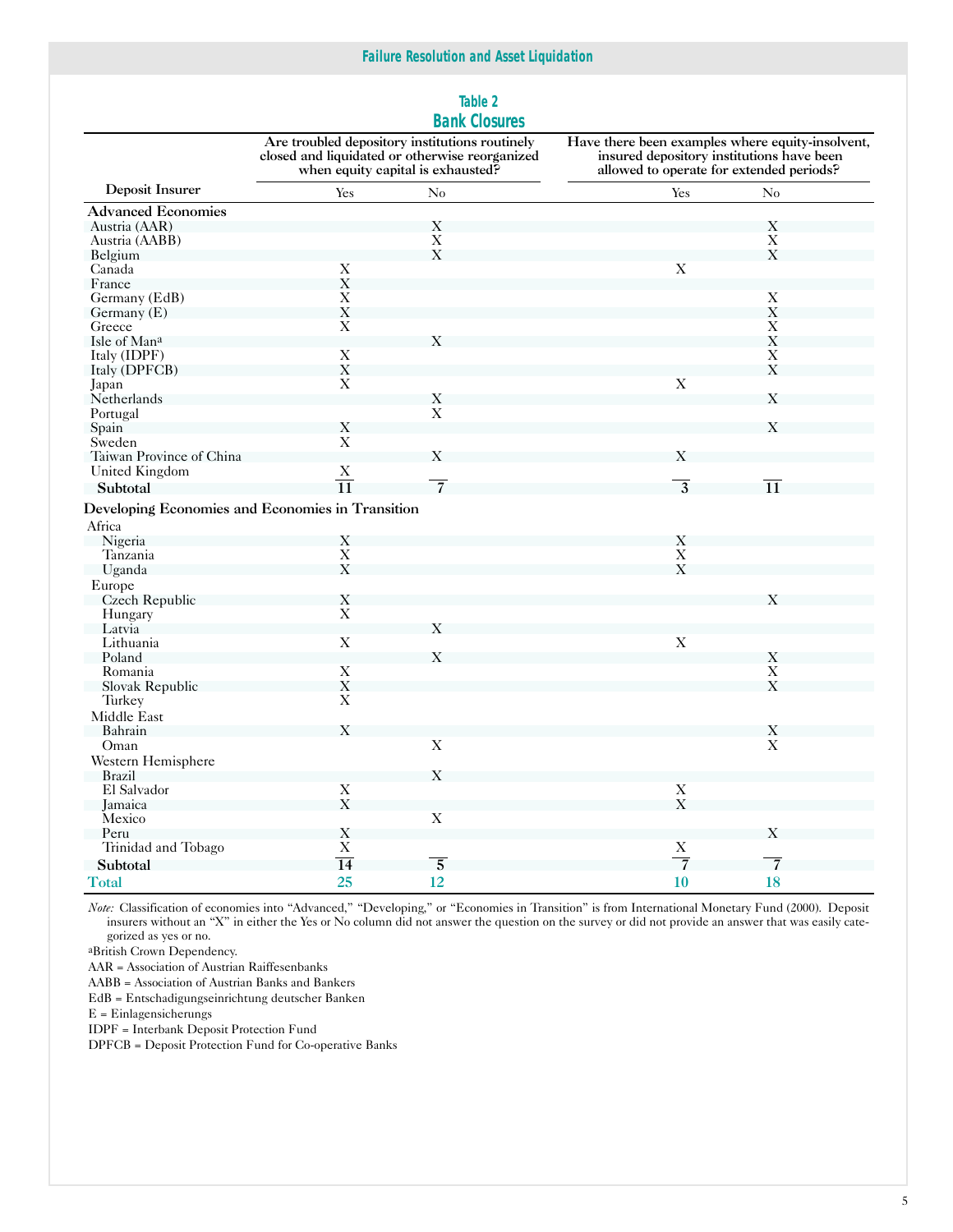#### **FDIC Banking Review**

Banks typically fail after a gradual deterioration rather than after a single adverse event. Thus, the timing of the closure of a bank directly affects the costs to the deposit insurer: generally the longer the condition of a bank deteriorates, the higher the resolution cost to the deposit insurer. As a bank approaches failure, uninsured, unsecured liabilities will either flee or attempt to become insured or secured.12 In addition, managers of the bank will have an incentive to take on more risk in an attempt to earn sufficient returns to save the bank from failure. Usually, however, these actions result not in high returns to the bank but in higher losses to the deposit insurer.

In the United States, FDICIA contains prompt corrective action provisions that formalize the timing of regulatory actions and closure on the basis of capital ratios. As the capital of a bank deteriorates, prompt corrective action requires bank regulators to initiate progressively more-stringent restrictions on the activities of the bank. Thus, prompt corrective action requires the bank regulators to intervene early; and, by formalizing the process, prompt corrective action significantly reduces the potential for regulators to apply forbearance.<sup>13</sup> Formalizing early intervention may also limit excessive risk taking by making bank managers aware of the consequences of their actions.14

Outside the United States, formal early-intervention rules are not widespread, but in practice most survey respondents generally do intervene when a bank is insolvent. Eighteen of the 28 respondents replied "No" to the following survey question: *Have there been examples where equity-insolvent, insured depository institutions have been allowed to operate for extended periods?*  (See Table 2.) An insolvent bank is more likely to continue to operate in developing economies or economies in transition: one-half of the respondents in this group (7 of 14) have allowed insolvent banks to operate, whereas only 3 of the 14 deposit insurers in advanced economies have done so.

#### *Authority to Close a Bank*

How long an insolvent bank is allowed to linger may be influenced by who has the authority to close a bank. Insolvent banks may be more likely to linger if the authority to close a bank does not lie with the entity that is accountable for the costs of forbearance. The costs of forbearance are borne by the creditors of the impending receivership—including the deposit insurer (as explained in note 9). In a government-sponsored deposit insurance system, the ultimate cost of forbearance may be borne by the taxpayer.

In the United States, the entity that charters the bank has the authority to revoke the charter—essentially, to close the bank.<sup>15</sup> After closing the insured bank, the chartering agency usually appoints the FDIC as receiver (see next subsection). Alternatively, in some circumstances the FDIC itself has the authority to close a bank, or terminate deposit insurance.16

Thirty-seven survey respondents answered the following question: *Who can declare a commercial bank legally insolvent?* Thirty-five of the 37 specified that a government agency (including the court system) has the authority to declare a bank insolvent. In the remaining two economies (Canada and Bahrain), a government agency can declare a bank insolvent or a private party—specifically the creditors of the bank can petition the court for a winding-up order.

#### *Appointment of a Receiver*

Once the authorized entity closes a bank, usually the bank requires a receiver. The duties of a receiver for a bank are to market its assets, sell them, and distribute the proceeds, after expenses, to the creditors of the bank. As mentioned in the previous subsection, in the United States the chartering authority closes the bank and appoints the FDIC as receiver. Thus, the FDIC acts as both the deposit insurer and the receiver of failed banks. Having one agency discharge both these functions simplifies procedures, eliminates the duplication of records, and places the responsibility of asset liquidation on the largest creditor who has an incentive to obtain the maximum possible recovery.<sup>17</sup>

- 14 For a discussion of early intervention, see European Shadow Financial Regulatory Committee (1998).
- 15 To engage in the business of deposit-taking in the United States, organizations must obtain a charter. The chartering authority for statechartered banks is usually the state banking department; for national banks, the Office of the Comptroller of the Currency (OCC); and for federal savings institutions, the Office of Thrift Supervision (OTS).
- 16 FDICIA gave the FDIC the authority to close any bank that is considered to be critically undercapitalized and that does not have a plan to restore capital to an adequate level. FDICIA also gave the FDIC authority to close any bank that (1) has a substantial dissipation of assets because of the violation of law, (2) is operating in an unsafe and unsound manner, (3) is engaging in a willful violation of a cease-anddesist order, (4) is concealing records, or (5) is no longer insured. Twice the FDIC has closed banks and appointed itself receiver (see note 18). Section 8 of the Federal Deposit Insurance Act provides details of the conditions under which the Board of Directors of the FDIC can terminate deposit insurance.
- 17 Chapter 8 of FDIC (1998a) and Chapter 7 of FDIC (1998b) discuss the role of the FDIC as receiver in more detail.

<sup>&</sup>lt;sup>12</sup> For evidence on the shifting of liabilities in large banks, see Marino and Bennett (1999).

<sup>13</sup> When regulators refrain from taking actions that are normally required by statute, they are adopting a policy of forbearance. The reasons behind using forbearance can be complex. In the United States, regulators have applied forbearance successfully in the past to avoid a financial crisis. Forbearance, however, can create an opportunity for the troubled bank to deteriorate further and may therefore increase resolution costs.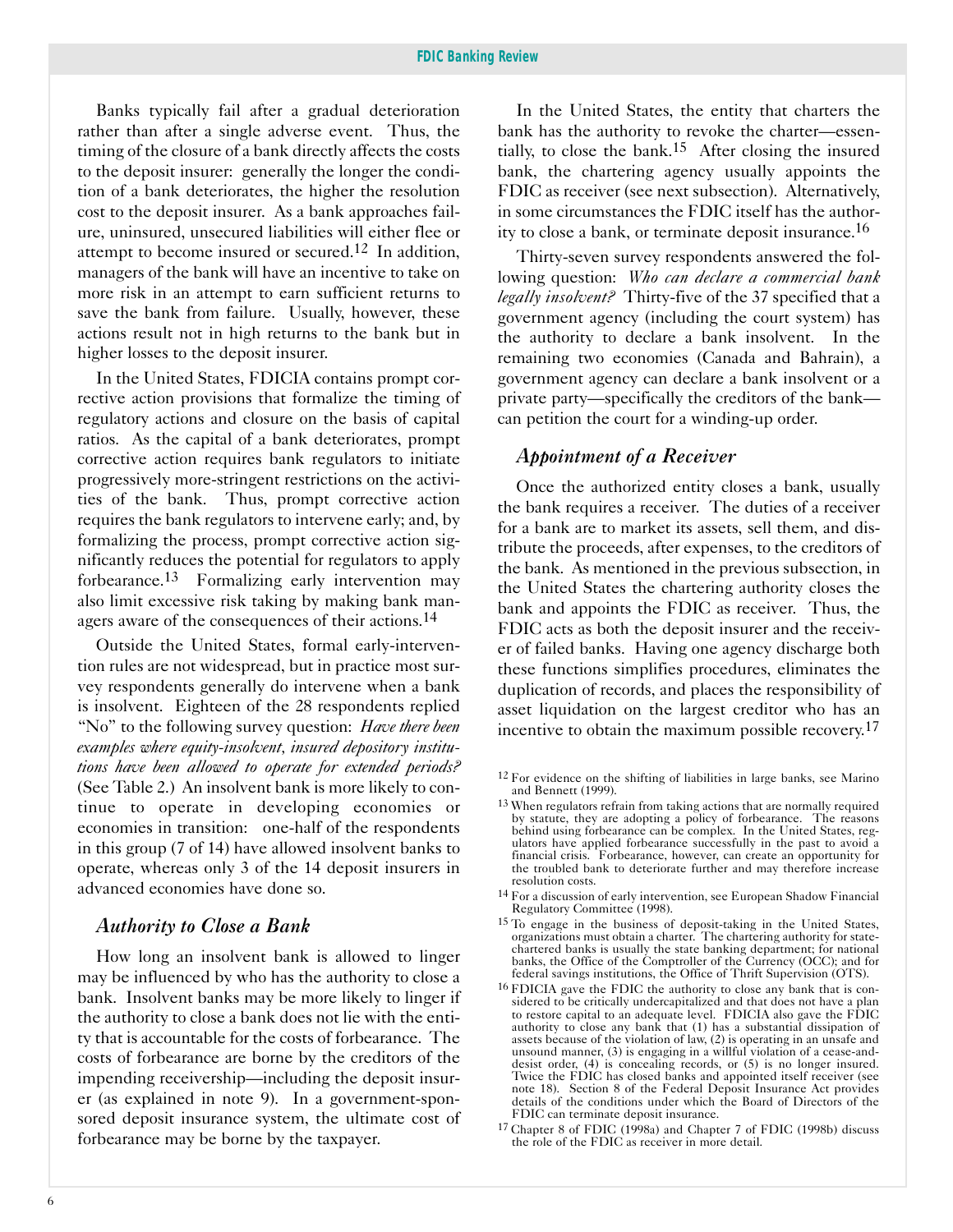The FDIC not only has the authority to act as a receiver but also, under FDICIA, has the authority to appoint itself as receiver.18 That authority was given to the FDIC to make it independent of the chartering authorities and able to act in a timely fashion to protect the insurance fund. The deposit insurer has an incentive to protect the insurance fund and therefore might act more swiftly than the supervisory authorities that are not directly accountable for protecting the fund.

As receiver, the FDIC is responsible for settling the affairs of the closed bank or thrift—including (as mentioned above) collecting on the assets of the failed bank and, from the proceeds, satisfying the creditor claims against the receivership. When the FDIC is appointed receiver, it succeeds to the rights, powers, and privileges of the bank. It may collect all obligations and money due to the bank, preserve and liquidate its assets and property, and perform any other function of the bank consistent with being a receiver.

Some of the powers of the FDIC as a receiver of failed banks are similar to those of a bankruptcy trustee, but the FDIC has additional powers that make its role as a receiver critically different from that of a bankruptcy trustee. These additional powers are discussed in the next subsection.

Thirty-seven deposit insurers responded to the following survey question: *Who generally appoints a receiver?* Only 13 of the 37 respondents have a structure similar to that in the United States. These 13 respondents indicated only the central bank, the ministry of finance, or the supervisory authority appoints the receiver. The court appoints a receiver in most of the remaining locations, either alone or in conjunction with the central bank, the ministry of finance, and/or the deposit insurer. In two places (Mexico and Romania) the deposit insurer is solely responsible for appointing a receiver. (See Table 3.)19

The survey responses indicate that the role of the FDIC as both insurer and receiver is uncommon. Many countries do not give their deposit insurers the authority to act as receiver. Only 10 of the 36 respondents answered "Yes" to the following survey question: *Does the deposit insurer have the authority to act as the receiver of a failed depository institution?* Of the 10, only 3 operate in advanced economies. (See Table 3.)

The deposit insurer typically does not act as the receiver; in most places a private party acts as receiver, either alone or in conjunction with a government agency other than the deposit insurer. Thirty deposit insurers responded to the following survey question:

*If the deposit insurer is not the receiver, is another government agency or a private party the receiver?* Of these 30 respondents, 21 indicated that only a private party is the receiver, 5 indicated a combination of a private party and a government agency, and only 4 indicated a government agency acts alone as receiver.

The deposit insurer rarely has the authority to appoint itself receiver. Of the ten deposit insurers that do have the authority to act as receiver, only three answered "Yes" to the following survey question: *Does the deposit insurer have the authority to appoint itself receiver of the failed depository institution?* Two of these three respondents (Mexico and Uganda) are in developing economies, and one (Canada) is in an advanced economy. (See Table 3.)

#### *Bankruptcy or Receivership Process*

As mentioned above, in the United States the liquidation system that is used to resolve a bank differs from bankruptcy proceedings for other types of business entities. The liquidation system is governed by receivership laws that seek to ensure the speedy resolution of banks and that therefore allow the receiver broader powers than the bankruptcy laws allow.

There are many reasons for the FDIC's special powers as a receiver. One is to ensure common standards and uniform expectations among creditors, shareholders, and the public. Another is to allow for prompt reimbursement of insured depositors and a speedy liquidation process. The special powers conferred on the FDIC allow it to expedite the liquidation process for banks and thus maintain confidence in the banking system; for example, the special powers do not allow any of the creditors of the bank to delay closure, although they do have the right to sue the receivership after the closure of the bank. The special powers also allow the FDIC to protect the insurance fund by minimizing receivership costs.

FDIC (1998a) outlines five essential differences between receivership and bankruptcy. These differences involve (1) the claims determination process, (2) contract repudiation, (3) stay of litigation, (4) avoidance powers, and (5) special defenses.

<sup>18</sup> The FDIC has appointed itself receiver twice since 1991: in 1994 and 1999. In 1994 the FDIC closed and appointed itself receiver of the Meriden Trust & Safe Deposit Company in Meriden, Connecticut. For more details, see FDIC (1998a), 181. In 1999 the FDIC closed and appointed itself receiver of Victory State Bank in Columbia, South Carolina.

<sup>19</sup> On Table 3 and many of the subsequent tables, the total number of respondents differs from the sum of the total number of responses in each column because some deposit insurers gave more than one answer.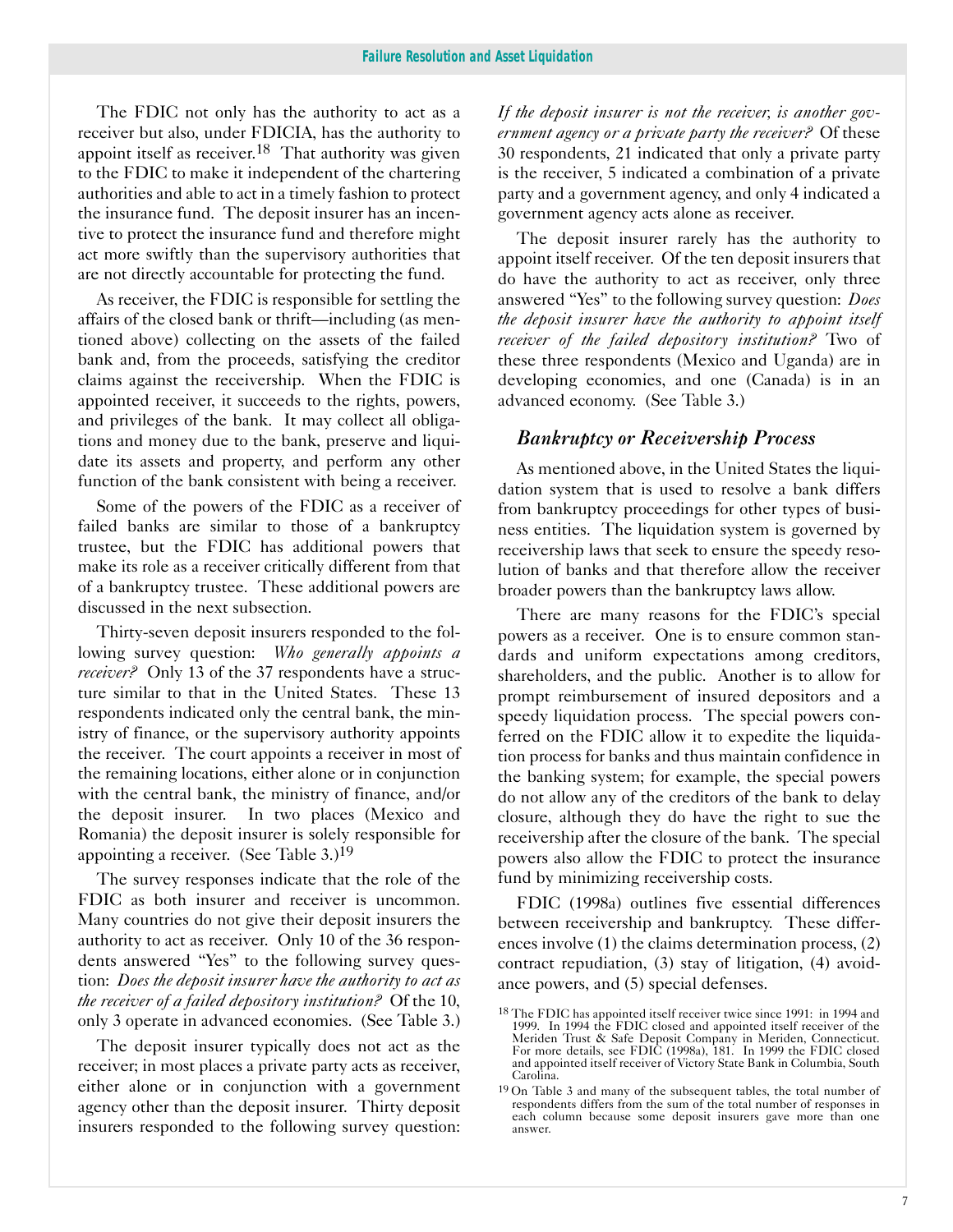#### **Table 3 Receivership Authority**

|                                                  |                  | Who generally<br>appoints a receiver? <sup>a</sup>                              |                |                         | Does the deposit insurer<br>have the authority to act<br>as the receiver of a failed<br>depository institution? |                             | Does the deposit insurer<br>have the authority to appoint<br>itself receiver of a failed | depository institution?     |
|--------------------------------------------------|------------------|---------------------------------------------------------------------------------|----------------|-------------------------|-----------------------------------------------------------------------------------------------------------------|-----------------------------|------------------------------------------------------------------------------------------|-----------------------------|
| Deposit Insurer                                  | Court            | Central Bank,<br>Ministry of<br>Finance, or<br>Supervisory Deposit<br>Authority | Insurer Other  |                         | Yes                                                                                                             | $\rm No$                    | Yes                                                                                      | No                          |
|                                                  |                  |                                                                                 |                |                         |                                                                                                                 |                             |                                                                                          |                             |
| <b>Advanced Economies</b>                        |                  |                                                                                 |                |                         |                                                                                                                 |                             |                                                                                          |                             |
| Austria (AAR)                                    |                  | Χ                                                                               |                |                         |                                                                                                                 | X                           |                                                                                          | X                           |
| Austria (AABB)                                   | X<br>$\mathbf X$ |                                                                                 |                |                         |                                                                                                                 | $\bar{X}$<br>$\overline{X}$ |                                                                                          | $\mathbf X$<br>$\mathbf X$  |
| Belgium                                          |                  |                                                                                 |                |                         |                                                                                                                 |                             | X                                                                                        |                             |
| Canada                                           | $\mathbf X$      | X<br>X                                                                          |                |                         | $\mathbf X$                                                                                                     |                             |                                                                                          |                             |
| France                                           | $\mathbf X$      |                                                                                 |                |                         |                                                                                                                 | X<br>$\mathbf X$            |                                                                                          | X<br>$\mathbf X$            |
| Germany (EdB)                                    |                  |                                                                                 |                |                         |                                                                                                                 | $\mathbf X$                 |                                                                                          | $\mathbf X$                 |
| Germany (E)                                      | X                |                                                                                 |                |                         |                                                                                                                 | $\bar{X}$                   |                                                                                          | $\bar{X}$                   |
| Greece<br>Isle of Man <sup>b</sup>               | X                | $\mathbf X$                                                                     |                |                         |                                                                                                                 | $\mathbf X$                 |                                                                                          | $\mathbf X$                 |
| Italy (IDPF)                                     |                  | $\mathbf X$                                                                     |                |                         |                                                                                                                 | $\mathbf X$                 |                                                                                          | $\mathbf X$                 |
| Italy (DPFCB)                                    |                  | X                                                                               |                |                         |                                                                                                                 | X                           |                                                                                          | $\bar{X}$                   |
| Japan                                            | $\mathbf X$      |                                                                                 |                |                         |                                                                                                                 |                             |                                                                                          |                             |
| Netherlands                                      | $\mathbf X$      |                                                                                 |                |                         |                                                                                                                 | X                           |                                                                                          | X                           |
| Portugal                                         |                  |                                                                                 |                | X                       |                                                                                                                 | $\bar{X}$                   |                                                                                          |                             |
| Spain                                            | $\mathbf X$      |                                                                                 |                |                         | $\mathbf X$                                                                                                     |                             |                                                                                          | $\overline{X}$ X            |
| Sweden                                           | $\bar{X}$        | $\mathbf X$                                                                     |                |                         |                                                                                                                 | $\mathbf X$                 |                                                                                          | $\mathbf X$                 |
| Taiwan Province of China                         |                  | $\mathbf X$                                                                     |                |                         | X                                                                                                               |                             |                                                                                          | $\mathbf X$                 |
| United Kingdom                                   |                  |                                                                                 |                | $\mathbf X$             |                                                                                                                 | $\mathbf X$                 |                                                                                          | $\mathbf X$                 |
| Subtotal                                         | $\overline{10}$  | 8                                                                               |                | $\overline{2}$          | $\overline{3}$                                                                                                  | $\overline{14}$             | 1                                                                                        | $\overline{16}$             |
|                                                  |                  |                                                                                 |                |                         |                                                                                                                 |                             |                                                                                          |                             |
| Developing Economies and Economies in Transition |                  |                                                                                 |                |                         |                                                                                                                 |                             |                                                                                          |                             |
| Africa                                           |                  |                                                                                 |                |                         |                                                                                                                 |                             |                                                                                          |                             |
| Nigeria                                          |                  | X                                                                               |                |                         | $_{\rm X}^{\rm X}$                                                                                              |                             |                                                                                          | $\frac{\text{X}}{\text{X}}$ |
| Tanzania                                         |                  | $\mathbf X$                                                                     |                |                         |                                                                                                                 |                             |                                                                                          |                             |
| Uganda                                           |                  | X                                                                               |                |                         | $\mathbf X$                                                                                                     |                             | X                                                                                        |                             |
| Europe                                           |                  |                                                                                 |                |                         |                                                                                                                 |                             |                                                                                          |                             |
| Czech Republic                                   | X                |                                                                                 |                |                         |                                                                                                                 | X                           |                                                                                          | X                           |
| Hungary                                          | $\mathbf X$      |                                                                                 |                |                         |                                                                                                                 | $\mathbf X$                 |                                                                                          | $\mathbf X$                 |
| Latvia                                           | $\mathbf X$      |                                                                                 |                |                         |                                                                                                                 | $\mathbf X$                 |                                                                                          | $\mathbf X$                 |
| Lithuania                                        | $\mathbf X$      | $\mathbf X$                                                                     |                |                         |                                                                                                                 | $\bar{X}$                   |                                                                                          | $\mathbf X$                 |
| Poland                                           | X                |                                                                                 |                |                         |                                                                                                                 | $\mathbf X$                 |                                                                                          | $\mathbf X$                 |
| Romania                                          |                  |                                                                                 | $\mathbf X$    |                         |                                                                                                                 | $\mathbf X$<br>X            |                                                                                          | $\mathbf X$<br>$\mathbf X$  |
| Slovak Republic                                  | X                |                                                                                 |                |                         |                                                                                                                 |                             |                                                                                          | X                           |
| Turkey                                           |                  | $\mathbf X$                                                                     |                |                         | X                                                                                                               |                             |                                                                                          |                             |
| Middle East                                      |                  |                                                                                 |                |                         |                                                                                                                 |                             |                                                                                          |                             |
| Bahrain                                          | X                | X<br>$\bar{X}$                                                                  |                |                         |                                                                                                                 | X<br>$\bar{X}$              |                                                                                          | X<br>$\mathbf X$            |
| Oman                                             |                  |                                                                                 |                |                         |                                                                                                                 |                             |                                                                                          |                             |
| Western Hemisphere                               |                  |                                                                                 |                |                         |                                                                                                                 |                             |                                                                                          |                             |
| <b>Brazil</b>                                    |                  | X                                                                               |                |                         |                                                                                                                 | $\mathbf X$                 |                                                                                          | X                           |
| El Salvador                                      | $\mathbf X$      |                                                                                 |                |                         |                                                                                                                 | $\bar{X}$                   |                                                                                          | X                           |
| <b>Jamaica</b>                                   | $\mathbf X$      |                                                                                 |                |                         | X<br>$\bar{X}$                                                                                                  |                             |                                                                                          | $\mathbf X$                 |
| Mexico                                           |                  |                                                                                 | $\mathbf X$    |                         |                                                                                                                 |                             | X                                                                                        |                             |
| Peru                                             |                  | X                                                                               |                |                         |                                                                                                                 | X                           |                                                                                          | X                           |
| Trinidad and Tobago                              | X                |                                                                                 |                |                         | $\mathbf X$                                                                                                     |                             |                                                                                          | $\mathbf X$                 |
| Subtotal                                         | $\overline{10}$  | $\overline{9}$                                                                  | $\overline{2}$ | $\mathbf{1}$            | $\overline{7}$                                                                                                  | $\overline{12}$             | $\overline{2}$                                                                           | $\overline{17}$             |
| <b>Total</b>                                     | 20               | 17                                                                              | $\overline{3}$ | $\overline{\mathbf{3}}$ | 10                                                                                                              | 26                          | 3                                                                                        | 33                          |

*Note:* Classification of economies into "Advanced," "Developing," or "Economies in Transition" is from International Monetary Fund (2000). aIf entities work together to appoint a receiver, an "X" will appear in more than one column.

bBritish Crown Dependency.

AAR = Association of Austrian Raiffesenbanks

AABB = Association of Austrian Banks and Bankers

EdB = Entschadigungseinrichtung deutscher Banken

E = Einlagensicherungs

IDPF = Interbank Deposit Protection Fund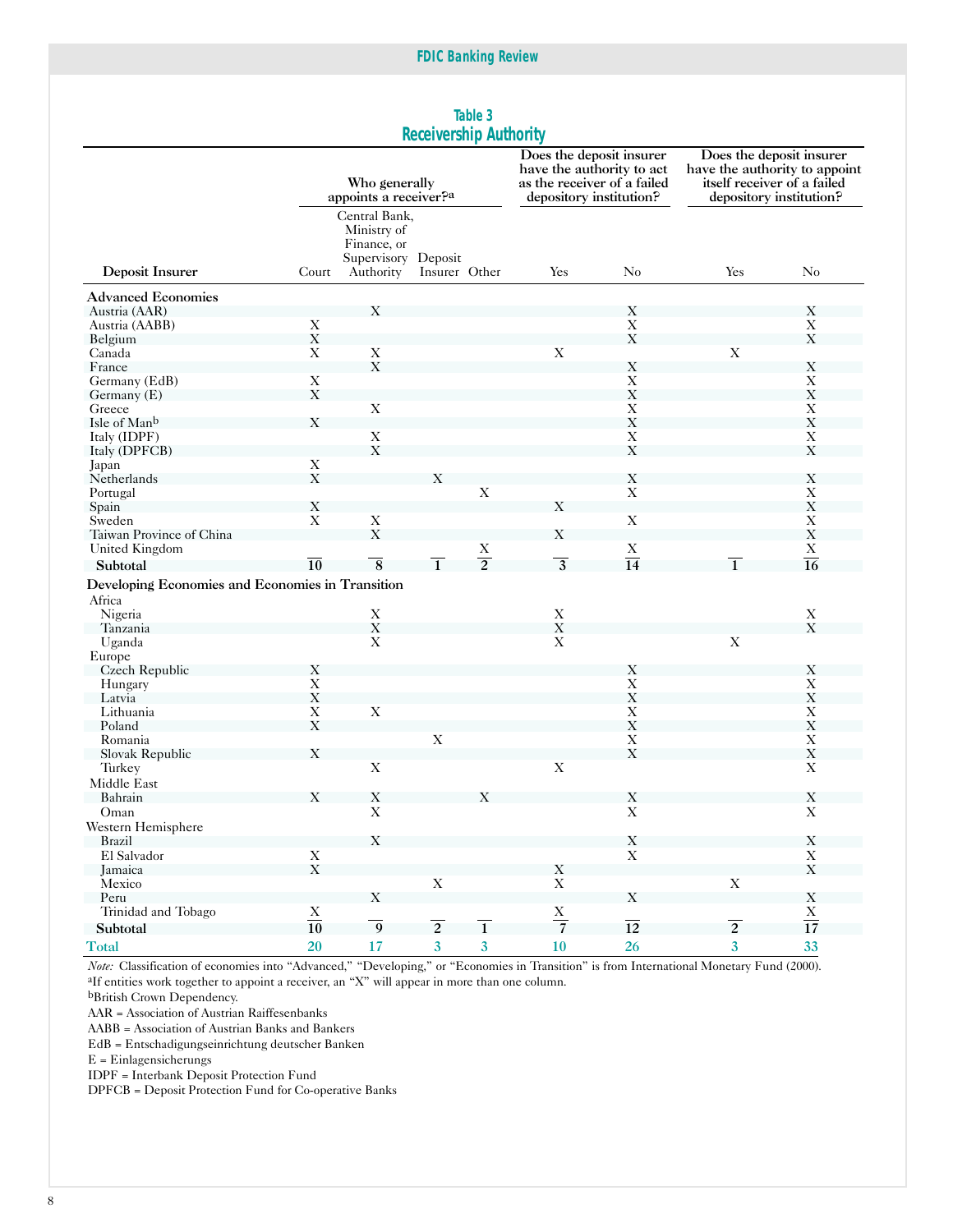Claims determination process*.* The FDIC as receiver has the power to allow or disallow claims. If the receiver disallows a claim, the holder has the right to litigate the claim in federal court. In contrast, although a bankruptcy trustee can object to a claim, only the bankruptcy court can allow or disallow claims.

Contract repudiation*.* The FDIC as receiver has the power, within a reasonable period, to repudiate contracts it deems burdensome. Banks often enter contracts that, at the time of receivership, are burdensome to the receiver in terms of duration or cost. In contrast, a bankruptcy trustee can repudiate only contracts that the parties have not fully executed.

Stay of litigation. After the FDIC has been appointed receiver, it is responsible for any pending litigation against the bank but has the option of requesting a stay of legal proceedings of up to 90 days.

Avoidance powers. Both the FDIC as receiver and a bankruptcy trustee have avoidance powers, or the power to pursue fraudulent transfers and recover property. However, the FDIC as receiver can pursue transfers made five years before or after the date of the receiver's appointment.

Special defenses. To defeat claims, a bankruptcy trustee can use only defenses that are available to the debtor to defeat claims. In contrast, the FDIC as receiver has special statutory defenses it can use. For example, improperly documented agreements are not binding on the receiver: the receiver relies solely on the records of the failed bank to evaluate the assets and liabilities accurately. Being able to disallow improperly documented agreements contributes to the efficiency and cost effectiveness of failure resolutions.

Another important difference between the receivership process and bankruptcy proceedings for other types of business entities is that the FDIC is not subject to the direction or supervision of any other agency or department of the United States in the operation of the receivership. The court does not supervise the administration of the assets and liabilities of the failed bank and cannot review the decisions of the receiver except under limited circumstances.

The granting of special authority to the FDIC as receiver is based on history. Before the FDIC was created, the Office of the Comptroller of the Currency (OCC) supervised the liquidation of national banks, and state banks were liquidated according to state laws, which varied from state to state. Even so, most liquidations of state banks were handled like any other

business insolvency. During the 1933 banking crisis in the United States there was a shortage of experienced receivers. In addition, there were concerns that the receivership appointments had been made as political favors. Such appointments were desirable because receivers earned large commissions and therefore had an incentive to extend the receivership work. On average, it took six years to liquidate the assets of a failed bank and to pay depositors.<sup>20</sup> (Depositors were treated like any other creditors in a bankruptcy, receiving funds after the bank's assets had been liquidated.) When Congress created the FDIC, it believed that making the largest creditor (the FDIC) responsible for liquidating the assets of failed banks would simplify procedures. After all, it is in the best interest of the largest creditor to obtain the maximum recovery as quickly as possible.

Outside the United States, most failed banks go through a regular corporate bankruptcy process. Approximately 62 percent of the 37 respondents answered "Yes" to the following survey question: *Does a failed bank go through the regular corporate bankruptcy process?* (See Table 4.) The proportions in both advanced economies and developing economies and economies in transition were roughly similar.

# *The Least-Cost Requirement and Exceptions to It*

The least-cost resolution refers to the resolution method that minimizes the present value of net losses incurred by the deposit insurer, regardless of other factors. Without a least-cost requirement, the choice among resolution methods would involve trade-offs among minimizing the cost of the resolution transaction, imposing market discipline, and limiting risk to the banking sector as a whole. Requiring the deposit insurer to resolve banks in the least costly manner imposes market discipline inasmuch as the deposit insurer must structure resolutions that impose losses on uninsured and unsecured creditors.

However, policy considerations other than cost to the deposit insurer may be important to the deposit insurer. For example, the deposit insurer may be concerned about the systemwide implications of the resolution of a particular bank, especially one that is very large and has many interbank relationships. When such a bank fails, a resolution structure that controls risk to other banks in the financial system may not be

```
20 FDIC (1998b), 64.
```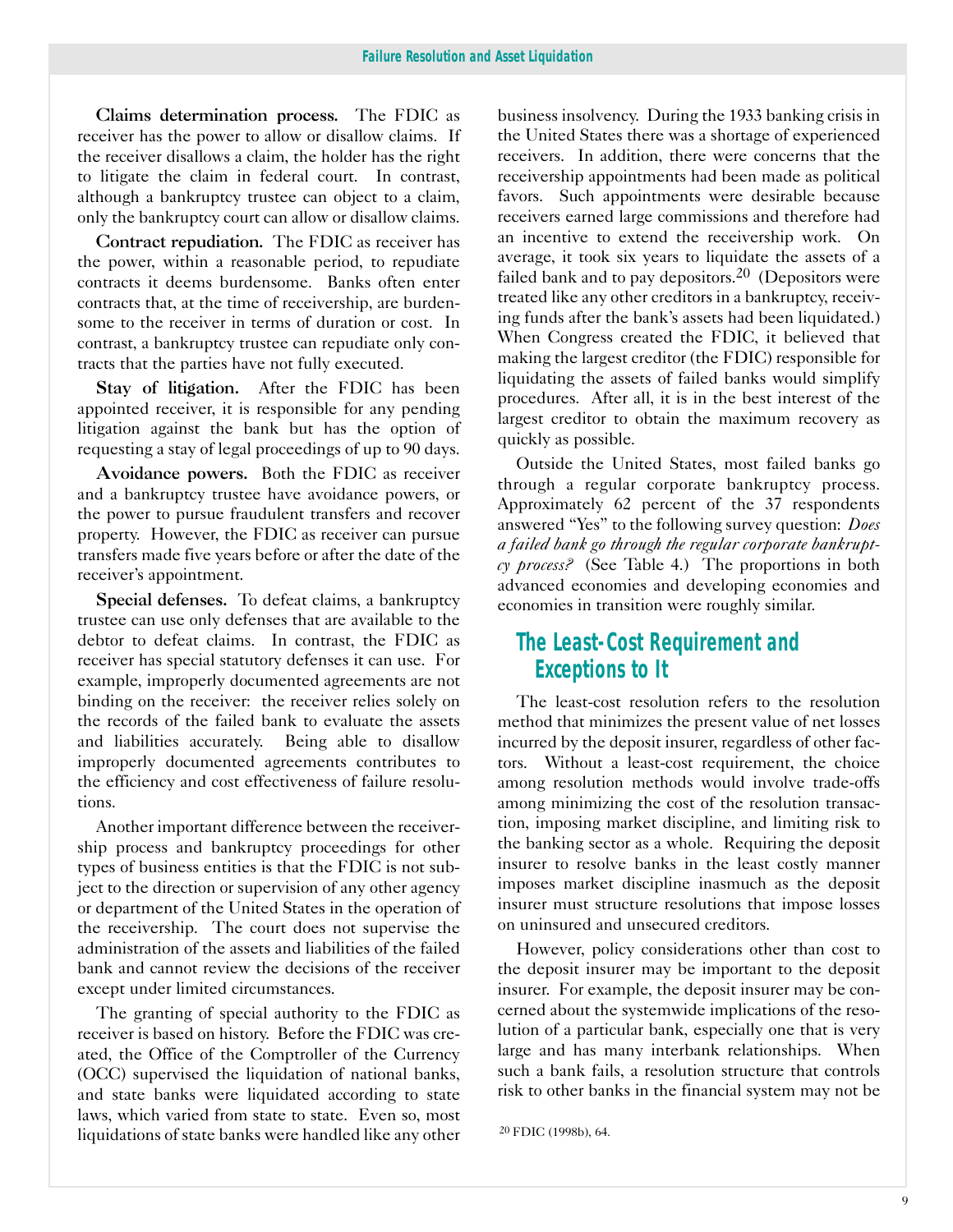|                                                  | Does a failed bank go through<br>the regular corporate<br>bankruptcy process? |    |  |  |
|--------------------------------------------------|-------------------------------------------------------------------------------|----|--|--|
| Deposit Insurer                                  | Yes                                                                           | No |  |  |
| <b>Advanced Economies</b>                        |                                                                               |    |  |  |
| Austria (AAR)                                    | Х                                                                             |    |  |  |
| Austria (AABB)                                   | Х                                                                             |    |  |  |
| Belgium                                          | X                                                                             |    |  |  |
| Canada                                           |                                                                               | X  |  |  |
| France                                           | Х                                                                             |    |  |  |
| Germany (EdB)                                    | $\boldsymbol{\mathrm{X}}$                                                     |    |  |  |
| Germany (E)                                      | X                                                                             |    |  |  |
| Greece                                           |                                                                               | X  |  |  |
| Isle of Mana                                     | X                                                                             |    |  |  |
| Italy (IDPF)                                     |                                                                               | X  |  |  |
| Italy (DPFCB)                                    | Х                                                                             |    |  |  |
| Japan                                            |                                                                               | Х  |  |  |
| Netherlands                                      |                                                                               | X  |  |  |
| Portugal                                         |                                                                               | X  |  |  |
| Spain                                            | X                                                                             |    |  |  |
| Sweden                                           | Х                                                                             |    |  |  |
| Taiwan Province of China                         | X                                                                             |    |  |  |
| United Kingdom                                   | X                                                                             |    |  |  |
|                                                  | $\overline{12}$                                                               | 6  |  |  |
| Subtotal                                         |                                                                               |    |  |  |
| Developing Economies and Economies in Transition |                                                                               |    |  |  |
| Africa                                           |                                                                               |    |  |  |
| Nigeria                                          |                                                                               | Χ  |  |  |
| Tanzania                                         |                                                                               | X  |  |  |
| Uganda                                           | Х                                                                             |    |  |  |
| Europe                                           |                                                                               |    |  |  |
| Czech Republic                                   |                                                                               | X  |  |  |
| Hungary                                          |                                                                               | Χ  |  |  |
| Latvia                                           |                                                                               | X  |  |  |
| Lithuania                                        | Х                                                                             |    |  |  |
| Poland                                           |                                                                               | X  |  |  |
| Romania                                          | X                                                                             |    |  |  |
| Slovak Republic                                  | Х                                                                             |    |  |  |
| Turkey                                           | X                                                                             |    |  |  |
| Middle East                                      |                                                                               |    |  |  |
| Bahrain                                          |                                                                               | X  |  |  |
| Oman                                             | Х                                                                             |    |  |  |
| Western Hemisphere                               |                                                                               |    |  |  |
| <b>Brazil</b>                                    |                                                                               | X  |  |  |
| El Salvador                                      | X                                                                             |    |  |  |
| Jamaica                                          | Х                                                                             |    |  |  |
| Mexico                                           | X                                                                             |    |  |  |
| Peru                                             | X                                                                             |    |  |  |
| Trinidad and Tobago                              | Х                                                                             |    |  |  |
| Subtotal                                         | 11                                                                            | 8  |  |  |

*Note:* Classification of economies into "Advanced," "Developing," or "Economies in Transition" is from International Monetary Fund (2000). aBritish Crown Dependency.

Total 23 14

AAR = Association of Austrian Raiffesenbanks

AABB = Association of Austrian Banks and Bankers

EdB = Entschadigungseinrichtung deutscher Banken

E = Einlagensicherungs

IDPF = Interbank Deposit Protection Fund

DPFCB = Deposit Protection Fund for Co-operative Banks

the least costly to the deposit insurer. A least-cost requirement that has enough flexibility to allow the deposit insurer to deal with systemic risks may be advantageous.

In the United States at the beginning of the 1980s, when the FDIC determined the structure of a resolution, it con-

**Table 4 Solution 2.1 State 1 and Solution 2.1 State 2.1 State 2.1 State 2.1 State 2.1 State 2.1 State 2.1 State 2.1 State 2.1 State 2.1 State 2.1 State 2.1 State 2.1 State 2.1 State 2.1 State 2.1 State 2.1 State 2.1 Sta** The four primary ones were (1) to maintain public confidence and stability in the U.S. banking system, (2) to encourage market discipline so as to prevent excessive risk taking, (3) to resolve failed banks in a timely and cost-effective manner, and (4) to be equitable and consistent in using resolution methods. There were also certain secondary objectives, one of which was the desire to minimize the FDIC's role in owning, financing, and managing banks and their assets. After passage of FDICIA, which mandated the least-cost requirement, all policy objectives became secondary to cost considerations in determining the resolution method.<sup>21</sup>

> To implement FDICIA, the FDIC evaluates all bids for failed banks solely on the basis of cost, not factoring into the decision any other policy considerations. The FDIC computes the cost of a resolution on a present-value basis, using a realistic discount rate. As discussed later in this section, the one exception to the leastcost test is the "systemic-risk" exception.

Outside the United States, a least-cost requirement like the one imposed on the FDIC is far from universal. Nineteen of the 35 respondents answered "Yes" to the following survey question: *Is the deposit insurer required to resolve failed or failing insured depository institutions in a manner that is least costly to the deposit insurer?*  (See Table 5.) Of the respondents in advanced economies, fewer than 50 percent have a leastcost requirement; in developing economies and economies in transition, approximately 63 percent have one.

In the United States, as already mentioned, FDICIA provided for one exception to the least-cost requirement, namely, the systemicrisk exception. Before the FDIC can invoke this exception, two-thirds of the FDIC Board of

<sup>21</sup> Before passage of FDICIA, resolution transactions were subject to a different type of cost test: the FDIC could resolve a bank using any transaction that was less costly than a deposit payoff, except that, if a bank was deemed to be essential to the provision of adequate banking services in the community, the FDIC could vary from the cost test and use a transaction that was more costly than a deposit payoff. Cost was always an important element of the decision on resolution structure, but other considerations (for example, avoiding disruption to the local community or passing more assets to the acquirer) sometimes influenced the choice. Under FDICIA, the FDIC no longer has that flexibility but is required to choose the least costly resolution transaction (except that a "systemic-risk" exception is possible, as discussed below).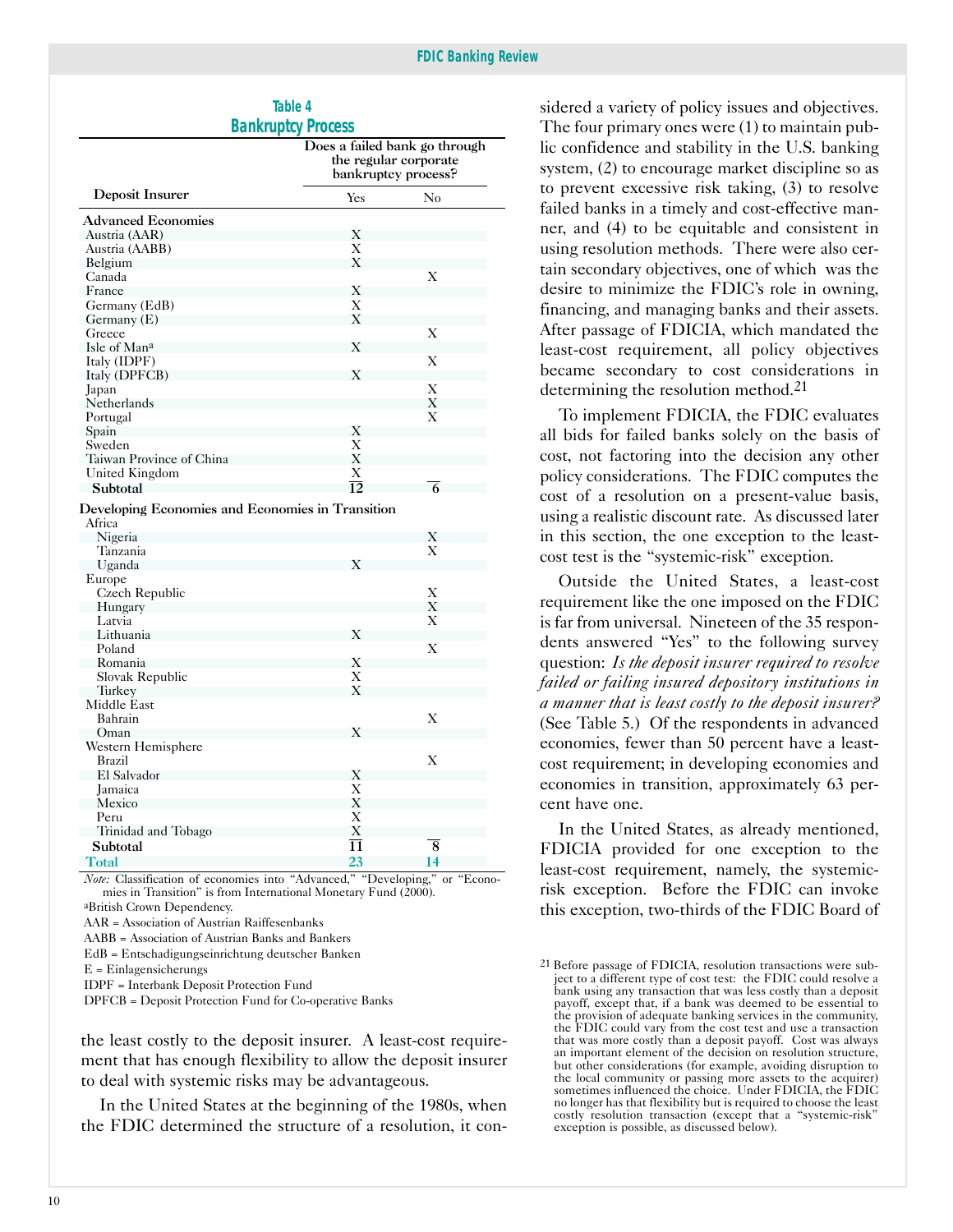#### **Table 5 Least-Cost Test and Exceptions**

|                                                  |                           | Is the deposit insurer<br>required to resolve failed or<br>failing insured depository<br>institutions in a manner<br>that is least costly to the<br>deposit insurer? |                | If yes,<br>under what<br>exceptions, if any,<br>can the deposit insurer<br>deviate from the<br>least-cost approach? |                         | Does either the size of an<br>institution or the fact that it<br>is owned by a governmental<br>entity influence the decision<br>whether and how an insured<br>bank should be resolved? |                                   |  |
|--------------------------------------------------|---------------------------|----------------------------------------------------------------------------------------------------------------------------------------------------------------------|----------------|---------------------------------------------------------------------------------------------------------------------|-------------------------|----------------------------------------------------------------------------------------------------------------------------------------------------------------------------------------|-----------------------------------|--|
| Deposit Insurer                                  | Yes                       | $\rm No$                                                                                                                                                             |                | None Systemic Risk Other                                                                                            |                         | Yes                                                                                                                                                                                    | N <sub>0</sub>                    |  |
| <b>Advanced Economies</b>                        |                           |                                                                                                                                                                      |                |                                                                                                                     |                         |                                                                                                                                                                                        |                                   |  |
| Austria (AAR)                                    |                           | X                                                                                                                                                                    |                |                                                                                                                     |                         |                                                                                                                                                                                        | X                                 |  |
| Austria (AABB)                                   |                           | X                                                                                                                                                                    |                |                                                                                                                     |                         |                                                                                                                                                                                        | $\mathbf X$                       |  |
| Belgium                                          | X                         |                                                                                                                                                                      | X              |                                                                                                                     |                         |                                                                                                                                                                                        | $\mathbf X$                       |  |
| Canada                                           | $\mathbf X$               |                                                                                                                                                                      |                | X                                                                                                                   |                         | $\mathbf X$                                                                                                                                                                            |                                   |  |
| France                                           | $\mathbf X$               |                                                                                                                                                                      |                |                                                                                                                     | X                       |                                                                                                                                                                                        | $\mathbf X$                       |  |
| Germany (EdB)                                    |                           | $\mathbf X$                                                                                                                                                          |                |                                                                                                                     |                         |                                                                                                                                                                                        | $\overline{X}$                    |  |
| Germany $(E)$                                    |                           | $\mathbf X$                                                                                                                                                          |                |                                                                                                                     |                         |                                                                                                                                                                                        | $\mathbf X$                       |  |
| Greece                                           |                           | $\mathbf X$                                                                                                                                                          |                |                                                                                                                     |                         | X                                                                                                                                                                                      |                                   |  |
| Isle of Mana                                     |                           | X                                                                                                                                                                    |                |                                                                                                                     |                         |                                                                                                                                                                                        | X                                 |  |
| Italy (IDPF)                                     | X                         |                                                                                                                                                                      |                |                                                                                                                     | X                       | $\mathbf X$                                                                                                                                                                            |                                   |  |
| Italy (DPFCB)                                    | $\mathbf X$               |                                                                                                                                                                      | Χ              |                                                                                                                     |                         |                                                                                                                                                                                        | $\mathbf X$                       |  |
| Japan                                            | X                         |                                                                                                                                                                      |                |                                                                                                                     | $\mathbf X$             |                                                                                                                                                                                        | X                                 |  |
| Netherlands                                      |                           |                                                                                                                                                                      |                |                                                                                                                     |                         | X                                                                                                                                                                                      |                                   |  |
| Portugal                                         |                           | X                                                                                                                                                                    |                |                                                                                                                     |                         |                                                                                                                                                                                        | $\mathbf X$                       |  |
| Spain                                            |                           | X                                                                                                                                                                    |                |                                                                                                                     |                         |                                                                                                                                                                                        | $\mathbf{X}$                      |  |
| Sweden                                           |                           | X                                                                                                                                                                    |                |                                                                                                                     |                         | X                                                                                                                                                                                      |                                   |  |
| Taiwan Province of China                         | X                         |                                                                                                                                                                      | X              |                                                                                                                     |                         | X                                                                                                                                                                                      |                                   |  |
| United Kingdom                                   |                           |                                                                                                                                                                      |                |                                                                                                                     |                         | $\mathbf{X}$                                                                                                                                                                           |                                   |  |
| Subtotal                                         | $\overline{7}$            | 9                                                                                                                                                                    | $\overline{3}$ | $\mathbf{1}$                                                                                                        | $\mathbf{3}$            | $\overline{7}$                                                                                                                                                                         | $\overline{11}$                   |  |
| Developing Economies and Economies in Transition |                           |                                                                                                                                                                      |                |                                                                                                                     |                         |                                                                                                                                                                                        |                                   |  |
| Africa                                           |                           |                                                                                                                                                                      |                |                                                                                                                     |                         |                                                                                                                                                                                        |                                   |  |
| Nigeria                                          | X                         |                                                                                                                                                                      |                |                                                                                                                     | $\mathbf X$             | $\mathbf X$                                                                                                                                                                            |                                   |  |
| Tanzania                                         | $\mathbf X$               |                                                                                                                                                                      |                |                                                                                                                     | X                       | X                                                                                                                                                                                      |                                   |  |
| Uganda                                           | X                         |                                                                                                                                                                      | X              |                                                                                                                     |                         |                                                                                                                                                                                        | X                                 |  |
| Europe                                           |                           |                                                                                                                                                                      |                |                                                                                                                     |                         |                                                                                                                                                                                        |                                   |  |
| Czech Republic                                   |                           | X                                                                                                                                                                    |                |                                                                                                                     |                         | X                                                                                                                                                                                      |                                   |  |
| Hungary                                          | $\mathbf X$               |                                                                                                                                                                      | X              |                                                                                                                     |                         |                                                                                                                                                                                        | X                                 |  |
| Latvia                                           |                           | X                                                                                                                                                                    |                |                                                                                                                     |                         | X                                                                                                                                                                                      |                                   |  |
| Lithuania                                        |                           | $\mathbf X$                                                                                                                                                          |                |                                                                                                                     |                         | $\mathbf X$                                                                                                                                                                            |                                   |  |
| Poland                                           | X                         |                                                                                                                                                                      | X              |                                                                                                                     |                         |                                                                                                                                                                                        | X                                 |  |
| Romania                                          |                           | X                                                                                                                                                                    |                |                                                                                                                     |                         |                                                                                                                                                                                        | $\mathbf X$                       |  |
| Slovak Republic                                  |                           | X                                                                                                                                                                    |                |                                                                                                                     |                         |                                                                                                                                                                                        | $\mathbf X$                       |  |
| Turkey                                           | X                         |                                                                                                                                                                      | X              |                                                                                                                     |                         |                                                                                                                                                                                        | X                                 |  |
| Middle East                                      |                           |                                                                                                                                                                      |                |                                                                                                                     |                         |                                                                                                                                                                                        |                                   |  |
| Bahrain                                          |                           | X                                                                                                                                                                    |                |                                                                                                                     |                         | Χ                                                                                                                                                                                      |                                   |  |
| Oman                                             | X                         |                                                                                                                                                                      |                |                                                                                                                     | X                       | $\bar{X}$                                                                                                                                                                              |                                   |  |
| Western Hemisphere                               |                           |                                                                                                                                                                      |                |                                                                                                                     |                         |                                                                                                                                                                                        |                                   |  |
| <b>Brazil</b>                                    | X                         |                                                                                                                                                                      |                |                                                                                                                     | X                       |                                                                                                                                                                                        | X                                 |  |
| El Salvador                                      | $\mathbf X$               |                                                                                                                                                                      |                | X                                                                                                                   |                         | $\mathbf X$                                                                                                                                                                            |                                   |  |
| <b>Jamaica</b>                                   | $\boldsymbol{\mathrm{X}}$ |                                                                                                                                                                      |                | X                                                                                                                   |                         | X                                                                                                                                                                                      |                                   |  |
| Mexico                                           | X                         |                                                                                                                                                                      | $\mathbf X$    |                                                                                                                     |                         | $\mathbf X$                                                                                                                                                                            |                                   |  |
| Peru                                             | X                         |                                                                                                                                                                      |                | X                                                                                                                   |                         | $\mathbf{X}$                                                                                                                                                                           |                                   |  |
| Trinidad and Tobago                              |                           |                                                                                                                                                                      |                |                                                                                                                     |                         |                                                                                                                                                                                        |                                   |  |
|                                                  | $\overline{12}$           | $\frac{X}{7}$                                                                                                                                                        | $\overline{5}$ | 3                                                                                                                   | $\overline{\mathbf{4}}$ | 11                                                                                                                                                                                     | $\underline{X}$<br>$\overline{8}$ |  |
| Subtotal                                         |                           |                                                                                                                                                                      |                |                                                                                                                     |                         |                                                                                                                                                                                        |                                   |  |
| <b>Total</b>                                     | 19                        | 16                                                                                                                                                                   | 8              | $\overline{\mathbf{4}}$                                                                                             | 7                       | 18                                                                                                                                                                                     | 19                                |  |

*Note:* Classification of economies into "Advanced," "Developing," or "Economies in Transition" is from International Monetary Fund (2000). aBritish Crown Dependency.

AAR = Association of Austrian Raiffesenbanks

AABB = Association of Austrian Banks and Bankers

EdB = Entschadigungseinrichtung deutscher Banken

E = Einlagensicherungs

IDPF = Interbank Deposit Protection Fund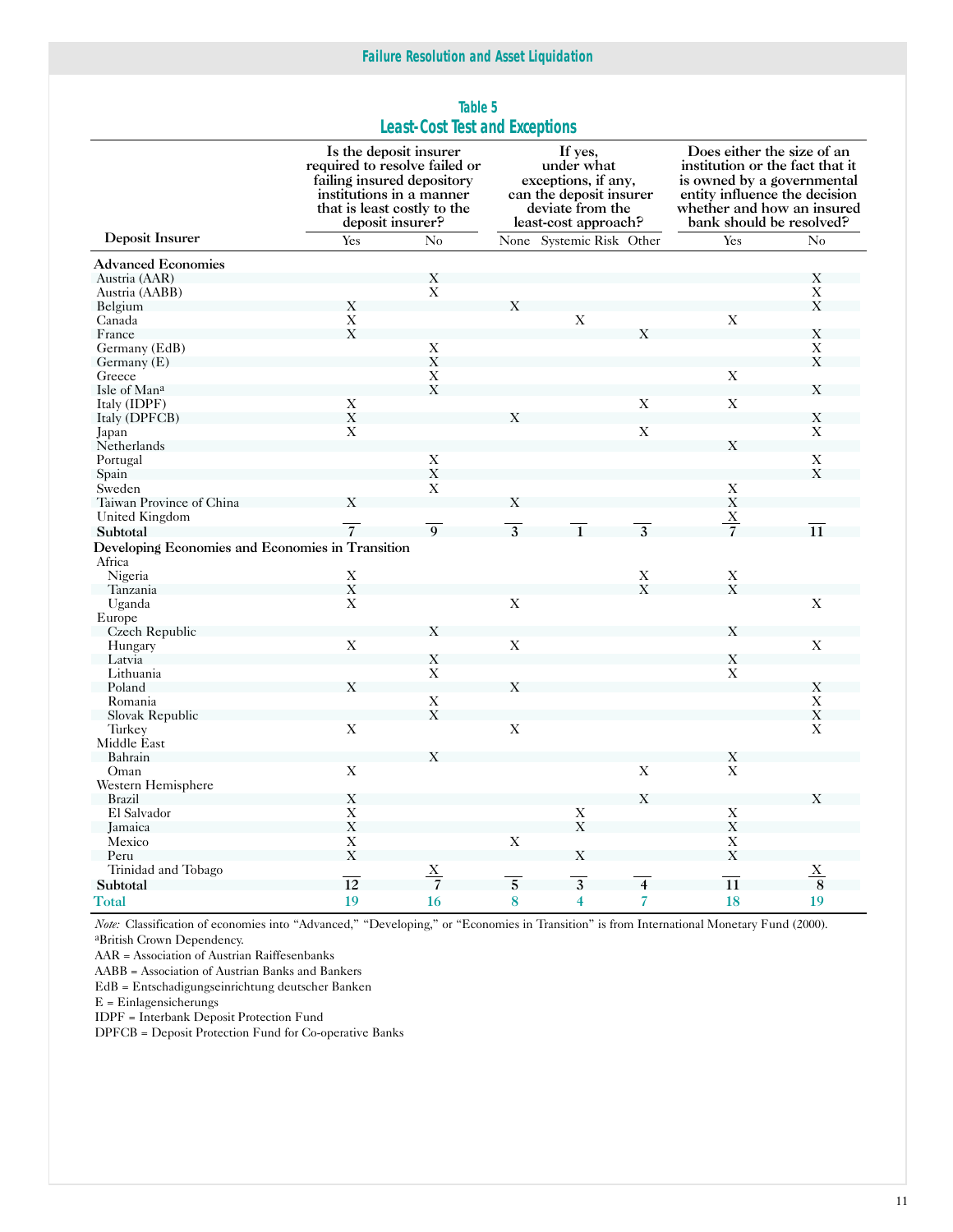Directors22 and two-thirds of the Board of Governors of the Federal Reserve System must agree that complying with the least-cost test would have serious adverse effects on economic conditions or financial stability; the two boards forward a written recommendation to the Secretary of the U.S. Treasury; and the Secretary, in consultation with the president of the United States, must agree. Since its creation in FDICIA, the systemic-risk exception has never been used. In imposing this rather stringent requirement, FDICIA clearly outlined the FDIC's options in resolving large banks.

The European Union directives on banking have not yet specifically addressed limits on the bailout of large banks that are considered "too big to fail." In fact, as Murphy (2000) points out, under the current system a large European bank that has a home office in a small country would probably be considered too big to fail. This decision could be made because the cost to the small country of resolving the large bank might be prohibitive.

In locations outside the United States, some flexibility is built into the least-cost requirement. Respondents who have a least-cost requirement answered the following survey question: *Under what exceptions, if any, can the deposit insurer deviate from the least-cost approach?* Of the 19 respondents to the question, 8 said the least-cost requirement cannot be violated for any reason; 4 said it can be violated for reasons of systemic risk; and 7 mentioned other reasons for violating it, including "political interference," "social connections," and "size." (See Table 5.)

In many economies, size or government ownership does affect the nature of the resolution of banks. Eighteen of the 37 respondents answered "Yes" to the following survey question: *Does either the size of an institution or the fact that it is owned by a governmental entity influence the decision whether and how an insured bank should be resolved?* (See Table 5.) Size or government ownership is more likely to influence the resolution decisions in developing economies and economies in transition than in advanced economies (58 percent and 39 percent, respectively).

# *Types of Resolution*

There are two basic types of resolution transactions: open-bank transactions and closed-bank transactions. Closed-bank transactions, in turn, are of two kinds: (1) purchase-and-assumption transactions and (2) deposit payoffs. Another type of resolution is a bridge bank, which is a temporary banking structure that the FDIC

12

controls until it finds a permanent resolution. Bridge banks are not used very often, inside or outside the United States, but in some circumstances they may be useful.

#### *Open-Bank Assistance*

In an open-bank assistance (OBA) transaction, the deposit insurer provides financial assistance to the bank while the bank remains open. The assistance can take the form of loans, asset purchases, or a note or cash to restore capital to a positive level; private investors will provide additional capital to restore the bank to an adequate capital position. Consequently, OBA transactions usually require the shareholders to dilute their ownership interests significantly; however, their interests may retain some value, so they could benefit from the government assistance.

The primary advantage of open-bank assistance is that it is least disruptive to the relationships between the bank and its customers. Another advantage is that most of the bank's assets remain in the private sector. Both of these advantages may be particularly important for averting a widespread financial crisis.

Open-bank assistance also has a number of disadvantages. First, it can increase the amount of moral hazard and decrease market discipline within the financial system. Moral hazard may increase because, according to general belief, if a bank thinks it will be bailed out when it gets into trouble, it will take on more risk than if the assistance were not available. Market discipline will be eroded because customers with uninsured and unsecured claims are protected, and shareholders may be partially protected. A second disadvantage is that OBA transactions raise the fairness issue: weak banks are allowed to remain open with government assistance and compete with banks that are not given assistance. Finally, OBA transactions can prove to be somewhat more costly to the deposit insurer: there may be recurring losses, and the process of preparing proposals and completing assistance transactions can be long and difficult.<sup>23</sup>

<sup>&</sup>lt;sup>22</sup> The Board of Directors of the FDIC is composed of the Comptroller of the Currency, the Director of the Office of Thrift Supervision, and three members appointed by the president of the United States and confirmed by the Senate. One of the appointed members of the Board must have experience supervising state banks. For more detail about the Board of Directors of the FDIC, see Section 2 of the Federal Deposit Insurance Act.

<sup>23</sup> Recurring losses characterized the case of First City Bancorporation. In 1988 the FDIC provided open-bank assistance to resolve the failure of 59 branches of First City, but the bank continued to incur losses. Finally, in 1992, the FDIC used a closed-bank transaction to resolve the bank.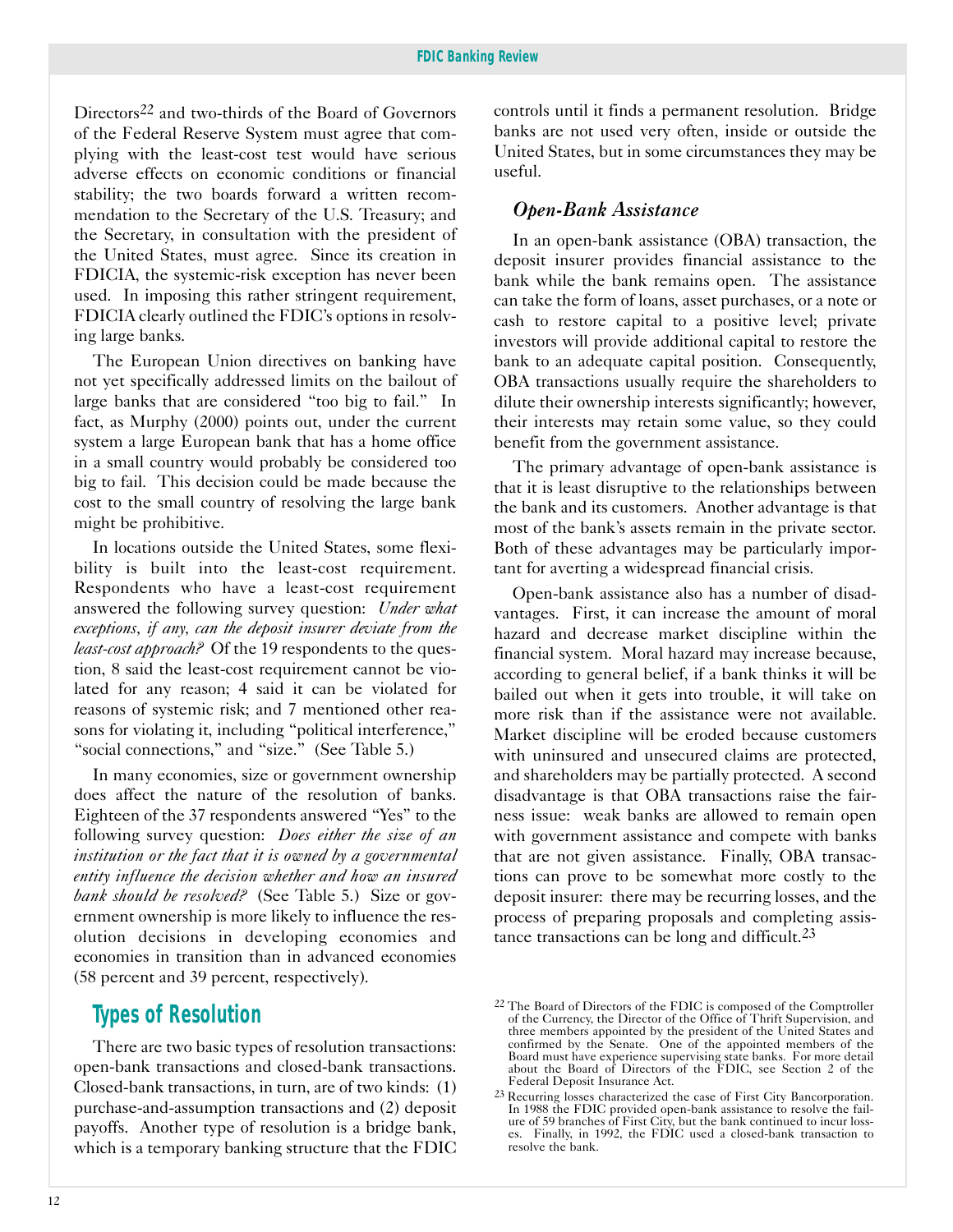Originally the FDIC provided open-bank assistance to banks that were considered essential to the community. Typically the FDIC would restore capital to a positive level by providing the distressed bank with a cash contribution, an FDIC note, or a loan, and private investors would provide additional capital to restore the bank to an adequate capital position. Because of the restrictions imposed by FDICIA, the FDIC no longer commonly uses OBA transactions. Closed-bank resolutions usually have a cost advantage over open-bank transactions. In a closed-bank transaction, costs are reduced because contingent liabilities are eliminated, burdensome contracts can be terminated, and troublesome assets can be left in the receivership.

Many deposit insurers have the authority to provide open-bank assistance. Of 35 survey respondents, 23 answered "Yes" to the following question: *Do you have the legal authority to provide financial assistance to an operating insured depository institution (open-bank assistance), either as a stand-alone entity or to facilitate an open-bank merger with a healthy insured depository institution?* (See Table 6.) Approximately one-half of the deposit insurers that said "Yes" indicated they have provided financial assistance to an operating bank in the last ten years.

#### *Closed-Bank Resolutions*

Closed-bank resolutions—purchase-and-assumption transactions and deposit payoffs—have the advantage of not allowing the problems in the bank to recur. Another advantage is that they are transparent. Deposit payoffs, however, are typically more disruptive to customers of the bank and perhaps the local economy. In purchase-and-assumption transactions, in contrast, there are ways of minimizing the disruption. For example, in the United States, when a bank is resolved by a purchase-and-assumption transaction, the chartering agency usually closes the bank on a Friday and the new bank reopens on Monday. The only change visible to most of the customers of the bank is a change in the name of the bank.

Purchase-and-assumption transactions. A purchase-and-assumption (P&A) transaction is a closedbank transaction in which a healthy bank purchases some or all of the assets of a failed bank and assumes some or all of the liabilities.<sup>24</sup> The acquirer usually receives assistance from the deposit insurer to complete the transaction. As part of the P&A transaction, the acquiring bank usually pays a premium to the deposit insurer for the deposits it acquires; the premi-

um decreases the total resolution cost to the insurer. The reason the acquirer pays this premium is that the deposit base has value in terms of the established customer relationships, usually referred to as franchise value.25

A P&A transaction has some of the advantages of an open-bank assistance transaction while eliminating some of the disadvantages. Like open-bank assistance, a purchase-and-assumption transaction is not disruptive to the customers of the bank. In addition, because most of the assets of the failed bank are transferred to the acquiring bank, they are kept in the private sector.<sup>26</sup> A P&A transaction can maintain market discipline to differing degrees, depending on the structure of the transaction. At the very least, shareholders will lose all of their investment.<sup>27</sup> If all deposits are not transferred to the acquiring bank, uninsured depositors may also incur a loss. However, if uninsured deposits are transferred to the acquiring bank as part of a least-cost transaction, they will be fully reimbursed even though they are uninsured. This transfer is more likely to occur when uninsured deposits are a relatively small portion of the failed bank's total deposits.

Many deposit insurers outside the United States have the authority to use a P&A transaction. Twenty of the 30 respondents answered "Yes" to the following survey question: *Do you have the legal authority to use a P&A transaction in handling failed or failing depository institutions?* (See Table 6.) Ten of these respondents have used a purchase-and-assumption transaction in the last ten years.

Deposit payoffs. In a deposit payoff, the appropriate authority closes the bank, and then the deposit insurer pays all of the failed bank's depositors the full amount of their insured deposits. No assets or liabilities are assumed by another bank; the receiver is responsible for liquidating the assets and paying off the claimants. A deposit payoff may be disruptive to the local community because the depositors are paid

<sup>24</sup> In the United States, banks that are interested in acquiring failed banks must have approval from their primary regulator and must meet the bid criteria established by the FDIC. The FDIC shares a list of eligible bidders with the other regulatory agencies and contacts potential bidders four or five days before the bank closing.

<sup>25</sup> For more detail on the types of P&A transactions the FDIC has used, see FDIC (1998b), chap. 3.

<sup>26</sup> Typically the acquirer will take the higher-quality assets and leave the distressed assets, such as nonperforming loans, in the receivership (see discussion of asset liquidation below).

<sup>27</sup> In the rare case when receivership proceeds remain after all the other claimants are paid in full, shareholders may recover some of their investment.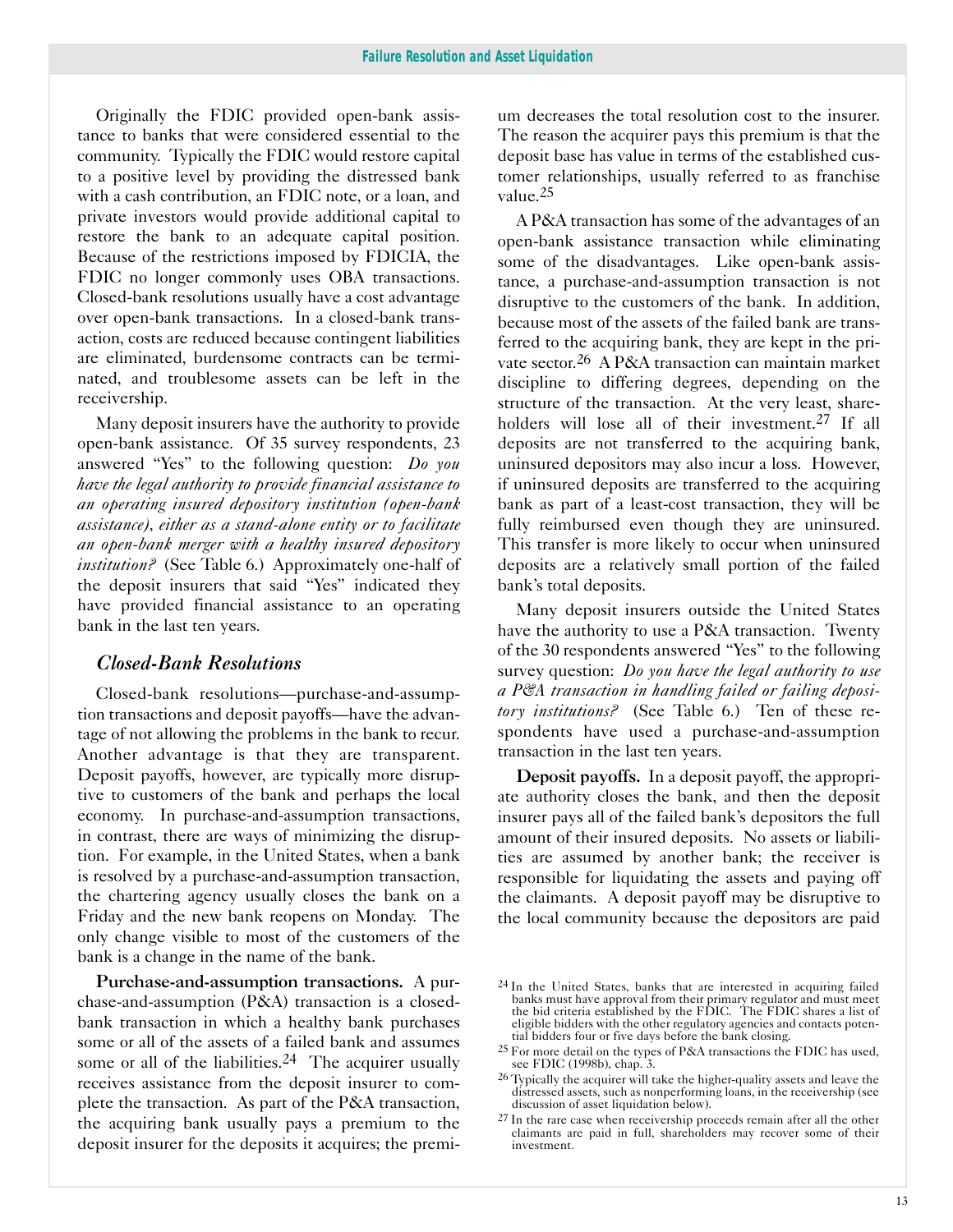| <b>INCONTRATION INICITIONS</b>                   |                       |                                                    |                           |                                           |                                 |                                           |                  |                                   |  |
|--------------------------------------------------|-----------------------|----------------------------------------------------|---------------------------|-------------------------------------------|---------------------------------|-------------------------------------------|------------------|-----------------------------------|--|
|                                                  |                       | Purchase and<br>Open-Bank Assistance<br>Assumption |                           |                                           | Deposit Payoff                  | <b>Bridge Bank</b>                        |                  |                                   |  |
| Deposit Insurer                                  | Has<br>authority      | Has used<br>authority in<br>past 10 years          | Has<br>authority          | Has used<br>authority in<br>past 10 years | Has<br>authority                | Has used<br>authority in<br>past 10 years | Has<br>authority | Has ever<br>used the<br>authority |  |
| <b>Advanced Economies</b>                        |                       |                                                    |                           |                                           |                                 |                                           |                  |                                   |  |
|                                                  |                       |                                                    |                           |                                           |                                 |                                           |                  |                                   |  |
| Austria (AAR)                                    | $\mathbf X$           |                                                    |                           |                                           |                                 |                                           |                  |                                   |  |
| Austria (AABB)                                   | $\mathbf X$           |                                                    |                           |                                           |                                 |                                           |                  |                                   |  |
| Belgium                                          | X                     |                                                    | X                         | X                                         | X                               | X                                         |                  |                                   |  |
| Canada                                           | $\mathbf X$           | $\mathbf X$                                        | $\boldsymbol{\mathrm{X}}$ | $\mathbf X$                               | $\mathbf X$                     | $\mathbf X$                               | $\mathbf X$      |                                   |  |
| France                                           | $\mathbf X$           |                                                    | X                         |                                           | $\mathbf X$                     |                                           | $\mathbf X$      |                                   |  |
| Germany (EdB)                                    |                       |                                                    |                           |                                           | $\mathbf X$                     |                                           |                  |                                   |  |
| Germany (E)                                      | $\mathbf X$           |                                                    | X                         |                                           | $\mathbf X$                     | $\mathbf X$                               | X                |                                   |  |
| Greece                                           |                       |                                                    |                           |                                           | $\mathbf X$                     | $\mathbf X$                               |                  |                                   |  |
| Isle of Mana                                     |                       |                                                    |                           |                                           | $\mathbf X$                     | $\mathbf X$                               |                  |                                   |  |
| Italy (IDPF)                                     | $\mathbf X$           | $\mathbf X$                                        | $\mathbf X$               | $\mathbf X$                               | $\mathbf X$                     | $\mathbf X$                               |                  |                                   |  |
| Italy (DPFCB)                                    | $\mathbf X$           | X                                                  | $\mathbf X$               | $\mathbf X$                               | $\mathbf X$                     | $\mathbf X$                               |                  |                                   |  |
| Japan                                            | $\mathbf X$           | $\mathbf X$                                        | $\boldsymbol{\mathrm{X}}$ |                                           | $\mathbf X$                     |                                           | $\mathbf X$      |                                   |  |
| Netherlands                                      |                       |                                                    |                           |                                           | $\mathbf X$                     |                                           |                  |                                   |  |
| Portugal                                         |                       |                                                    |                           |                                           | $\mathbf X$                     |                                           |                  |                                   |  |
| Spain                                            | X                     | X                                                  | X                         | X                                         | $\mathbf X$                     | X                                         |                  |                                   |  |
| Sweden                                           |                       |                                                    |                           |                                           | $\mathbf X$                     |                                           |                  |                                   |  |
| Taiwan Province of China<br>United Kingdom       | X                     | X                                                  | X                         | X                                         | $\mathbf X$                     |                                           |                  |                                   |  |
| Subtotal                                         | $\overline{11}$       | $\overline{6}$                                     | $\overline{9}$            | $\overline{6}$                            | $\overline{15}$                 | 8                                         | $\overline{4}$   | $\mathbf{0}$                      |  |
|                                                  |                       |                                                    |                           |                                           |                                 |                                           |                  |                                   |  |
| Developing Economies and Economies in Transition |                       |                                                    |                           |                                           |                                 |                                           |                  |                                   |  |
| Africa                                           |                       |                                                    |                           |                                           |                                 |                                           |                  |                                   |  |
| Nigeria                                          | X                     | X                                                  | X                         | X                                         | X                               | X                                         |                  |                                   |  |
| Tanzania                                         | $\mathbf X$           |                                                    | $\boldsymbol{\mathrm{X}}$ |                                           | X                               |                                           |                  |                                   |  |
| Uganda                                           | X                     | X                                                  | X                         | X                                         | X                               | X                                         |                  |                                   |  |
| Europe                                           |                       |                                                    |                           |                                           |                                 |                                           |                  |                                   |  |
| Czech Republic                                   |                       |                                                    |                           |                                           | $\mathbf X$                     | $\mathbf X$                               |                  |                                   |  |
| Hungary                                          | $\mathbf X$           | $\mathbf X$                                        | $\mathbf X$               |                                           | $\mathbf X$                     | $\mathbf X$                               | $\mathbf X$      |                                   |  |
| Latvia                                           |                       |                                                    |                           |                                           |                                 |                                           |                  |                                   |  |
| Lithuania                                        |                       |                                                    |                           |                                           | $\mathbf X$                     | $\mathbf X$                               |                  |                                   |  |
| Poland                                           | X                     | X                                                  |                           |                                           | X                               | X                                         |                  |                                   |  |
| Romania                                          |                       |                                                    |                           |                                           | $\mathbf X$                     | $\mathbf X$                               |                  |                                   |  |
| Slovak Republic                                  |                       |                                                    |                           | X                                         | $\mathbf X$                     | X                                         |                  |                                   |  |
| Turkey                                           | $\mathbf X$           | $\mathbf X$                                        | X                         |                                           | $\mathbf X$                     | $\mathbf X$                               | $\mathbf X$      |                                   |  |
| Middle East                                      |                       |                                                    |                           |                                           |                                 |                                           |                  |                                   |  |
| Bahrain                                          |                       |                                                    |                           |                                           |                                 |                                           |                  |                                   |  |
| Oman                                             | X                     |                                                    | X                         |                                           | $\mathbf X$                     |                                           |                  |                                   |  |
| Western Hemisphere                               |                       |                                                    |                           |                                           |                                 |                                           |                  |                                   |  |
| Brazil                                           |                       |                                                    |                           |                                           |                                 |                                           |                  |                                   |  |
| El Salvador                                      | $\mathbf X$           |                                                    | $\mathbf X$               |                                           | $\mathbf X$                     |                                           |                  |                                   |  |
| Jamaica                                          | $\mathbf X$           |                                                    | $\mathbf X$               |                                           | $\mathbf X$                     |                                           | $\mathbf X$      |                                   |  |
| Mexico                                           | $\mathbf X$           | $\mathbf X$                                        | $\mathbf X$               | $\mathbf X$                               |                                 |                                           | $\mathbf X$      | $\mathbf X$                       |  |
| Peru                                             | $\mathbf X$           |                                                    | $\mathbf X$               |                                           | $\frac{\mathbf{X}}{\mathbf{X}}$ | $\mathbf X$                               |                  |                                   |  |
| Trinidad and Tobago                              |                       |                                                    |                           |                                           |                                 |                                           |                  |                                   |  |
| Subtotal                                         | $\frac{\text{X}}{12}$ | $\overline{6}$                                     | $\frac{\text{X}}{11}$     | $\overline{4}$                            | $\frac{\text{X}}{16}$           | $\frac{\text{X}}{11}$                     | $\overline{4}$   | $\mathbf{1}$                      |  |
| <b>Total</b>                                     | 23                    | 12                                                 | 20                        | 10                                        | 31                              | 19                                        | 8                | 1                                 |  |
|                                                  |                       |                                                    |                           |                                           |                                 |                                           |                  |                                   |  |

#### **Table 6 Resolution Methods**

*Note:* Classification of economies into "Advanced," "Developing," or "Economies in Transition" is from International Monetary Fund (2000). aBritish Crown Dependency.

AAR = Association of Austrian Raiffesenbanks

AABB = Association of Austrian Banks and Bankers

EdB = Entschadigungseinrichtung deutscher Banken

E = Einlagensicherungs

IDPF = Interbank Deposit Protection Fund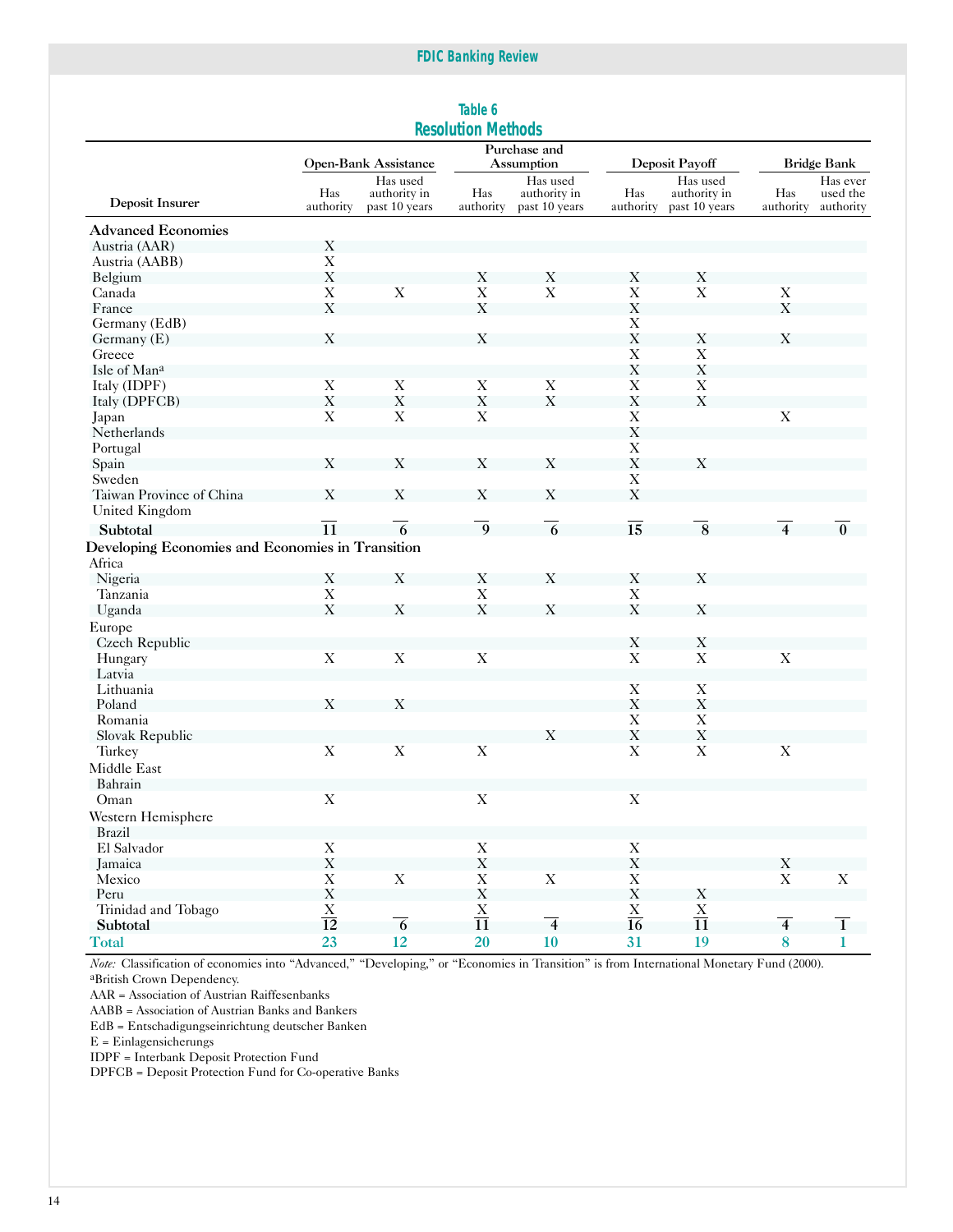the insured balance on their accounts as of the time of the bank failure. Any outstanding checks drawn on the accounts are not paid, for there is no successor bank to pay them. The depositors must quickly establish checking accounts in, and lending relationships with, another bank and must arrange with their creditors to cover the unpaid checks. In the United States, the FDIC makes the insured deposits available on the next business day in almost every bank failure.28 In other countries, depositors are reimbursed over time after the resolution of the bank. The longer depositors must wait to receive their insured funds, the more severe the disruption becomes.<sup>29</sup>

In the United States, there are two types of deposit payoff: a straight deposit payoff and an insureddeposit transfer. In a straight deposit payoff, the FDIC determines the amount of insured deposits and pays each depositor the appropriate amount by issuing a check. In an insured-deposit transfer, the insured deposits are transferred to a healthy bank that is willing to serve as an agent of the FDIC. Depositors may either withdraw their deposits or keep them in the new bank and continue using its deposit services. Banks bid to serve as an agent of the FDIC, hoping to retain some of the customers of the failed bank.

The straight deposit payoff is usually more costly to the deposit insurer than other resolution methods, because all of the failed bank's assets must be liquidated by the receiver and the bank's franchise value is lost. Furthermore, the deposit insurer incurs additional costs from paying off all the insured depositors. Straight deposit payoffs are costly to the customer as well, because (as mentioned above) checks that are in process are not paid. The insured-deposit transfer eliminates the disruption to the customer and the costs of paying off the deposits, but the receiver still incurs the costs of managing and disposing of all the failed-bank assets. The bank that assumes the insured deposits, however, is able to realize some of the franchise value of the failed bank, even if the assuming bank is unwilling to acquire some of the assets (for example, is unwilling to enter into a purchase-andassumption transaction). A straight deposit payoff is usually used only when no bank is interested in the deposit franchise and an insured-deposit transfer cannot be arranged.

Overall, deposit insurers outside the United States have the authority to pay off depositors, and they use this authority more often than they use any other type of resolution technique. Of the 36 respondents, 31 answered "Yes" to the following survey question: *Do* 

*you have the legal authority to use a [deposit] payoff in handling failed or failing insured depository institutions?* (See Table 6.) Nineteen of these respondents have used a deposit payoff in the last ten years.

Bridge banks. In the United States, a bridge-bank transaction is a type of P&A transaction in which the FDIC itself acts temporarily as the acquirer, taking over the operations of a failing bank and maintaining banking services for the customers.<sup>30</sup> As the name implies, the bridge-bank structure is designed to "bridge" the gap between the failure of a bank and the time when the FDIC can implement a satisfactory resolution of the bank. Initially the FDIC organizes a bridge bank for up to two years, with the possibility of as many as three one-year extensions.<sup>31</sup> The temporary bridge structure provides the FDIC with time to take control of the business of the failed bank, stabilize the situation, and determine an appropriate permanent resolution. It also enables the FDIC to gain sufficient flexibility for reorganizing and marketing the bank.

A bridge-bank resolution is especially useful in two types of situations: when the failing bank is large or unusually complex, such as a multibank holding company, or when the bank is in a liquidity crisis. In the first situation, a bridge-bank structure allows the condition of the bank to be thoroughly examined and further resolution alternatives to be completely evaluated. Before the failed bank goes into the bridge bank, the FDIC applies the least-cost test, and at this point the uninsured and unsecured creditors suffer losses. The bridge-bank structure also provides additional time for due diligence by all interested potential acquirers. In the second situation (a liquidity crisis), a bridge-bank structure allows the FDIC to assure depositors that their deposits are safe.

A bridge bank operates in a conservative manner while serving the banking needs of the community. Its management goal is to preserve the franchise value and lessen any disruption to the local community. It accepts deposits, makes low-risk loans to regular cus-

<sup>28</sup> Banks are generally closed at the end of business on Friday, and depositors are given access to their funds on the following Monday.

<sup>29</sup> For a discussion of the treatment of depositors at failed banks, see Kaufman and Seelig (2000).

<sup>30</sup> The FDIC Board of Directors selects the chief executive officer of the bridge bank and retains a presence on the bank's board of directors.

<sup>31</sup> Most of the bridge banks created by the FDIC lasted less than seven months. For more detail on the FDIC's experience with bridge banks, see FDIC (1998a), chap. 6.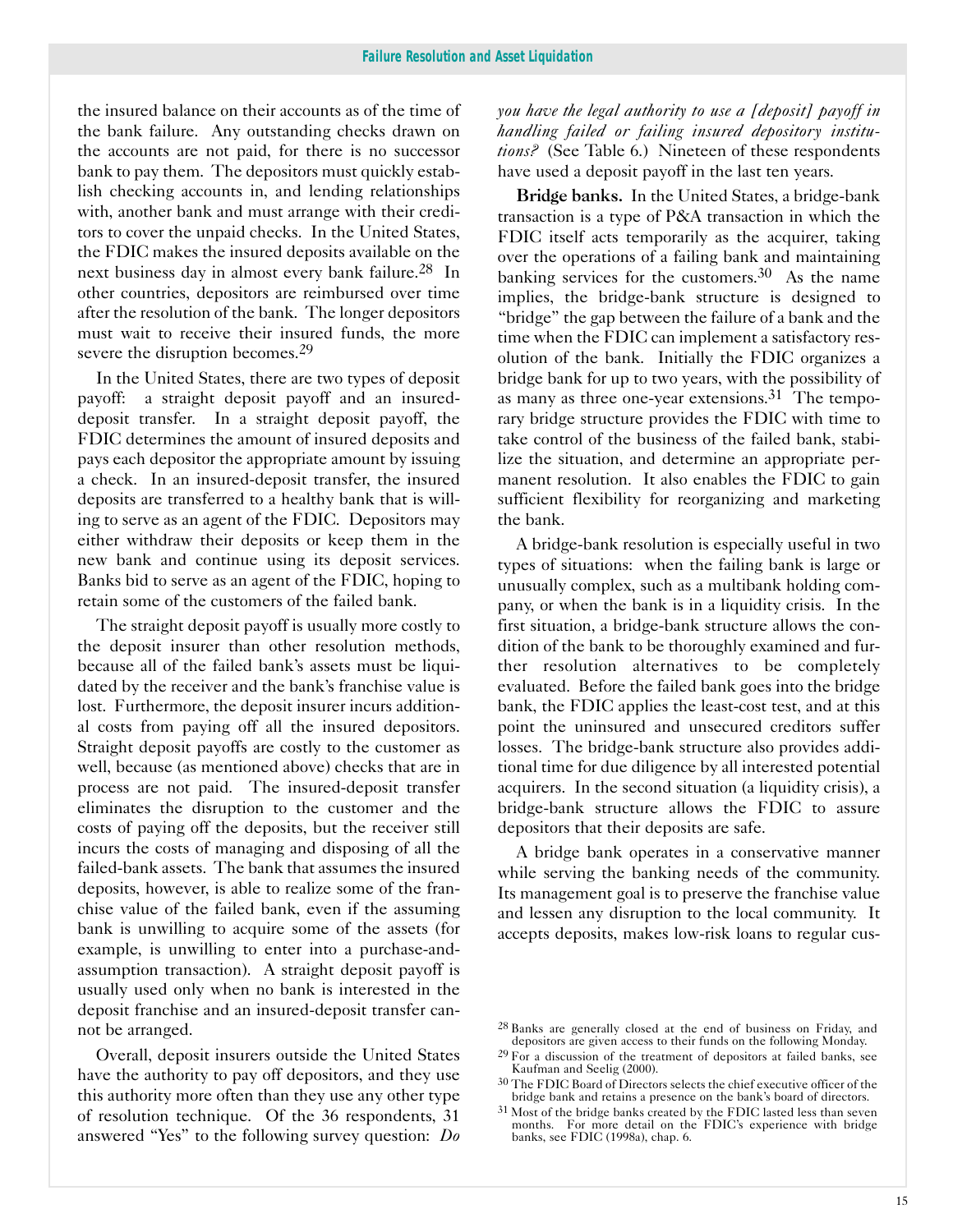tomers, and honors the commitments made by the failed bank if those commitments would not create additional losses. By continuing the failed bank's lending relationships, it supports the franchise value of the bank.

Not many deposit insurers outside the United States have bridge-bank authority. Only 8 of the 37 respondents answered "Yes" to the following survey question: *Does the deposit insurer have the authority to temporarily own a bridge bank, an institution into which some or all of the assets and liabilities of a failed insured depository institution can be transferred?* (See Table 6.) Of these 8 respondents, only 1 (Mexico) has ever used its bridge-bank authority. Outside the United States, therefore, a bridge bank is by far the least commonly used resolution technique.

# *Asset Liquidation*

Asset liquidation can be a complex process. To be effective, the receiver must first be familiar with the goals of asset liquidation. The responsibility for asset liquidation must be clearly established as part of the financial safety net. It also is useful if the receiver is familiar with past asset-liquidation experience, in order to determine the most effective manner of marketing the assets to meet the established goals of asset liquidation.

#### *Goals of Asset Liquidation*

With the exception of a transaction where the acquirer purchases all of the assets of the bank, all types of closed-bank resolutions require a receiver to liquidate some or all of the assets of the failed bank. Three possible goals of asset liquidation are (1) to sell the assets as quickly as possible, (2) to maximize net present value of the assets in liquidation, and (3) to manage the assets to obtain the highest price.

The three goals can be mutually exclusive. For example, suppose the deposit insurer intends to manage assets to obtain the highest price (meeting goal 3), but prices are currently low. The deposit insurer may keep the assets until the price of the assets increases again, but in doing so the insurer will not be meeting the goal of selling the assets quickly as stated in goal 1. In addition, by holding and managing the assets the insurer will incur costs—including the time cost of money—that will cause the net present value to decline, and the insurer will not meet goal 2.

During the banking crisis in the United States in the 1980s and early 1990s, the FDIC had two basic

goals in asset disposition: (1) to dispose of assets as soon as possible and (2) to maximize the return on the receiverships. Disposing of assets quickly minimizes disruption to the public during the resolution of failed banks. Maximizing the return on the receivership minimizes the loss to the insurance fund. These two goals are linked, since disposing of assets quickly allows the receiver to avoid asset-management and servicing costs and any loss in value that might occur simply because the asset is held by a receiver. On the other hand, if there is an excess supply of assets in a market that has depressed prices, disposing of the assets quickly may bring an abnormally low price and thereby a low return on the receivership.

Currently, the FDIC is required by law to minimize the loss to the insurance funds and to maximize the return on the assets of the failed bank or thrift.<sup>32</sup> Beyond these statutory requirements, the FDIC has an incentive to maximize the return on assets of the failed bank: by paying insured depositors and then standing in their place, the FDIC becomes a major creditor of the receivership—typically the largest creditor. Thus, it is in the FDIC's own best interest to maximize the return on assets.

In places outside the United States, obtaining the highest prices for the assets is the most common goal of asset disposition. This goal was mentioned by 11 of the 31 respondents who answered the following survey question: *What is the primary goal of the asset liquidation process (for example, maximize the net present value of assets in liquidation, sell the assets as quickly as possible, manage the assets to obtain the highest price)?*  (See Table 7.) The next most often cited goal, mentioned by 10 of the 31 respondents, was to liquidate the assets as quickly as possible; 9 respondents mentioned maximizing the net present value of assets in liquidation; and 8 mentioned satisfying the creditors of the receivership. Most respondents mentioned a combination of asset-disposition goals, indicating that the asset-liquidation process entails several competing goals.

<sup>&</sup>lt;sup>32</sup> FDICIA contains provisions that explicitly define standards for asset disposition. In Section 123 (amending Section 11 of the FDI Act), FDICIA states that the FDIC shall conduct operations in a manner that (1) maximizes the net present value of return from the sale or disposition of assets, (2) minimizes the amount of any loss realized in the resolution of cases, (3) ensures adequate competition and fair and consistent treatment of those who submit bids for the assets, (4) prohibits discrimination on the basis of race, sex, or ethnic group in the solicitation and consideration of bids, and (5) preserves to the greatest extent possible the availability and affordability of residential realestate property for low- and moderate-income individuals.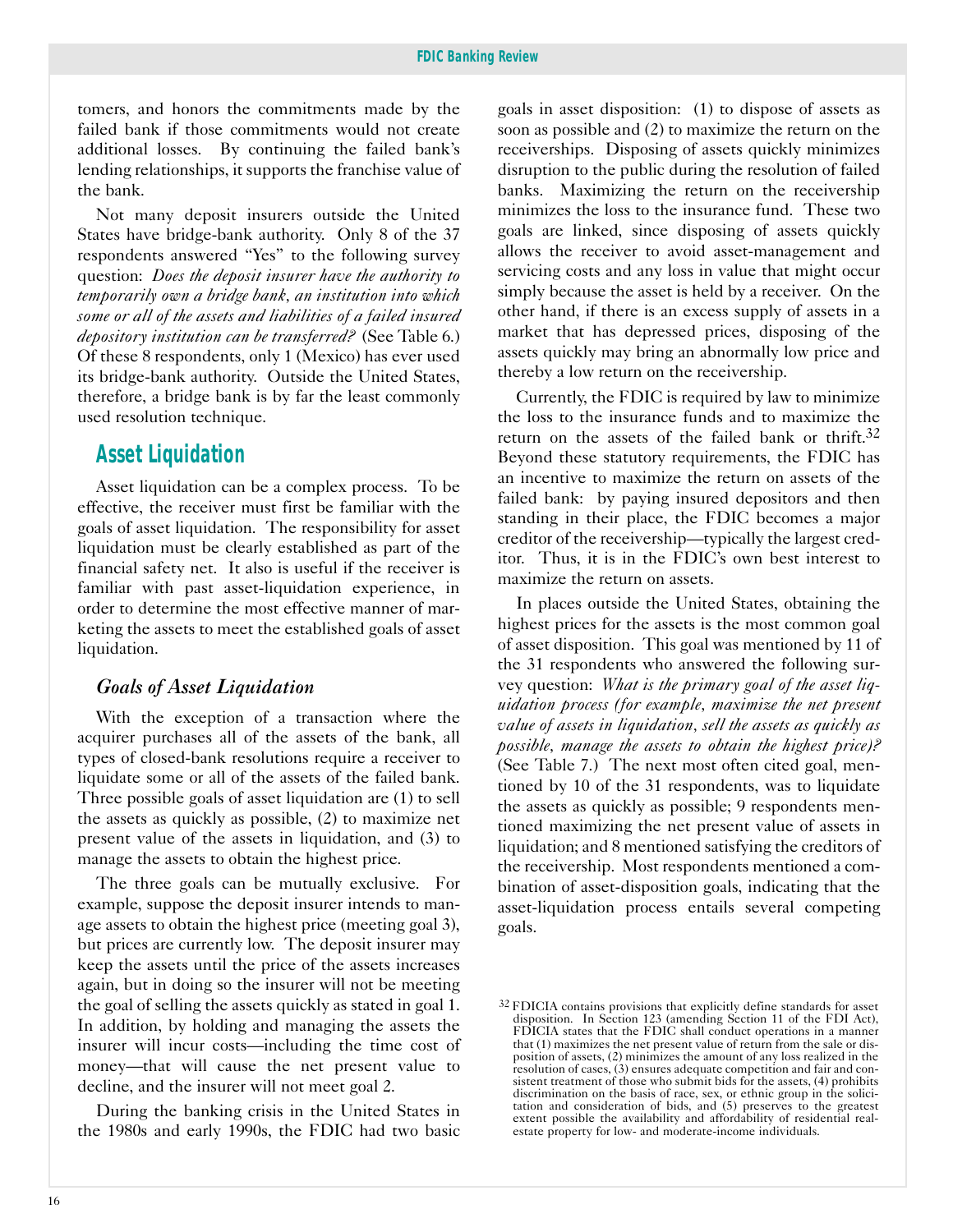#### **Failure Resolution and Asset Liquidation**

|                                                  |                                                      | Table 7                                                                |                                                |                                                 |                         |
|--------------------------------------------------|------------------------------------------------------|------------------------------------------------------------------------|------------------------------------------------|-------------------------------------------------|-------------------------|
|                                                  |                                                      | <b>Goals of Asset Liquidation</b>                                      |                                                |                                                 |                         |
| Deposit Insurer                                  | Liquidate<br>the assets<br>as quickly<br>as possible | Maximize the<br>net present value<br>(NPV) of assets<br>in liquidation | Obtain the<br>highest prices<br>for the assets | Satisfy the<br>creditors of the<br>receivership | Other                   |
| <b>Advanced Economies</b>                        |                                                      |                                                                        |                                                |                                                 |                         |
| Austria (AAR)                                    |                                                      |                                                                        |                                                |                                                 |                         |
| Austria (AABB)                                   |                                                      |                                                                        | $\mathbf X$                                    |                                                 |                         |
| Belgium                                          |                                                      |                                                                        |                                                | X                                               |                         |
| Canada                                           |                                                      | $\mathbf X$                                                            |                                                |                                                 |                         |
| France                                           |                                                      |                                                                        | X                                              |                                                 |                         |
| Germany (EdB)                                    |                                                      |                                                                        |                                                |                                                 |                         |
| Germany (E)                                      |                                                      |                                                                        |                                                |                                                 |                         |
| Greece                                           | $\mathbf X$                                          |                                                                        | $\mathbf X$                                    |                                                 |                         |
| Isle of Mana                                     |                                                      |                                                                        |                                                |                                                 |                         |
| Italy (IDPF)                                     |                                                      |                                                                        |                                                | $\mathbf X$                                     |                         |
| Italy (DPFCB)                                    |                                                      | X                                                                      |                                                | X                                               |                         |
| Japan                                            |                                                      |                                                                        |                                                |                                                 |                         |
| Netherlands                                      |                                                      |                                                                        |                                                | $\mathbf X$                                     |                         |
| Portugal                                         | X                                                    |                                                                        | $\mathbf X$                                    |                                                 |                         |
| <b>Spain</b>                                     | $\boldsymbol{\mathrm{X}}$                            |                                                                        |                                                |                                                 |                         |
| Sweden                                           |                                                      |                                                                        |                                                |                                                 |                         |
| Taiwan Province of China                         |                                                      | X                                                                      |                                                | X                                               |                         |
| <b>United Kingdom</b>                            |                                                      |                                                                        |                                                |                                                 |                         |
| Subtotal                                         | $\overline{3}$                                       | $\overline{3}$                                                         | $\overline{4}$                                 | $\overline{5}$                                  | $\mathbf{1}$            |
| Developing Economies and Economies in Transition |                                                      |                                                                        |                                                |                                                 |                         |
| Africa                                           |                                                      |                                                                        |                                                |                                                 |                         |
| Nigeria                                          | $\mathbf X$                                          |                                                                        | X                                              |                                                 |                         |
| Tanzania                                         |                                                      |                                                                        |                                                | $\mathbf X$                                     |                         |
| Uganda                                           | X                                                    | X                                                                      |                                                |                                                 |                         |
|                                                  |                                                      |                                                                        |                                                |                                                 |                         |
| Europe<br>Czech Republic                         |                                                      |                                                                        |                                                | $\mathbf X$                                     |                         |
| Hungary                                          |                                                      |                                                                        |                                                |                                                 | X                       |
| Latvia                                           |                                                      |                                                                        |                                                |                                                 | $\bar{X}$               |
| Lithuania                                        |                                                      |                                                                        | X                                              |                                                 |                         |
| Poland                                           |                                                      |                                                                        |                                                | $\mathbf X$                                     |                         |
| Romania                                          |                                                      |                                                                        | $\mathbf X$                                    |                                                 |                         |
| Slovak Republic                                  |                                                      |                                                                        | $\mathbf X$                                    |                                                 |                         |
| Turkey                                           |                                                      | X                                                                      |                                                |                                                 |                         |
| Middle East                                      |                                                      |                                                                        |                                                |                                                 |                         |
| Bahrain                                          | X                                                    | X                                                                      | X                                              |                                                 |                         |
| Oman                                             |                                                      |                                                                        |                                                |                                                 | $\mathbf X$             |
| Western Hemisphere                               |                                                      |                                                                        |                                                |                                                 |                         |
| <b>Brazil</b>                                    |                                                      | X                                                                      |                                                |                                                 |                         |
| El Salvador                                      | $\mathbf X$                                          | $\mathbf X$                                                            |                                                |                                                 |                         |
| <i>Jamaica</i>                                   |                                                      | $\bar{X}$                                                              |                                                |                                                 |                         |
| Mexico                                           | $\mathbf X$                                          |                                                                        | $\mathbf X$                                    |                                                 |                         |
| Peru                                             | $\mathbf X$                                          |                                                                        |                                                |                                                 |                         |
| Trinidad and Tobago                              |                                                      |                                                                        |                                                |                                                 |                         |
| Subtotal                                         | $\frac{\overline{X}}{7}$                             | $\overline{6}$                                                         | $\frac{X}{7}$                                  | $\overline{3}$                                  | $\overline{3}$          |
|                                                  |                                                      |                                                                        |                                                |                                                 |                         |
| <b>Total</b>                                     | 10                                                   | 9                                                                      | 11                                             | 8                                               | $\overline{\mathbf{4}}$ |

*Note:* Classification of economies into "Advanced," "Developing," or "Economies in Transition" is from International Monetary Fund (2000). aBritish Crown Dependency.

AAR = Association of Austrian Raiffesenbanks

AABB = Association of Austrian Banks and Bankers

EdB = Entschadigungseinrichtung deutscher Banken

E = Einlagensicherungs

IDPF = Interbank Deposit Protection Fund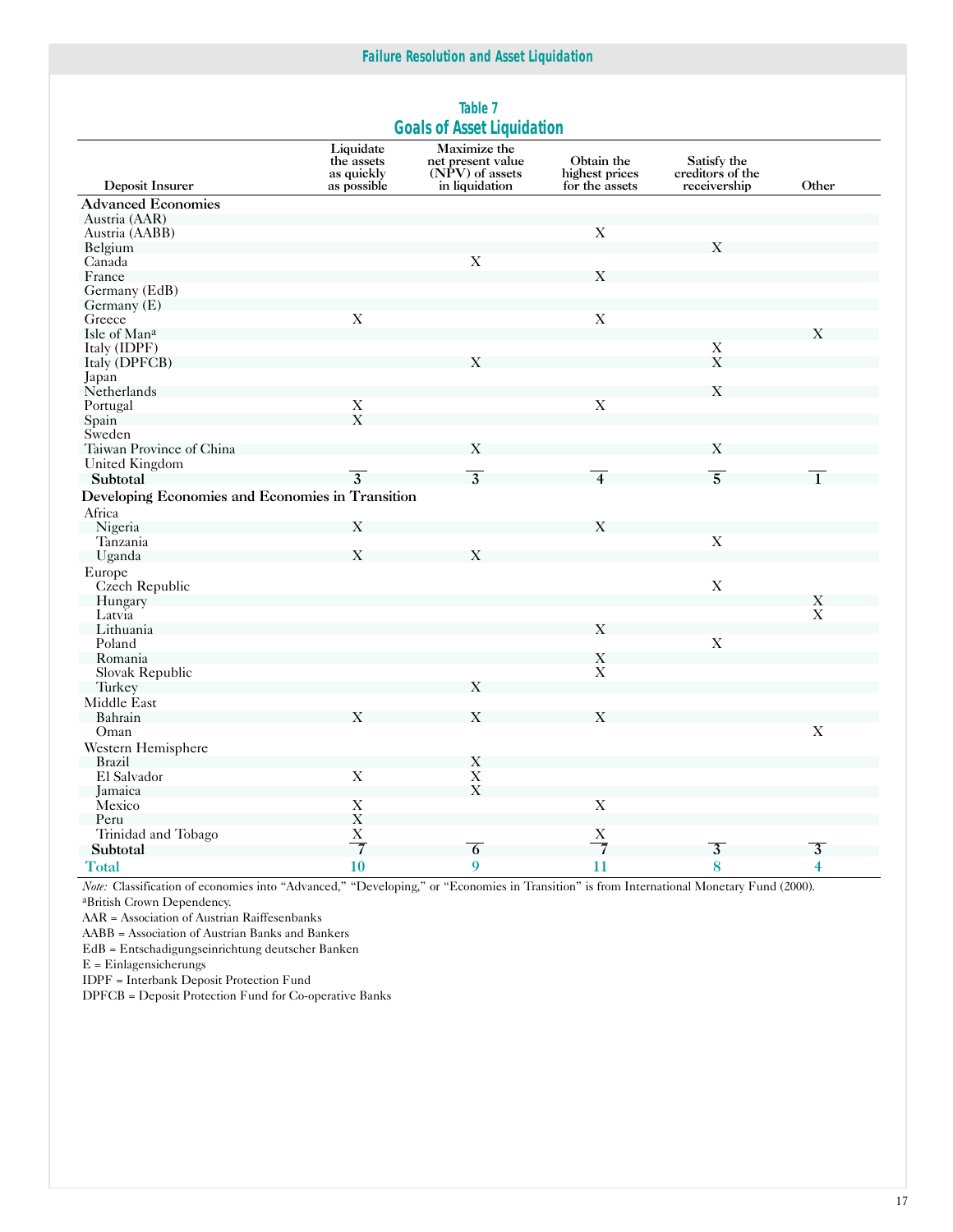In most places, the primary goal of asset liquidation is set either by policy or by regulation. Thirtyone respondents answered the following survey question: *Is the primary goal of the asset-liquidation process established by regulation, statute, or policy?* (See Table 8.) Fifteen of the 31 respondents mentioned policy, 14 mentioned regulation, and 4 mentioned statute. Some of the deposit insurers indicated that asset-liquidation goals were established by some combination of regulation, statute, and policy.

#### *Responsibility for Asset Liquidation*

Responsibility for asset liquidation can lie with either a government entity or a private party. If the government entity is responsible for asset liquidation, it may be allowed to contract out the responsibility to the private sector. This power is particularly useful if the amount of failed-bank assets that needs to be liquidated is large and/or the number of experienced asset liquidators employed by the government is insufficient. The government may choose to keep its liquidation staff small and contract out to the private sector the greater part of the responsibility. In that case, the challenge is to develop contracts that align the interests of the private asset-management companies with the interests of the government. Such contracts must include provisions for effective monitoring by the government. At the same time, however, for the private sector to operate efficiently, there must be minimal interference from the government. The way to balance these objectives is to have identifiable and measurable performance outcomes. Finally, contractors should be contractually bound to operate fairly, equitably, and legally.

In the United States during the banking crisis of the 1980s and early 1990s, the FDIC used the private sector to manage and liquidate receivership assets.<sup>33</sup> In the peak period of 1988 to 1993, private-sector firms managed more than 45 percent of the FDIC's post-resolution assets.34 The FDIC designed its asset-management and disposition contracts to facilitate the disposition of distressed and repossessed assets (especially nonperforming loans and owned real estate), using many forms of contracts and modifying them over the years as it gained experience.<sup>35</sup>

Early in the process, the asset-liquidation contracts required payment of the private asset liquidators on a cost-plus basis: the FDIC would reimburse liquidators for all expenses and overhead costs incurred during liquidation and would pay a fixed incentive fee. However, this type of liquidation contract did not

|                                                  | Is the primary goal of the asset-<br>liquidation process established<br>by regulation, statute, or policy? |                |        |              |  |  |
|--------------------------------------------------|------------------------------------------------------------------------------------------------------------|----------------|--------|--------------|--|--|
| Deposit Insurer                                  | Regulation                                                                                                 | Statute        | Policy | Other        |  |  |
| <b>Advanced Economies</b>                        |                                                                                                            |                |        |              |  |  |
| Austria (AAR)                                    |                                                                                                            |                |        |              |  |  |
| Austria (AABB)                                   | Х                                                                                                          |                |        |              |  |  |
| Belgium                                          |                                                                                                            |                |        |              |  |  |
| Canada                                           |                                                                                                            |                | Х      |              |  |  |
| France                                           |                                                                                                            |                | Х      |              |  |  |
| Germany (EdB)                                    |                                                                                                            |                | Х      |              |  |  |
| Germany (E)                                      |                                                                                                            |                | X      |              |  |  |
| Greece                                           |                                                                                                            |                | Х      |              |  |  |
| Isle of Man <sup>a</sup>                         |                                                                                                            | Х              |        |              |  |  |
| Italy (IDPF)                                     | Х                                                                                                          |                |        |              |  |  |
| Italy (DPFCB)                                    | Х                                                                                                          |                |        |              |  |  |
| Japan                                            |                                                                                                            |                |        |              |  |  |
| Netherlands                                      | Х                                                                                                          |                |        |              |  |  |
| Portugal                                         | X                                                                                                          |                |        |              |  |  |
| Spain                                            |                                                                                                            | Χ              |        |              |  |  |
| Sweden                                           |                                                                                                            |                |        |              |  |  |
| Taiwan Province of China                         |                                                                                                            |                | Х      |              |  |  |
| United Kingdom                                   |                                                                                                            |                |        |              |  |  |
| Subtotal                                         | $\overline{5}$                                                                                             | $\overline{2}$ | 6      | $\mathbf{0}$ |  |  |
| Developing Economies and Economies in Transition |                                                                                                            |                |        |              |  |  |
| Africa                                           |                                                                                                            |                |        |              |  |  |
| Nigeria                                          |                                                                                                            |                | Х      |              |  |  |
| Tanzania                                         |                                                                                                            |                |        | Х            |  |  |
| Uganda                                           |                                                                                                            |                | X      |              |  |  |
|                                                  |                                                                                                            |                |        |              |  |  |
| Europe<br>Czech Republic                         | Х                                                                                                          |                |        |              |  |  |
|                                                  | X                                                                                                          |                |        |              |  |  |
| Hungary<br>Latvia                                | X                                                                                                          | Χ              | X      |              |  |  |
| Lithuania                                        | Х                                                                                                          |                |        |              |  |  |
| Poland                                           | X                                                                                                          |                |        |              |  |  |
| Romania                                          |                                                                                                            |                |        |              |  |  |
|                                                  | X                                                                                                          |                |        |              |  |  |
| Slovak Republic<br>Turkey                        |                                                                                                            |                | X      |              |  |  |
| Middle East                                      |                                                                                                            |                |        |              |  |  |
|                                                  |                                                                                                            | X              | X      |              |  |  |
| Bahrain                                          | Х                                                                                                          |                |        |              |  |  |
| Oman                                             |                                                                                                            |                |        |              |  |  |
| Western Hemisphere                               |                                                                                                            |                |        |              |  |  |
| Brazil                                           |                                                                                                            |                | X      |              |  |  |
| El Salvador                                      | Х                                                                                                          |                |        |              |  |  |
| Jamaica                                          |                                                                                                            |                | Х      |              |  |  |
| Mexico                                           | Х                                                                                                          |                |        |              |  |  |
| Peru                                             |                                                                                                            |                | Х      |              |  |  |
| Trinidad and Tobago                              |                                                                                                            |                | Х      |              |  |  |
| Subtotal                                         | 9                                                                                                          | $\overline{c}$ | 9      | 1            |  |  |
| Total                                            | 14                                                                                                         | 4              | 15     | 1            |  |  |

**Table 8 Establishing the Goals of Asset Liquidation** 

*Note:* Classification of economies into "Advanced," "Developing," or "Economies in Transition" is from International Monetary Fund (2000). aBritish Crown Dependency.

AAR = Association of Austrian Raiffesenbanks

AABB = Association of Austrian Banks and Bankers

EdB = Entschadigungseinrichtung deutscher Banken

E = Einlagensicherungs

IDPF = Interbank Deposit Protection Fund

DPFCB = Deposit Protection Fund for Co-operative Banks

33 This discussion focuses on the evolution of asset-liquidation contracts at the FDIC. For more information on the development of asset-liquidation and management contracts at the Resolution Trust Corporation (RTC), see FDIC (1998a), chap. 13.

34 FDIC (1998a), 50.

35 For details on the evolution of asset-disposition practices, see FDIC (1998b), chap. 12.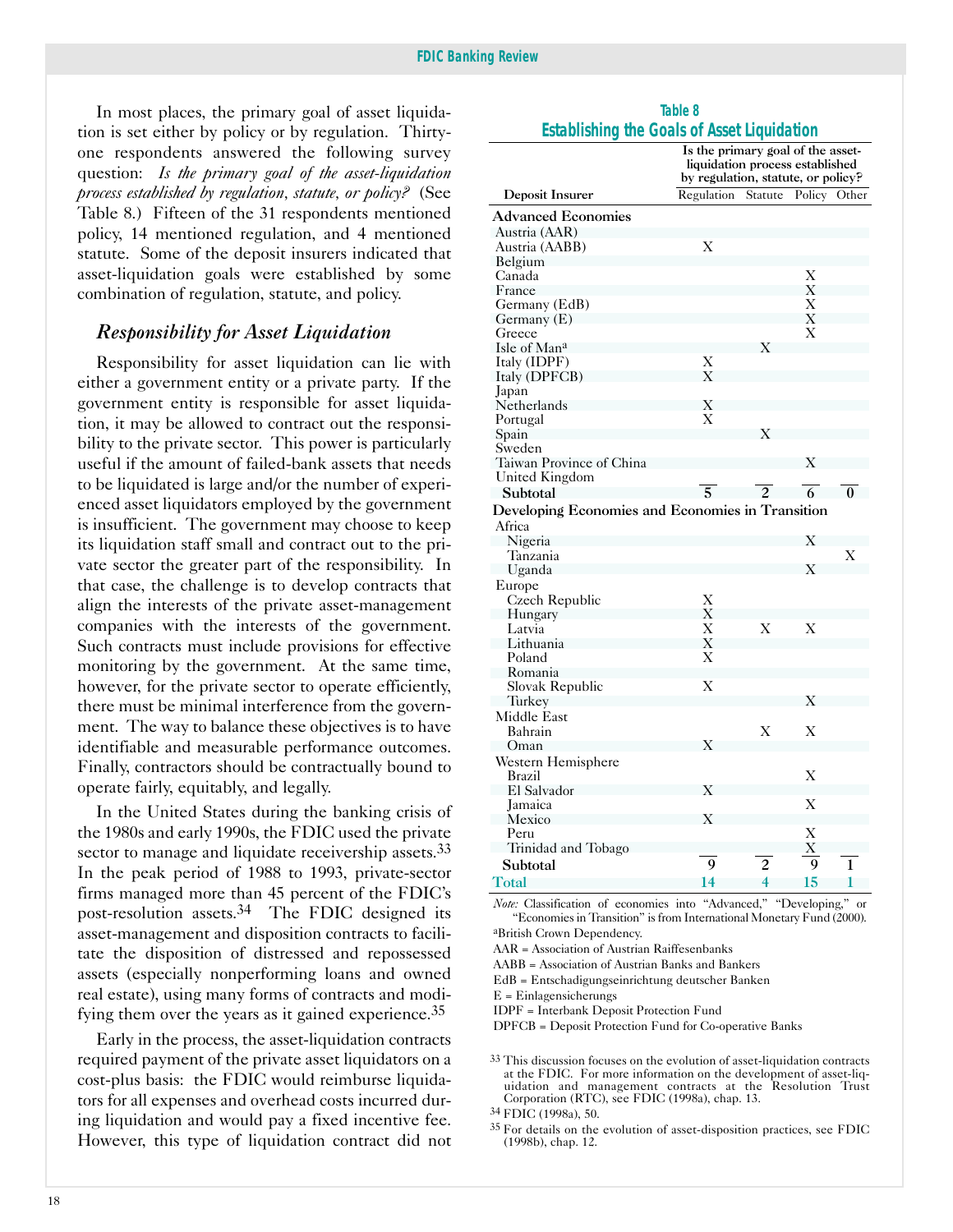give the private asset liquidators any incentive to contain costs. To maximize the net present value of cash flows from the liquidation, the FDIC had to build in incentives for the private contractors to control costs, and more complicated contract structures evolved. For example, incentive fees came to be based on the ratio of net collections to the value of the asset pool. Thus, the FDIC learned from experience to design contracts that more closely aligned contractors' incentives with its own goals of asset liquidation.

In many places the receiver is responsible for the liquidation of assets. Twenty-nine of the 34 respondents answered "Yes" to the following survey question: *Is the receiver responsible for the liquidation of the assets of the receivership?* (See Table 9.) But being responsible for the liquidation does not always mean that the deposit insurer directly liquidates the assets of failed banks. Thirty-seven respondents answered the following survey question: *What role does the deposit insurer have in the asset-liquidation process?* Only 6 of the 37 indicated that the deposit insurer has a direct role in liquidating assets, and 5 of the 6 are located in developing economies and economies in transition. Sixteen of the 37 respondents indicated that the deposit insurer has no role in asset liquidation. The 15 remaining respondents said the deposit insurer oversees asset liquidation, exerts some influence over asset liquidation as a creditor of the receivership, or is involved in asset liquidation in some other capacity.

In some economies, both the public sector and the private sector liquidate assets of failed banks. Sixteen deposit insurers responded to the following survey question: *What percentage of effort involved in selling assets is handled by the private sector (as compared to government employees)?* (See Table 10.) Nine respondents indicated that the private sector handles all the asset sales, and two respondents (Turkey and Brazil) indicated that the private sector does not handle any of the asset sales, but the remaining five said the responsibility for asset sales is shared by the government and the private sector.

Eight deposit insurers responded to the following survey question: *What is the percentage [of effort involved in] asset management [handled by the private sector (as compared with government employees)]?* (See Table 10.) Only one deposit insurer (Isle of Man) indicated that the private sector is solely responsible for asset management; three said the private sector has no involvement; and four said the private sector and the government share the responsibility.

#### *Asset-Liquidation Experience*

Typically the assets that remain with the receivership are those that are hardest to liquidate. For example, in a purchase-and-assumption transaction the distressed assets are left in the receivership while the higher-quality assets are taken by the acquirer. Because distressed assets are usually retained in the receivership, they are sold after the resolution is completed. Or, instead of attempting to sell the assets, the receiver can wait for borrowers to repay the troubled loans, or negotiate compromises with the borrowers.

In the United States during the banking crisis of the 1980s and early 1990s, the focus was on attempting to sell the assets. At first, employees at the FDIC managed and liquidated each asset individually. But as the volume of assets held by the FDIC increased, it became less practical to manage and sell individual assets (a \$100,000 loan required roughly the same amount of labor as a \$1,000,000 loan). So the FDIC gradually developed more-sophisticated methods of liquidating assets; these included selling assets in bulk, providing representations and warranties, forming equity partnerships, and securitizing the sales of assets.<sup>36</sup>

The first step, when it became apparent that selling assets individually was increasingly less practical, was to sell them in bulk: the FDIC began to package together loans with similar characteristics. At that time an established market did not exist for such loan packages, so the FDIC began by creating small packages, ranging from \$1 million to \$2.5 million in book value. These small packages generated interest and the FDIC gathered information on potential buyers. As the initial buyers gained experience, they were able to attract capital and funding that enabled them to expand their businesses. Gradually, the book value of the loan packages grew, and the FDIC was able to sell large portfolios to an expanded marketplace of buyers.

To facilitate the sale of troubled assets, the FDIC and the Resolution Trust Corporation (RTC) also provided representations and warranties. These are legally binding statements made to buyers to assure them that the assets being sold meet certain minimum quality criteria. If these criteria are not met, the seller is obligated either to cure the condition or to offer a remedy, such as a repurchase or a substitution of another

<sup>36</sup> For more details on the evolution of asset-disposition practices in the United States, see FDIC (1998a), chap. 12.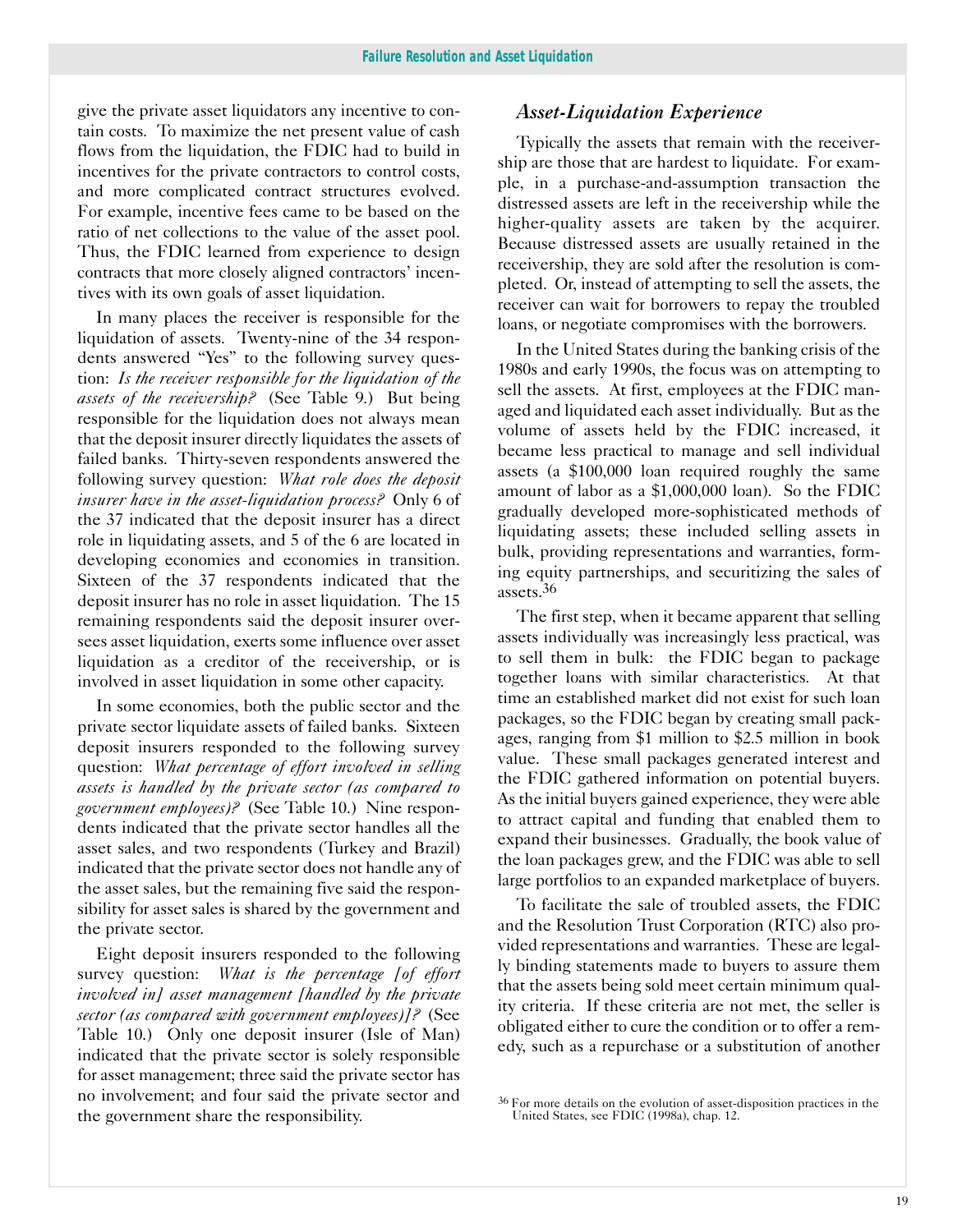| Table 9                                     |  |  |  |  |  |  |
|---------------------------------------------|--|--|--|--|--|--|
| <b>Responsibility for Asset Liquidation</b> |  |  |  |  |  |  |

|                                                  | Is the receiver responsible<br>for the liquidation of<br>the assets of the |                         |                |                | What role does the deposit insurer have<br>in the asset liquidation process? |                                      |                           |
|--------------------------------------------------|----------------------------------------------------------------------------|-------------------------|----------------|----------------|------------------------------------------------------------------------------|--------------------------------------|---------------------------|
|                                                  | receivership                                                               |                         |                | Liquidates     | Oversees<br>asset                                                            | Exerts influence<br>as a creditor of |                           |
| Deposit Insurer                                  | Yes                                                                        | No                      | None           | assets         | liquidation                                                                  | the receivership                     | Other                     |
| <b>Advanced Economies</b>                        |                                                                            |                         |                |                |                                                                              |                                      |                           |
| Austria (AAR)                                    |                                                                            |                         | X              |                |                                                                              |                                      |                           |
| Austria (AABB)                                   | $\mathbf X$                                                                |                         | $\mathbf X$    |                |                                                                              |                                      |                           |
| Belgium                                          | $\bar{X}$                                                                  |                         | $\bar{X}$      |                |                                                                              |                                      |                           |
| Canada                                           |                                                                            | $\mathbf X$             |                |                | $\mathbf X$                                                                  |                                      |                           |
| France                                           | X                                                                          |                         | X              |                |                                                                              |                                      |                           |
| Germany (EdB)                                    | $\mathbf X$                                                                |                         |                |                |                                                                              | $\mathbf X$                          |                           |
| Germany $(E)$                                    | X                                                                          |                         |                |                |                                                                              | X                                    |                           |
| Greece                                           | $\mathbf X$                                                                |                         | $\mathbf X$    |                |                                                                              |                                      |                           |
| Isle of Man <sup>a</sup>                         |                                                                            |                         |                |                |                                                                              |                                      | X                         |
| Italy (IDPF)                                     | $\mathbf X$                                                                |                         |                |                |                                                                              |                                      | $\mathbf X$               |
| Italy (DPFCB)                                    | X                                                                          |                         |                |                |                                                                              |                                      | $\boldsymbol{\mathrm{X}}$ |
| Japan                                            | $\mathbf X$                                                                |                         | $\mathbf X$    |                |                                                                              |                                      |                           |
| Netherlands                                      | X                                                                          |                         | $\mathbf X$    |                |                                                                              |                                      |                           |
| Portugal                                         | X                                                                          |                         | $\mathbf X$    |                |                                                                              |                                      |                           |
| Spain                                            | $\overline{X}$                                                             |                         |                |                |                                                                              | X                                    |                           |
| Sweden                                           |                                                                            |                         | $\mathbf X$    |                |                                                                              |                                      |                           |
| Taiwan Province of China                         | X                                                                          |                         |                | X              |                                                                              |                                      |                           |
|                                                  |                                                                            |                         |                |                |                                                                              |                                      |                           |
| <b>United Kingdom</b>                            | $\mathbf{X}$                                                               |                         | $\overline{9}$ |                |                                                                              | $\underline{X}$                      |                           |
| Subtotal                                         | $\overline{14}$                                                            | $\mathbf{1}$            |                | $\mathbf{1}$   |                                                                              | $\overline{\mathbf{4}}$              | $\mathbf{3}$              |
| Developing Economies and Economies in Transition |                                                                            |                         |                |                |                                                                              |                                      |                           |
| Africa                                           |                                                                            |                         |                |                |                                                                              |                                      |                           |
| Nigeria                                          | $\mathbf X$                                                                |                         |                | $\mathbf X$    |                                                                              |                                      |                           |
| Tanzania                                         | X                                                                          |                         |                | X              |                                                                              |                                      |                           |
| Uganda                                           | X                                                                          |                         |                | X              |                                                                              |                                      |                           |
| Europe                                           |                                                                            |                         |                |                |                                                                              |                                      |                           |
| Czech Republic                                   |                                                                            | X                       | Х              |                |                                                                              |                                      |                           |
|                                                  | $\mathbf X$                                                                |                         |                |                |                                                                              | X                                    |                           |
| Hungary                                          |                                                                            |                         |                |                |                                                                              |                                      |                           |
| Latvia                                           |                                                                            | X                       | X              |                |                                                                              |                                      |                           |
| Lithuania                                        | $\mathbf X$                                                                |                         |                | X              |                                                                              |                                      |                           |
| Poland                                           | X                                                                          |                         | X              |                |                                                                              |                                      |                           |
| Romania                                          |                                                                            | $\mathbf X$             | $\mathbf X$    |                |                                                                              |                                      |                           |
| Slovak Republic                                  | X                                                                          |                         |                |                |                                                                              |                                      | X                         |
| Turkey                                           | X                                                                          |                         |                |                |                                                                              |                                      | $\mathbf X$               |
| Middle East                                      |                                                                            |                         |                |                |                                                                              |                                      |                           |
| Bahrain                                          | X                                                                          |                         | Х              |                |                                                                              |                                      |                           |
| Oman                                             | X                                                                          |                         |                |                |                                                                              |                                      | X                         |
| Western Hemisphere                               |                                                                            |                         |                |                |                                                                              |                                      |                           |
| <b>Brazil</b>                                    | X                                                                          |                         | X              |                |                                                                              |                                      |                           |
| El Salvador                                      |                                                                            | $\mathbf X$             |                | $\mathbf X$    |                                                                              |                                      |                           |
| <b>Iamaica</b>                                   | X                                                                          |                         |                |                | X                                                                            |                                      |                           |
| Mexico                                           | $\mathbf X$                                                                |                         |                |                | $\mathbf X$                                                                  |                                      |                           |
| Peru                                             | $\overline{X}$                                                             |                         | X              |                |                                                                              |                                      |                           |
|                                                  |                                                                            |                         |                |                |                                                                              |                                      |                           |
| Trinidad and Tobago                              | $\underline{X}$                                                            |                         |                |                | $\frac{X}{3}$                                                                |                                      |                           |
| Subtotal                                         | $\overline{15}$                                                            | $\overline{\mathbf{4}}$ | $\overline{7}$ | $\overline{5}$ |                                                                              | $\mathbf{1}$                         | $\mathbf{3}$              |
| <b>Total</b>                                     | 29                                                                         | 5                       | 16             | 6              | $\overline{\mathbf{4}}$                                                      | 5                                    | 6                         |

*Note:* Classification of economies into "Advanced," "Developing," or "Economies in Transition" is from International Monetary Fund (2000). aBritish Crown Dependency.

AAR = Association of Austrian Raiffesenbanks

AABB = Association of Austrian Banks and Bankers

EdB = Entschadigungseinrichtung deutscher Banken

E = Einlagensicherungs

IDPF = Interbank Deposit Protection Fund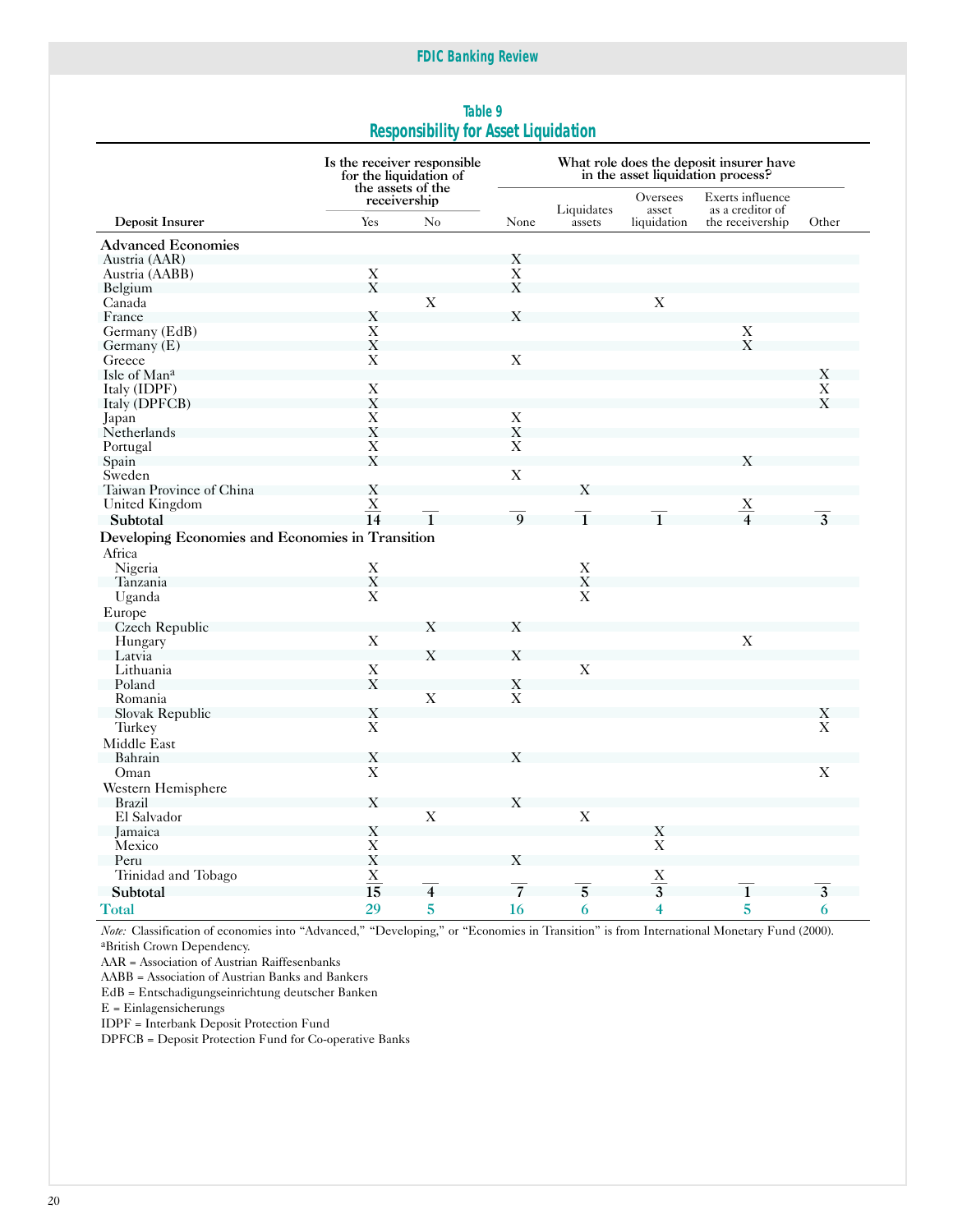| Table 10                                                 |                                                                                                                                      |                                                 |  |  |  |  |  |
|----------------------------------------------------------|--------------------------------------------------------------------------------------------------------------------------------------|-------------------------------------------------|--|--|--|--|--|
| Private-Sector Involvement in Asset Sales and Management |                                                                                                                                      |                                                 |  |  |  |  |  |
| Deposit Insurer                                          | What percentage of effort involved in<br>selling assets is handled by the private sector<br>(as compared with government employees)? | What is the percentage<br>for asset management? |  |  |  |  |  |
| <b>Advanced Economies</b>                                |                                                                                                                                      |                                                 |  |  |  |  |  |
| Austria (AAR)                                            |                                                                                                                                      |                                                 |  |  |  |  |  |
| Austria (AABB)                                           |                                                                                                                                      |                                                 |  |  |  |  |  |
| Belgium                                                  |                                                                                                                                      | $\theta$                                        |  |  |  |  |  |
| Canada                                                   | 100                                                                                                                                  |                                                 |  |  |  |  |  |
| France                                                   |                                                                                                                                      |                                                 |  |  |  |  |  |
| Germany (EdB)                                            |                                                                                                                                      |                                                 |  |  |  |  |  |
| Germany (E)                                              |                                                                                                                                      |                                                 |  |  |  |  |  |
| Greece                                                   |                                                                                                                                      |                                                 |  |  |  |  |  |
| Isle of Mana                                             | 100                                                                                                                                  | 100                                             |  |  |  |  |  |
| Italy (IDPF)                                             |                                                                                                                                      |                                                 |  |  |  |  |  |
| Italy (DPFCB)                                            |                                                                                                                                      |                                                 |  |  |  |  |  |
| Japan                                                    |                                                                                                                                      |                                                 |  |  |  |  |  |
| Netherlands                                              |                                                                                                                                      |                                                 |  |  |  |  |  |
| Portugal<br>Spain                                        | 100                                                                                                                                  |                                                 |  |  |  |  |  |
| Sweden                                                   |                                                                                                                                      |                                                 |  |  |  |  |  |
| Taiwan Province of China                                 |                                                                                                                                      |                                                 |  |  |  |  |  |
| United Kingdom                                           |                                                                                                                                      |                                                 |  |  |  |  |  |
| Developing Economies and Economies in Transition         |                                                                                                                                      |                                                 |  |  |  |  |  |
| Africa                                                   |                                                                                                                                      |                                                 |  |  |  |  |  |
| Nigeria                                                  | 100                                                                                                                                  |                                                 |  |  |  |  |  |
| Tanzania                                                 | 100                                                                                                                                  |                                                 |  |  |  |  |  |
| Uganda                                                   | 100                                                                                                                                  |                                                 |  |  |  |  |  |
| Europe                                                   |                                                                                                                                      |                                                 |  |  |  |  |  |
| Czech Republic                                           | 100                                                                                                                                  |                                                 |  |  |  |  |  |
| Hungary                                                  |                                                                                                                                      |                                                 |  |  |  |  |  |
| Latvia                                                   |                                                                                                                                      |                                                 |  |  |  |  |  |
| Lithuania                                                | $80 - 100$                                                                                                                           | $80 - 100$                                      |  |  |  |  |  |
| Poland                                                   | 100                                                                                                                                  |                                                 |  |  |  |  |  |
| Romania                                                  | 100                                                                                                                                  |                                                 |  |  |  |  |  |
| Slovak Republic                                          |                                                                                                                                      |                                                 |  |  |  |  |  |
| Turkey                                                   | $\overline{0}$                                                                                                                       | $\overline{0}$                                  |  |  |  |  |  |
| Middle East                                              |                                                                                                                                      |                                                 |  |  |  |  |  |
| Bahrain                                                  |                                                                                                                                      |                                                 |  |  |  |  |  |
| Oman                                                     |                                                                                                                                      |                                                 |  |  |  |  |  |
| Western Hemisphere                                       |                                                                                                                                      |                                                 |  |  |  |  |  |
| <b>Brazil</b>                                            | $\boldsymbol{0}$                                                                                                                     |                                                 |  |  |  |  |  |
| El Salvador                                              | 10                                                                                                                                   | 10                                              |  |  |  |  |  |
| Jamaica                                                  | 70                                                                                                                                   | 98                                              |  |  |  |  |  |
| Mexico                                                   | 30                                                                                                                                   | 30                                              |  |  |  |  |  |
| Peru                                                     |                                                                                                                                      |                                                 |  |  |  |  |  |
| Trinidad and Tobago                                      | <1                                                                                                                                   | $\Omega$                                        |  |  |  |  |  |
| Number of Respondents                                    | 16                                                                                                                                   | 8                                               |  |  |  |  |  |

*Note:* Classification of economies into "Advanced," "Developing," or "Economies in Transition" is from International Monetary Fund (2000). aBritish Crown Dependency.

AAR = Association of Austrian Raiffesenbanks

AABB = Association of Austrian Banks and Bankers

EdB = Entschadigungseinrichtung deutscher Banken

E = Einlagensicherungs

IDPF = Interbank Deposit Protection Fund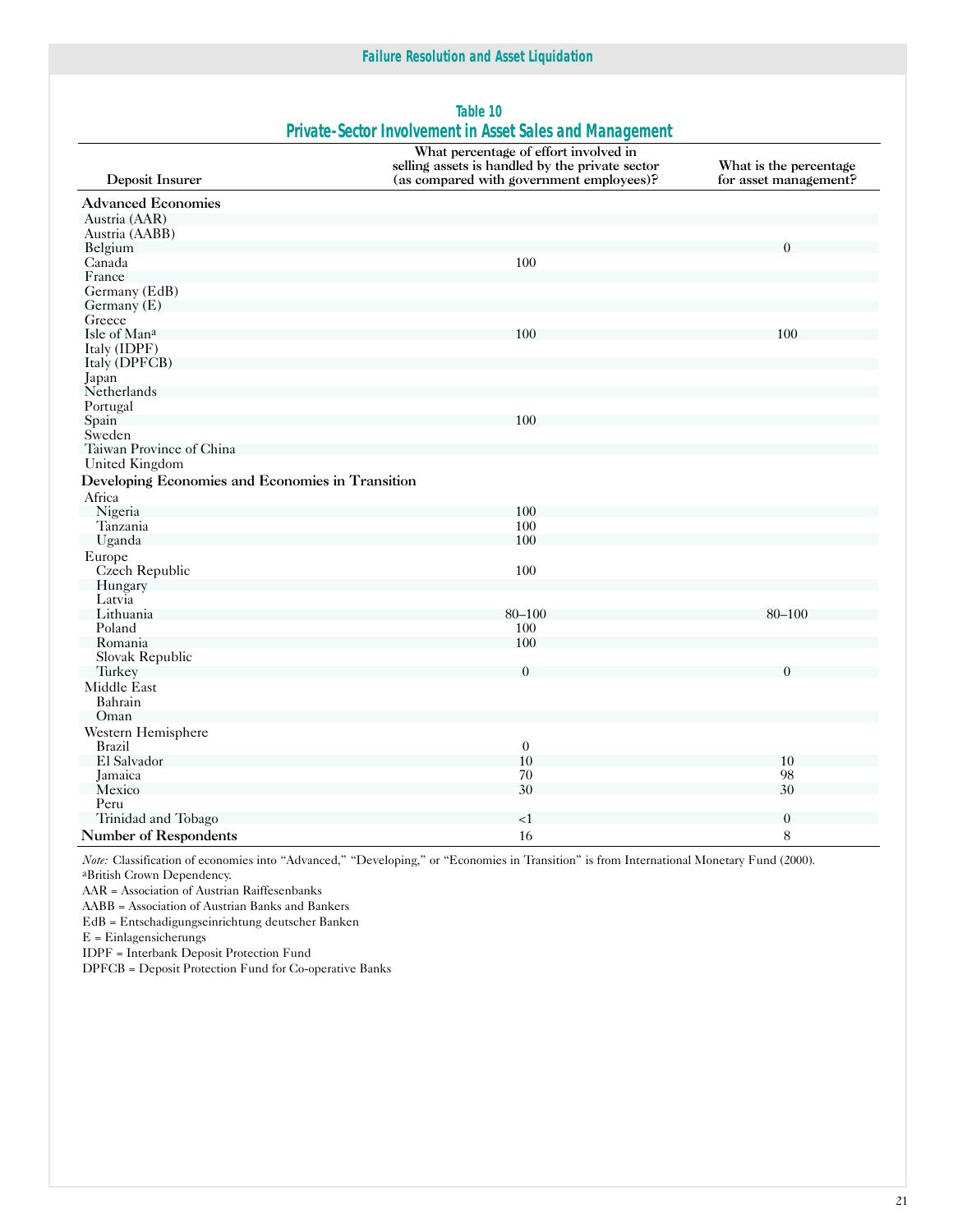asset. Representations and warranties are used when assets are being sold in a secondary market where representations and warranties are customary and where their omission will cause lower prices to be offered for the assets.37

Representations and warranties can be as simple as a representation that the seller is the owner of the loan or as complex as a representation and warranty addressing environmental concerns. As an example of the latter, the sellers can offer the buyers the opportunity to perform an environmental inspection before bidding or can offer an indemnification if environmental contamination turns out to be present. Because representations and warranties create ongoing obligations, or contingent liabilities, for the deposit insurer, estimating the expected costs of the transaction may be difficult. Representations and warranties usually include termination dates; thus, the contingent liability of the deposit insurer expires on a particular date.

Another asset-disposition technique used in the United States was equity partnerships: the FDIC structured joint ventures with private investors. The FDIC acted as a limited-liability partner, contributing the asset pools and arranging for financing to the partnership. The private investor contributed both equity capital and asset-management services. Once the partnership's debt was paid off, the proceeds from the assets were split between the partners according to a previously agreed-upon percentage of ownership.38

The FDIC and the RTC also successfully used securitization to dispose of a sizable portion of assets. Securitization of assets entails packaging assets with similar features and somewhat predictable cash flows into an interest-bearing security. In the United States in the 1980s, the market for mortgage-backed securities—securities backed by a pool of residential loans was already well established by the Federal Home Loan Mortgage Corporation (Freddie Mac) and the Federal National Mortgage Association (Fannie Mae). Marketing mortgage-backed securities was therefore much easier than marketing less-conventional securities that were backed by other assets, such as commercial loans.

In most places, assets of failed banks have been liquidated during the past ten years. Twenty-eight of

the 34 respondents answered "Yes" to the following survey question: *Have assets of failed banks been liquidated during the past ten years?* (See Table 11.) Of the 19 respondents in developing economies and economies in transition, four have not liquidated assets of failed banks in the past ten years.

Twenty-eight deposit insurers responded to the follow-up survey question: *If yes, what has been the most commonly used strategy for converting the assets into cash (for example, asset sales, securitizations, compromises with borrowers, loan repayments, sale to the bank that takes deposits)?* Nineteen of the 28 respondents mentioned asset sales; eight mentioned loan repayments; eight mentioned selling the assets to banks that take deposits; and one mentioned the securitization of assets. (See Table 11.)

The choice of strategy for disposing of assets is influenced by many factors. Twenty-seven deposit insurers responded to the following survey question: *What factors influence the determination of the strategy used to dispose of assets?* (See Table 12.) Eight indicated that the nature and quality of the assets influenced the disposition strategy, and three mentioned the size and condition of the market for failed-bank assets. Four of the respondents, however, indicated that the strategy was determined case by case. Overall, the reasons for using particular asset-disposition strategies were varied.

The survey respondents found that nonperforming loans and owned real estate were the two most difficult assets to liquidate. Twenty deposit insurers responded to the following question: *What types of assets have you found to be the most difficult to dispose of?* (See Table 13.) Five of the respondents indicated nonperforming loans and five indicated owned real estate. Also mentioned were commercial and industrial loans and commercial and industrial real estate. Many of the respondents indicated that these assets were hard to dispose of either because they were large relative to the economy or because encumbrances made them hard to market.

<sup>37</sup> For more information on representations and warranties, see Moreland-Gunn et al. (1995).

<sup>38</sup> For more detail on the use of equity partnerships in the United States, see FDIC (1998a), chap. 17.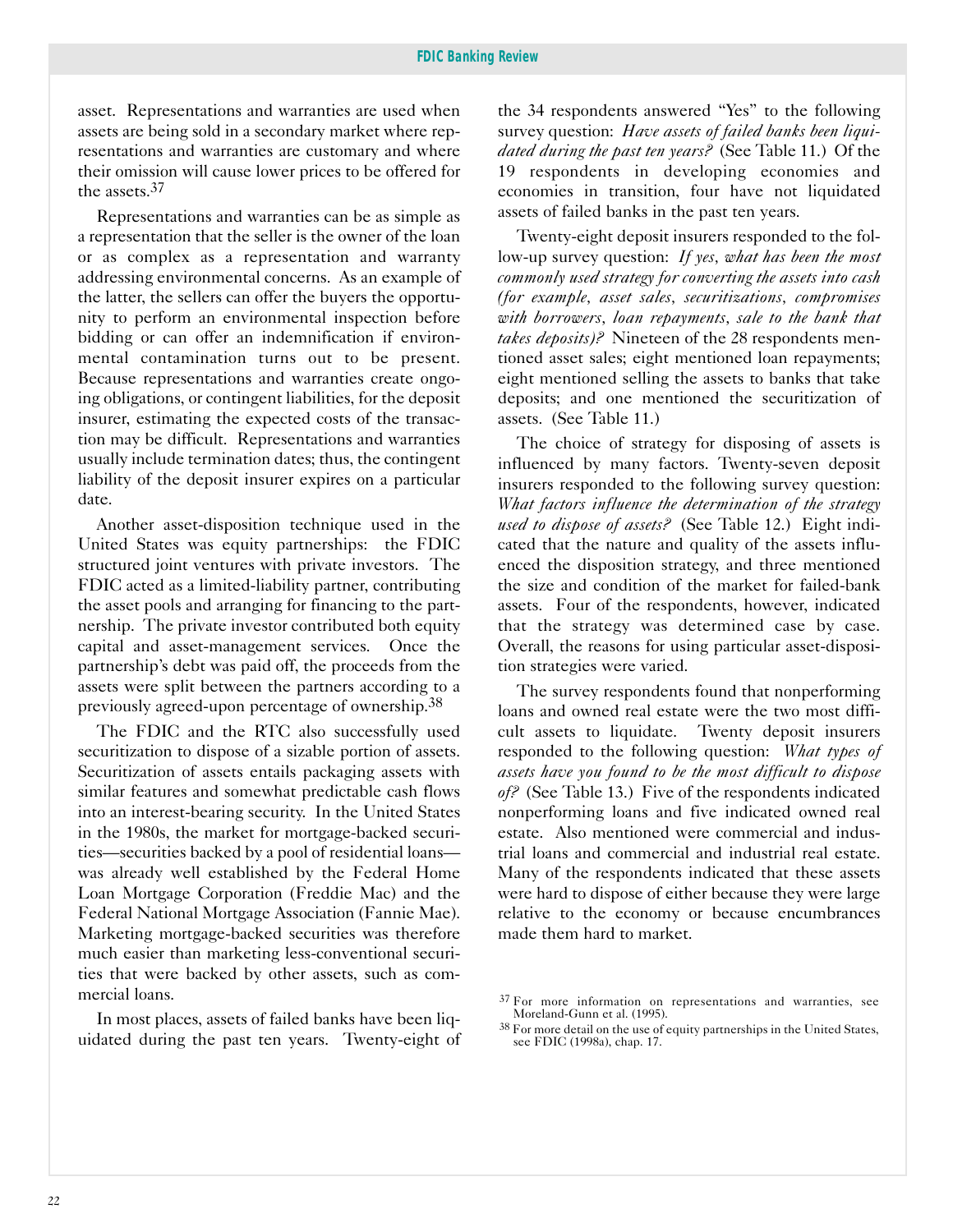|                                                  | Have assets of failed<br>banks been liquidated<br>during the past 10 years? |                |                           | If yes, what has been the most commonly used strategy for converting the<br>assets into cash (for example, asset sales, securitizations, compromises<br>with borrowers, loan repayments, sale to bank that takes deposits)? |                         |                    |                             |                         |  |  |
|--------------------------------------------------|-----------------------------------------------------------------------------|----------------|---------------------------|-----------------------------------------------------------------------------------------------------------------------------------------------------------------------------------------------------------------------------|-------------------------|--------------------|-----------------------------|-------------------------|--|--|
|                                                  |                                                                             |                |                           |                                                                                                                                                                                                                             | Compromises             |                    | Sale to bank                | Strategy                |  |  |
| Deposit Insurer                                  | Yes                                                                         | $\rm No$       | Asset<br>sales            | Securitizations                                                                                                                                                                                                             | with<br>borrowers       | Loan<br>repayments | that takes<br>deposits      | decided case<br>by case |  |  |
| <b>Advanced Economies</b>                        |                                                                             |                |                           |                                                                                                                                                                                                                             |                         |                    |                             |                         |  |  |
| Austria (AAR)                                    |                                                                             | X              |                           |                                                                                                                                                                                                                             |                         |                    |                             |                         |  |  |
| Austria (AABB)                                   | $\mathbf X$                                                                 |                |                           |                                                                                                                                                                                                                             |                         |                    |                             | $\mathbf X$             |  |  |
| Belgium                                          | $\mathbf X$                                                                 |                | X                         |                                                                                                                                                                                                                             |                         |                    | X                           |                         |  |  |
| Canada                                           | $\mathbf X$                                                                 |                | $\mathbf X$               |                                                                                                                                                                                                                             | $\mathbf X$             | $\mathbf X$        |                             |                         |  |  |
| France                                           | X                                                                           |                |                           |                                                                                                                                                                                                                             |                         |                    |                             | X                       |  |  |
| Germany (EdB)                                    | $\mathbf X$                                                                 |                |                           |                                                                                                                                                                                                                             |                         |                    |                             | $\mathbf X$             |  |  |
| Germany(E)                                       | X                                                                           |                |                           |                                                                                                                                                                                                                             |                         |                    |                             | X                       |  |  |
| Greece                                           | $\mathbf X$                                                                 |                | $\mathbf X$               |                                                                                                                                                                                                                             | $\mathbf X$             | $\mathbf X$        |                             |                         |  |  |
| Isle of Mana                                     | X                                                                           |                | $\boldsymbol{\mathrm{X}}$ |                                                                                                                                                                                                                             |                         |                    |                             |                         |  |  |
| Italy (IDPF)                                     | $\frac{X}{X}$                                                               |                |                           |                                                                                                                                                                                                                             |                         |                    | $\frac{\text{X}}{\text{X}}$ |                         |  |  |
| Italy (DPFCB)                                    |                                                                             |                |                           |                                                                                                                                                                                                                             |                         |                    |                             |                         |  |  |
| Japan                                            |                                                                             |                |                           |                                                                                                                                                                                                                             |                         |                    |                             |                         |  |  |
| Netherlands                                      |                                                                             |                |                           |                                                                                                                                                                                                                             |                         |                    |                             | X                       |  |  |
| Portugal                                         |                                                                             |                |                           |                                                                                                                                                                                                                             |                         |                    |                             |                         |  |  |
| Spain                                            | $\mathbf X$                                                                 |                | Χ                         |                                                                                                                                                                                                                             |                         |                    |                             |                         |  |  |
| Sweden                                           | X                                                                           |                |                           |                                                                                                                                                                                                                             |                         |                    |                             | $\mathbf X$             |  |  |
| Taiwan Province of China                         |                                                                             | $\mathbf X$    |                           |                                                                                                                                                                                                                             |                         |                    |                             |                         |  |  |
| United Kingdom                                   | $\underline{X}$                                                             |                |                           |                                                                                                                                                                                                                             |                         |                    |                             |                         |  |  |
| Subtotal                                         | $\overline{13}$                                                             | $\overline{c}$ | 5                         | $\mathbf{0}$                                                                                                                                                                                                                | 2                       | 2                  | 3                           | 6                       |  |  |
| Developing Economies and Economies in Transition |                                                                             |                |                           |                                                                                                                                                                                                                             |                         |                    |                             |                         |  |  |
| Africa                                           |                                                                             |                |                           |                                                                                                                                                                                                                             |                         |                    |                             |                         |  |  |
| Nigeria                                          | X                                                                           |                | X                         |                                                                                                                                                                                                                             |                         | X                  |                             |                         |  |  |
| Tanzania                                         | $\mathbf X$                                                                 |                | $\mathbf X$               |                                                                                                                                                                                                                             |                         | $\mathbf X$        |                             |                         |  |  |
| Uganda                                           | X                                                                           |                | X                         |                                                                                                                                                                                                                             |                         | X                  | X                           |                         |  |  |
| Europe                                           |                                                                             |                |                           |                                                                                                                                                                                                                             |                         |                    |                             |                         |  |  |
| Czech Republic                                   | $\bar{X}$                                                                   |                | $\mathbf X$               |                                                                                                                                                                                                                             |                         |                    | $\bar{X}$                   |                         |  |  |
| Hungary                                          | $\mathbf X$                                                                 |                | $\mathbf X$               |                                                                                                                                                                                                                             |                         |                    |                             |                         |  |  |
| Latvia                                           | $\mathbf X$                                                                 |                | $\mathbf X$               | $\mathbf X$                                                                                                                                                                                                                 | $\mathbf X$             | $\mathbf X$        | X                           |                         |  |  |
| Lithuania                                        | $\mathbf X$                                                                 |                | $\mathbf X$               |                                                                                                                                                                                                                             |                         | X                  |                             |                         |  |  |
| Poland                                           | $\mathbf X$                                                                 |                | $\mathbf X$               |                                                                                                                                                                                                                             |                         |                    | $\mathbf X$                 |                         |  |  |
| Romania                                          | $\boldsymbol{\mathrm{X}}$                                                   |                | X                         |                                                                                                                                                                                                                             |                         |                    |                             |                         |  |  |
| Slovak Republic                                  |                                                                             | $\mathbf X$    |                           |                                                                                                                                                                                                                             |                         |                    |                             |                         |  |  |
| Turkey                                           | X                                                                           |                | X                         |                                                                                                                                                                                                                             | X                       |                    |                             |                         |  |  |
| Middle East                                      |                                                                             |                |                           |                                                                                                                                                                                                                             |                         |                    |                             |                         |  |  |
| Bahrain                                          |                                                                             | $\mathbf X$    |                           |                                                                                                                                                                                                                             |                         |                    |                             |                         |  |  |
| Oman                                             |                                                                             | $\mathbf X$    |                           |                                                                                                                                                                                                                             |                         |                    |                             |                         |  |  |
|                                                  |                                                                             |                |                           |                                                                                                                                                                                                                             |                         |                    |                             |                         |  |  |
| Western Hemisphere<br><b>Brazil</b>              |                                                                             | $\mathbf X$    |                           |                                                                                                                                                                                                                             |                         |                    |                             |                         |  |  |
| El Salvador                                      | X                                                                           |                | Χ                         |                                                                                                                                                                                                                             |                         |                    | Х                           |                         |  |  |
| <i>Iamaica</i>                                   | $\mathbf X$                                                                 |                |                           |                                                                                                                                                                                                                             | $\mathbf X$             |                    |                             | $\mathbf X$             |  |  |
| Mexico                                           | $\mathbf X$                                                                 |                | X                         |                                                                                                                                                                                                                             |                         |                    |                             |                         |  |  |
| Peru                                             | $\mathbf X$                                                                 |                | $\mathbf X$               |                                                                                                                                                                                                                             |                         | X                  |                             |                         |  |  |
| Trinidad and Tobago                              | $\mathbf X$                                                                 |                | $\mathbf X$               |                                                                                                                                                                                                                             |                         |                    |                             |                         |  |  |
| Subtotal                                         | 15                                                                          | $\overline{4}$ | 14                        | $\overline{1}$                                                                                                                                                                                                              | $\overline{\mathbf{3}}$ | $\overline{6}$     | $\overline{5}$              | $\mathbf{1}$            |  |  |
| <b>Total</b>                                     | 28                                                                          | 6              | 19                        | 1                                                                                                                                                                                                                           | 5                       | 8                  | 8                           | $\overline{7}$          |  |  |

**Table 11 Asset-Liquidation Experience** 

*Note:* Classification of economies into "Advanced," "Developing," or "Economies in Transition" is from International Monetary Fund (2000). aBritish Crown Dependency.

AAR = Association of Austrian Raiffesenbanks

AABB = Association of Austrian Banks and Bankers

EdB = Entschadigungseinrichtung deutscher Banken

E = Einlagensicherungs

IDPF = Interbank Deposit Protection Fund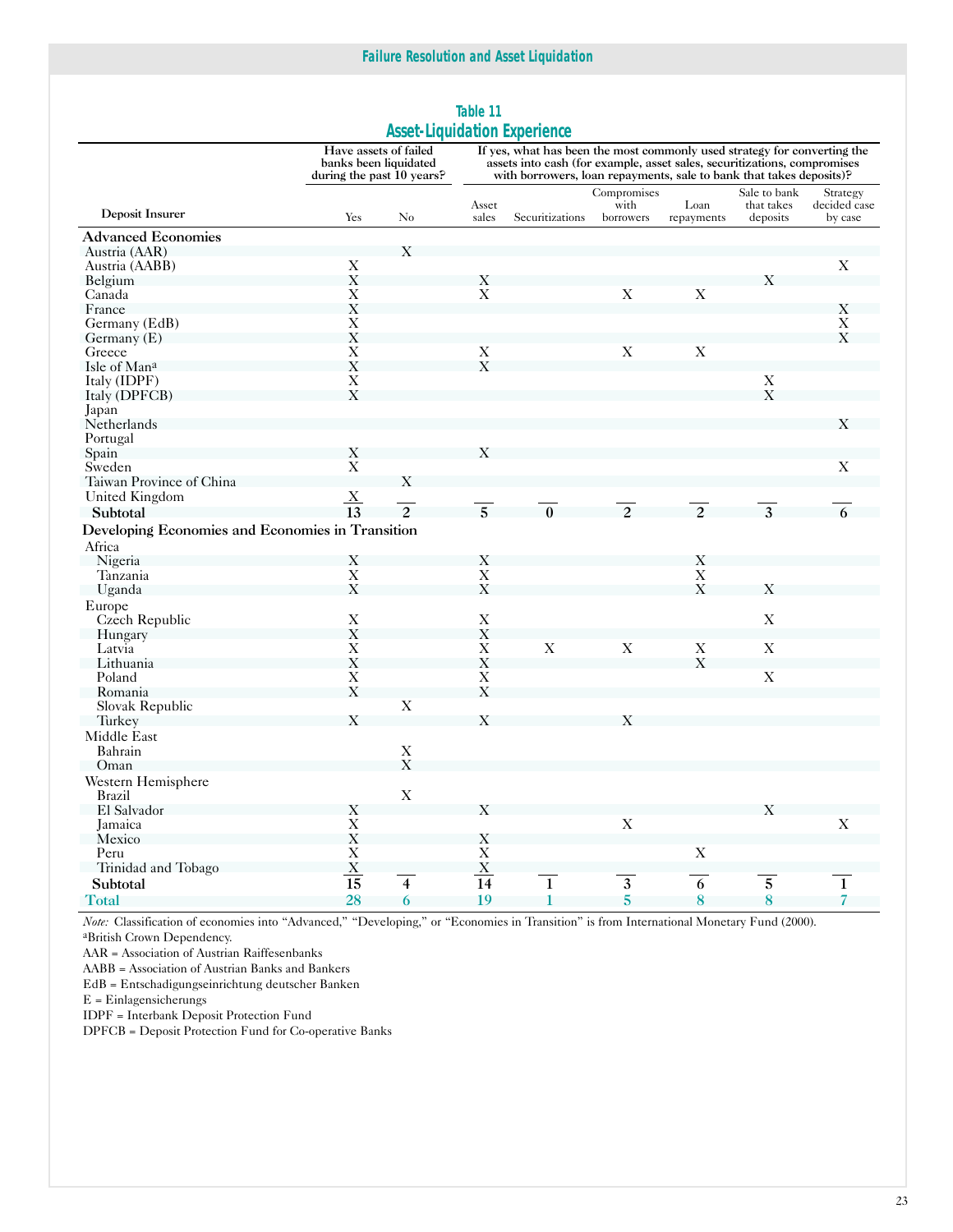#### **FDIC Banking Review**

|                                               | Table 12 |  |
|-----------------------------------------------|----------|--|
| <b>Reasons for Using Asset-Sales Strategy</b> |          |  |

|                                                  |                                           | What factors influence the determination of the strategy used to dispose of assets? |                                      |                                                |                                                                            |                                |                |
|--------------------------------------------------|-------------------------------------------|-------------------------------------------------------------------------------------|--------------------------------------|------------------------------------------------|----------------------------------------------------------------------------|--------------------------------|----------------|
| Deposit Insurer                                  | Nature and<br>quality<br>of the<br>assets | Minimizing<br>the time to<br>reimburse<br>depositors                                | Statute,<br>regulation,<br>or policy | Size or<br>condition<br>of the<br>asset market | Macroeconomic<br>conditions, interest<br>rates, state of<br>credit markets | Factors differ<br>case by case | Other          |
| <b>Advanced Economies</b>                        |                                           |                                                                                     |                                      |                                                |                                                                            |                                |                |
| Austria (AAR)                                    |                                           |                                                                                     |                                      |                                                |                                                                            |                                |                |
| Austria (AABB)                                   |                                           |                                                                                     |                                      |                                                |                                                                            |                                |                |
| Belgium                                          |                                           | $\mathbf X$                                                                         |                                      |                                                |                                                                            |                                |                |
| Canada                                           |                                           |                                                                                     |                                      | $\mathbf X$                                    | $\mathbf X$                                                                |                                | $\mathbf X$    |
| France                                           |                                           |                                                                                     |                                      |                                                |                                                                            | X                              |                |
| Germany (EdB)                                    |                                           |                                                                                     |                                      |                                                |                                                                            | $\mathbf X$                    |                |
| Germany (E)                                      |                                           |                                                                                     |                                      |                                                |                                                                            | X                              |                |
| Greece                                           |                                           |                                                                                     |                                      |                                                |                                                                            |                                |                |
| Isle of Man <sup>a</sup>                         |                                           |                                                                                     |                                      |                                                |                                                                            |                                | X              |
| Italy (IDPF)<br>Italy (DPFCB)                    |                                           |                                                                                     |                                      |                                                |                                                                            |                                | X              |
| Japan                                            |                                           |                                                                                     |                                      |                                                |                                                                            |                                |                |
| Netherlands                                      |                                           |                                                                                     |                                      |                                                |                                                                            |                                |                |
| Portugal                                         |                                           |                                                                                     |                                      |                                                |                                                                            |                                |                |
| Spain                                            | X                                         |                                                                                     |                                      |                                                | X                                                                          |                                |                |
| Sweden                                           |                                           |                                                                                     |                                      |                                                |                                                                            |                                | $\mathbf X$    |
| Taiwan Province of China                         | X                                         |                                                                                     | X                                    |                                                |                                                                            |                                | $\mathbf X$    |
| United Kingdom                                   |                                           |                                                                                     |                                      |                                                |                                                                            |                                |                |
| Subtotal                                         | $\overline{2}$                            | $\overline{1}$                                                                      | $\overline{1}$                       | $\mathbf{1}$                                   | $\overline{2}$                                                             | $\overline{3}$                 | $\overline{5}$ |
| Developing Economies and Economies in Transition |                                           |                                                                                     |                                      |                                                |                                                                            |                                |                |
| Africa                                           |                                           |                                                                                     |                                      |                                                |                                                                            |                                |                |
| Nigeria                                          | $\mathbf X$                               |                                                                                     |                                      |                                                |                                                                            |                                |                |
| Tanzania                                         | $\mathbf X$                               |                                                                                     | $\mathbf X$                          |                                                |                                                                            |                                | $\mathbf X$    |
| Uganda                                           | $\boldsymbol{\mathrm{X}}$                 |                                                                                     |                                      | X                                              |                                                                            |                                |                |
| Europe                                           |                                           |                                                                                     |                                      |                                                |                                                                            |                                |                |
| Czech Republic                                   |                                           |                                                                                     |                                      |                                                |                                                                            |                                | X              |
| Hungary                                          |                                           |                                                                                     |                                      |                                                |                                                                            |                                |                |
| Latvia                                           |                                           |                                                                                     |                                      |                                                |                                                                            |                                |                |
| Lithuania                                        |                                           |                                                                                     | X                                    |                                                |                                                                            |                                |                |
| Poland                                           |                                           | $\mathbf X$                                                                         |                                      |                                                |                                                                            |                                |                |
| Romania                                          |                                           |                                                                                     | X                                    |                                                |                                                                            |                                |                |
| Slovak Republic                                  |                                           |                                                                                     |                                      |                                                |                                                                            |                                |                |
| Turkey                                           | X                                         |                                                                                     |                                      |                                                |                                                                            |                                | X              |
| Middle East                                      |                                           |                                                                                     |                                      |                                                |                                                                            |                                |                |
| Bahrain                                          |                                           |                                                                                     |                                      |                                                |                                                                            | $\mathbf X$                    |                |
| Oman                                             |                                           |                                                                                     |                                      |                                                |                                                                            |                                | X              |
| Western Hemisphere<br><b>Brazil</b>              |                                           |                                                                                     |                                      |                                                |                                                                            |                                |                |
| El Salvador                                      |                                           |                                                                                     |                                      | X                                              |                                                                            |                                |                |
| Jamaica                                          | $\mathbf X$                               |                                                                                     |                                      |                                                |                                                                            |                                |                |
| Mexico                                           |                                           |                                                                                     |                                      |                                                |                                                                            |                                | X              |
| Peru                                             |                                           |                                                                                     |                                      |                                                | $\mathbf X$                                                                |                                |                |
| Trinidad and Tobago                              | $\underline{X}$                           |                                                                                     |                                      |                                                |                                                                            |                                |                |
| Subtotal                                         | $\overline{6}$                            | $\overline{1}$                                                                      | $\overline{3}$                       | $\overline{2}$                                 | $\overline{1}$                                                             | $\overline{1}$                 | $\overline{5}$ |
| <b>Total</b>                                     | 8                                         | $\overline{2}$                                                                      | $\overline{\mathbf{4}}$              | $\overline{\mathbf{3}}$                        | 3                                                                          | $\overline{4}$                 | <b>10</b>      |

*Note:* Classification of economies into "Advanced," "Developing," or "Economies in Transition" is from International Monetary Fund (2000). aBritish Crown Dependency.

AAR = Association of Austrian Raiffesenbanks

AABB = Association of Austrian Banks and Bankers

EdB = Entschadigungseinrichtung deutscher Banken

E = Einlagensicherungs

IDPF = Interbank Deposit Protection Fund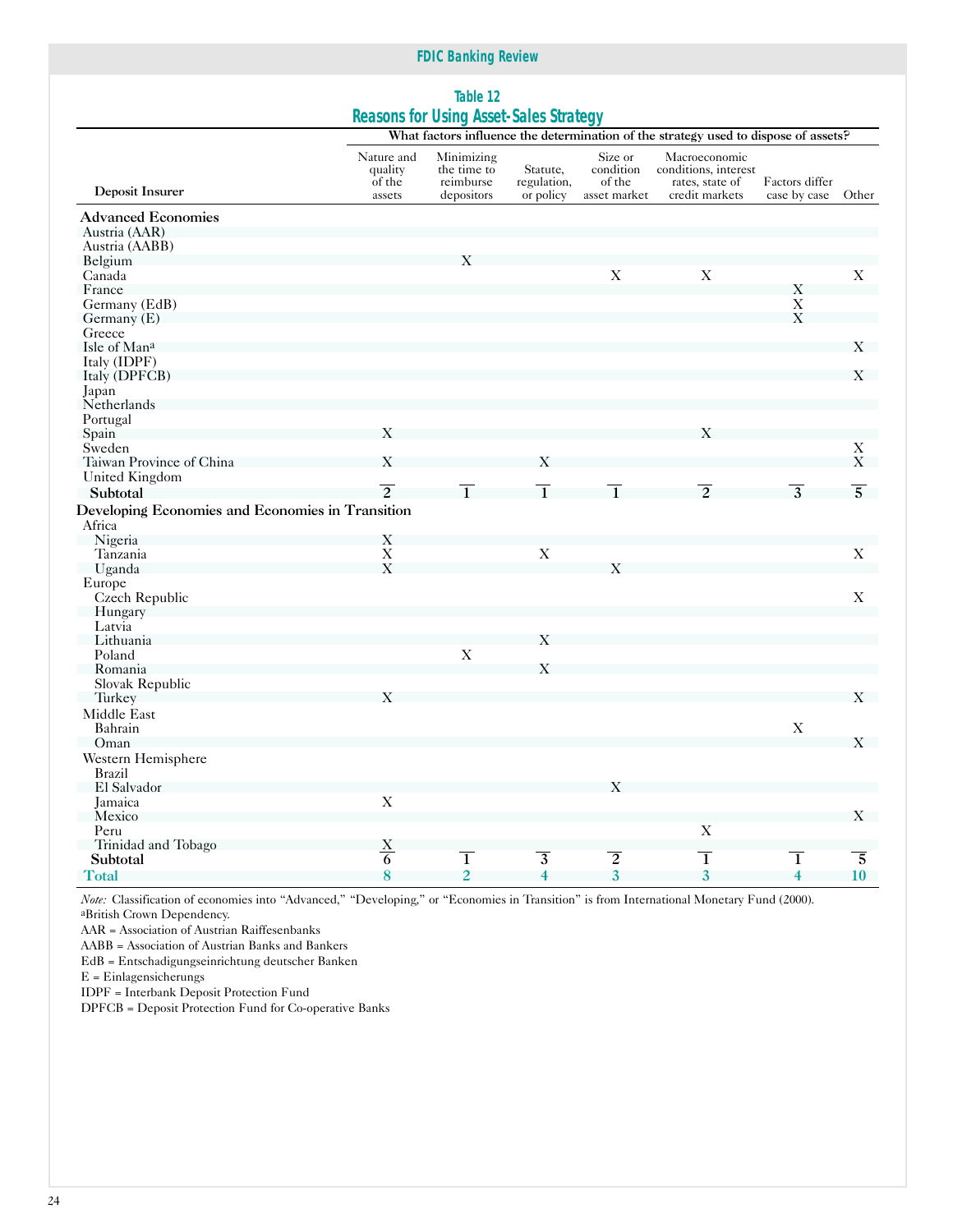#### **Failure Resolution and Asset Liquidation**

**Table 13 Types of Assets Most Difficult to Liquidate** 

|                                                  |                |                               |                         | What types of assets have you found to be the most difficult to dispose of? |                                             |                  |                    |                         |
|--------------------------------------------------|----------------|-------------------------------|-------------------------|-----------------------------------------------------------------------------|---------------------------------------------|------------------|--------------------|-------------------------|
| Deposit Insurer                                  | Loans          | Non-<br>performing<br>loans   | Owned<br>real estate    | Commercial<br>and industrial<br>loans                                       | Commercial<br>and industrial<br>real estate | Bank<br>premises | Obsolete<br>assets | Other                   |
| <b>Advanced Economies</b>                        |                |                               |                         |                                                                             |                                             |                  |                    |                         |
| Austria (AAR)                                    |                |                               |                         |                                                                             |                                             |                  |                    |                         |
| Austria (AABB)                                   |                |                               |                         |                                                                             |                                             |                  |                    |                         |
| Belgium                                          |                |                               |                         |                                                                             |                                             |                  |                    |                         |
| Canada                                           |                |                               |                         | $\mathbf X$                                                                 |                                             |                  |                    | $\mathbf X$             |
| France                                           |                |                               |                         |                                                                             |                                             |                  |                    |                         |
| Germany (EdB)                                    |                |                               |                         |                                                                             |                                             |                  |                    |                         |
| Germany (E)                                      |                |                               |                         |                                                                             |                                             |                  |                    |                         |
|                                                  |                |                               |                         |                                                                             |                                             |                  |                    |                         |
| Greece                                           |                |                               |                         |                                                                             |                                             |                  |                    |                         |
| Isle of Man <sup>a</sup>                         |                |                               |                         |                                                                             |                                             |                  |                    |                         |
| Italy (IDPF)                                     |                | $\mathbf X$<br>$\overline{X}$ |                         |                                                                             |                                             |                  |                    |                         |
| Italy (DPFCB)                                    |                |                               |                         |                                                                             |                                             |                  |                    |                         |
| Japan                                            |                |                               |                         |                                                                             |                                             |                  |                    |                         |
| Netherlands                                      |                |                               |                         |                                                                             |                                             |                  |                    |                         |
| Portugal                                         |                |                               |                         |                                                                             |                                             |                  |                    |                         |
| Spain                                            |                | X                             |                         |                                                                             |                                             |                  |                    | X                       |
| Sweden                                           |                |                               |                         |                                                                             |                                             |                  |                    |                         |
| Taiwan Province of China                         |                |                               |                         | X                                                                           |                                             |                  |                    |                         |
| United Kingdom                                   |                |                               |                         |                                                                             |                                             |                  |                    |                         |
| Subtotal                                         | $\overline{0}$ | $\overline{3}$                | $\overline{0}$          | $\overline{2}$                                                              | $\Omega$                                    | $\overline{0}$   | $\overline{0}$     | $\overline{2}$          |
| Developing Economies and Economies in Transition |                |                               |                         |                                                                             |                                             |                  |                    |                         |
| Africa                                           |                |                               |                         |                                                                             |                                             |                  |                    |                         |
| Nigeria                                          |                |                               |                         |                                                                             | $\mathbf X$                                 |                  | $\mathbf X$        |                         |
| Tanzania                                         |                |                               | X                       |                                                                             |                                             |                  |                    |                         |
| Uganda                                           |                |                               | $\mathbf X$             |                                                                             |                                             |                  |                    |                         |
| Europe                                           |                |                               |                         |                                                                             |                                             |                  |                    |                         |
| Czech Republic                                   | X              |                               |                         |                                                                             |                                             |                  |                    |                         |
|                                                  |                |                               |                         |                                                                             |                                             |                  |                    |                         |
| Hungary                                          |                |                               |                         |                                                                             |                                             |                  |                    |                         |
| Latvia                                           |                |                               |                         |                                                                             |                                             |                  |                    |                         |
| Lithuania                                        |                |                               |                         |                                                                             |                                             |                  |                    |                         |
| Poland                                           |                | $\mathbf X$                   |                         |                                                                             |                                             |                  |                    |                         |
| Romania                                          |                |                               |                         |                                                                             |                                             | X                |                    |                         |
| Slovak Republic                                  |                |                               |                         |                                                                             |                                             |                  |                    |                         |
| Turkey                                           |                |                               |                         |                                                                             |                                             |                  |                    | X                       |
| Middle East                                      |                |                               |                         |                                                                             |                                             |                  |                    |                         |
| Bahrain                                          |                |                               |                         |                                                                             |                                             |                  |                    |                         |
| Oman                                             |                |                               |                         |                                                                             |                                             |                  |                    |                         |
| Western Hemisphere                               |                |                               |                         |                                                                             |                                             |                  |                    |                         |
| <b>Brazil</b>                                    |                |                               |                         |                                                                             |                                             |                  |                    |                         |
| El Salvador                                      |                |                               | X                       |                                                                             |                                             |                  |                    |                         |
| Jamaica                                          |                |                               |                         |                                                                             |                                             |                  |                    |                         |
| Mexico                                           | X              | X                             | X                       | X                                                                           | $\frac{\text{X}}{\text{X}}$                 | X                | X                  | X                       |
| Peru                                             |                |                               |                         |                                                                             |                                             |                  | $\mathbf X$        |                         |
| Trinidad and Tobago                              |                |                               | $\underline{X}$         |                                                                             |                                             |                  |                    |                         |
| Subtotal                                         | $\overline{2}$ | $\overline{2}$                | $\overline{\mathbf{5}}$ | $\mathbf{1}$                                                                | $\overline{3}$                              | $\overline{c}$   | $\mathbf{3}$       | $\sqrt{2}$              |
|                                                  |                |                               |                         |                                                                             |                                             |                  |                    |                         |
| <b>Total</b>                                     | $\overline{2}$ | 5                             | 5                       | $\overline{3}$                                                              | $\overline{3}$                              | $\overline{2}$   | $\overline{3}$     | $\overline{\mathbf{4}}$ |

*Note:* Classification of economies into "Advanced," "Developing," or "Economies in Transition" is from International Monetary Fund (2000).

aBritish Crown Dependency.

AAR = Association of Austrian Raiffesenbanks

AABB = Association of Austrian Banks and Bankers

EdB = Entschadigungseinrichtung deutscher Banken

E = Einlagensicherungs

IDPF = Interbank Deposit Protection Fund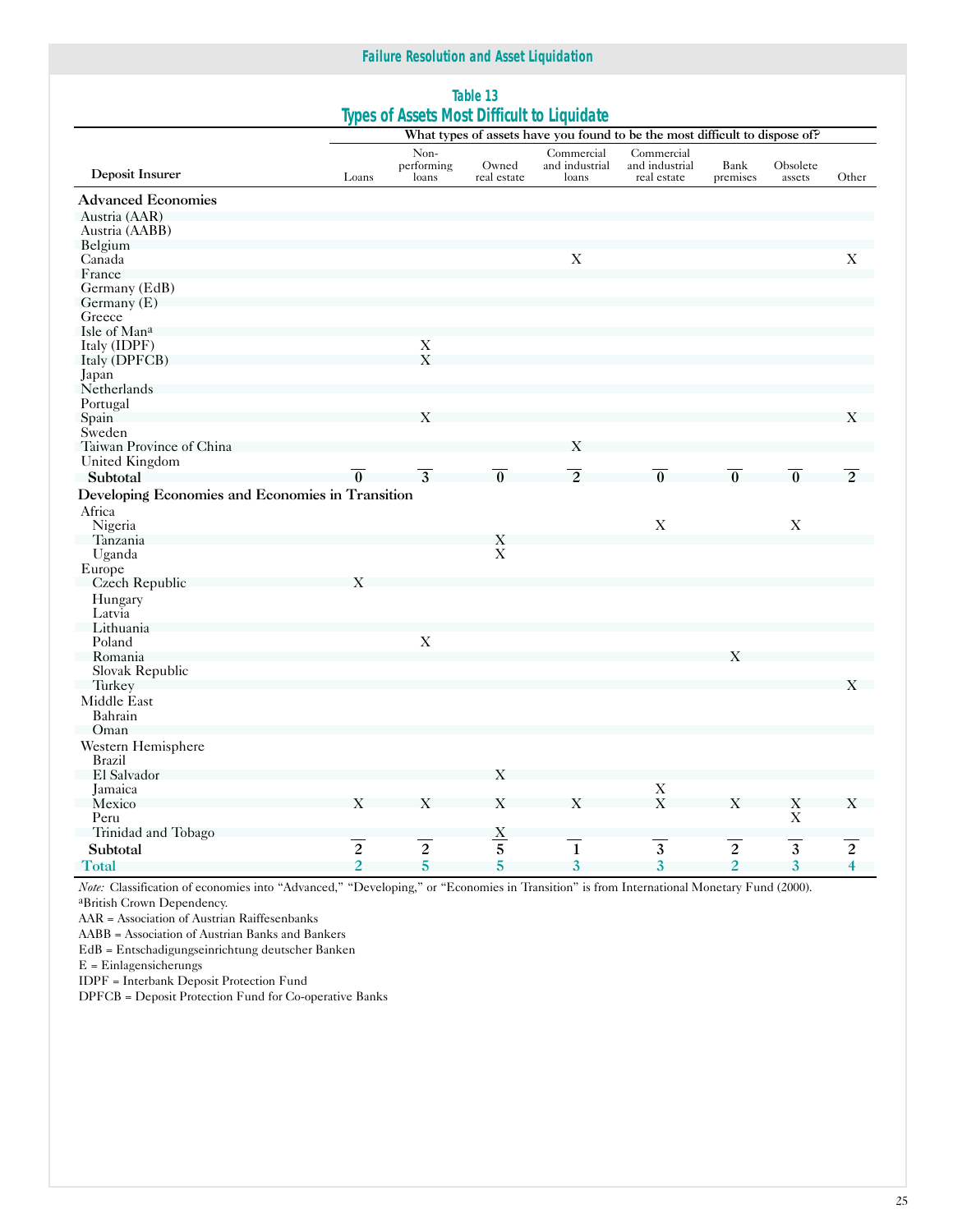### *Conclusions*

The results of the survey of deposit insurers clearly indicate that, compared with other deposit insurers, the FDIC has a unique role in resolving bank failures and disposing of failed-bank assets. In contrast to the FDIC's role as a receiver, in other places the court establishes a receivership and court-appointed receivers run the receivership. The FDIC's authority to act as receiver of a failed bank, and the special powers it possesses as receiver, allow it to reimburse insured depositors quickly and to expedite the assetliquidation process. However, these additional powers should not, and do not, go unchecked.

One check is a least-cost requirement. The FDIC is allowed to deviate from the least-cost requirement only if a systemic-risk determination has been made. In places outside the United States, some flexibility is built into the least-cost test: many deposit insurers are allowed some exceptions to their least-cost requirement.

In arriving at the least costly resolution, the FDIC has authority to choose among various types of resolution structures. Deposit insurers in other places also have some flexibility in the type of resolution they can choose. Most commonly, insurers have the authority

to use open-bank assistance or a deposit payoff, but many can also use a P&A transaction. Not many deposit insurers have the authority to use a bridgebank structure. Consistent with the general finding that deposit insurers act as paying agents and not as receivers, the most commonly used resolution type outside the United States is a deposit payoff.

Even so, some deposit insurers have liquidated failed-bank assets in the past ten years, and for these insurers, the assets hardest to liquidate are the same types that are hardest to liquidate in the United States. Perhaps the experience of the FDIC and the RTC in liquidating failed-bank assets, and the techniques they created during the U.S. banking crisis of the 1980s and early 1990s, will help other locations to market distressed assets in the future.

More generally, despite the uniqueness of the FDIC's role in resolving failed banks, the FDIC's experience may be helpful to other countries that are designing financial safety nets. Of course, it is crucial to take into account each country's political, cultural, and market infrastructure. Nevertheless, some of the resolution and asset-liquidation techniques developed by the FDIC can very likely be applied effectively in other countries.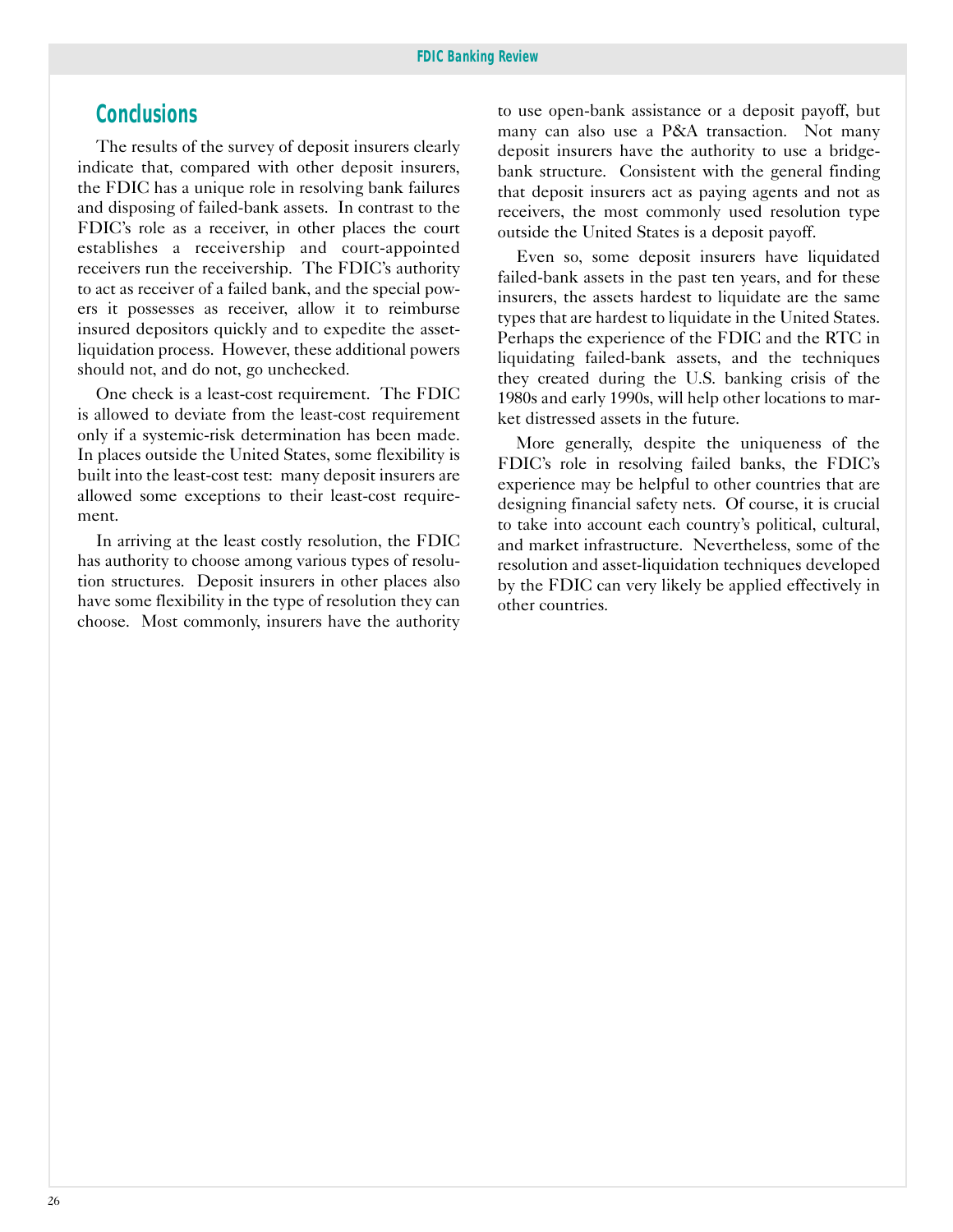### *BIBLIOGRAPHY*

- Bartholomew, Philip F., and Benton E. Gup. 1997. A Survey of Bank Failures, Near Failures, and Significant Incidents in the Foreign G-10 Countries since 1980. Unpublished manuscript.
- Cobos, Dean Forrester. 1989. Forbearance: Practices and Proposed Standards. *FDIC Banking Review* 2, no. 1:20–28.
- Commission of the European Communities (CEC). 1988. Amended Proposal for a Council Directive Concerning the Reorganisation and the Winding Up of Credit Institutions and Deposit Guarantee Schemes (CEC).
- Cooke, David C. 1998. Failure-Resolution Practices. In *FDIC Conference Papers: FDIC International Conference on Deposit Insurance*. Vol. 2.
- Cooke, David C., and Ryoji Kitami. 1998. Cross-Country Comparisons—Examination of the Continuum of Failure-Resolution Practices Workshop. In *FDIC Conference Papers: FDIC International Conference on Deposit Insurance*. Vol. 1.
- European Shadow Financial Regulatory Committee. 1998. Dealing with Problem Banks in Europe. Statement no. 1.
	- ———. 1999. A New Role for Deposit Insurance in Europe*.* Statement no. 5.
- European Union. 1989a. Council Directive 89/647/EEC of 17 April 1989 on the Own Funds of Credit Institutions. *Official Journal of the European Communities*, no. L124.
- ———. 1989b. Council Directive 89/299/EEC of 18 December 1989 on a Solvency Ratio for Credit Institutions. *Official Journal of the European Communities*, no. L386.
- ———. 1994. Directive 94/19/EEC of the European Parliament and the Council on Deposit Protection Schemes. *Official Journal of the European Communities*, no. L135.
- Federal Deposit Insurance Corporation (FDIC). 1997. *History of the Eighties—Lessons for the Future: An Examination of the Banking Crises of the 1980s and Early 1990s*. 2 vols. FDIC.
- ———. 1998a. *Managing the Crisis: The FDIC and RTC Experience 1980–1994*. FDIC.
- ———. 1998b. *Resolutions Handbook: Methods for Resolving Troubled Financial Institutions in the United States*. FDIC.
- Garcia, Gillian. 1999. Deposit Insurance: A Survey of Actual and Best Practices. WP 99/54. International Monetary Fund.
- Interbank Deposit Protection Fund (IDPF). 1999. International Deposit Insurance Systems.

International Monetary Fund (IMF). 2000. *World Economic Outlook*. IMF.

- Kane, Edward J. 2000. Designing Financial Safety Nets to Fit Country Circumstances. Unpublished manuscript.
- Kaufman, George G., and Steven A. Seelig. 2000. Post-Resolution Treatment of Depositors at Failed Banks: Implications for the Severity of Banking Crises, Systemic Risk, and Too-Big-To-Fail. Working Paper Series*,* no. 2000-16. Federal Reserve Bank of Chicago.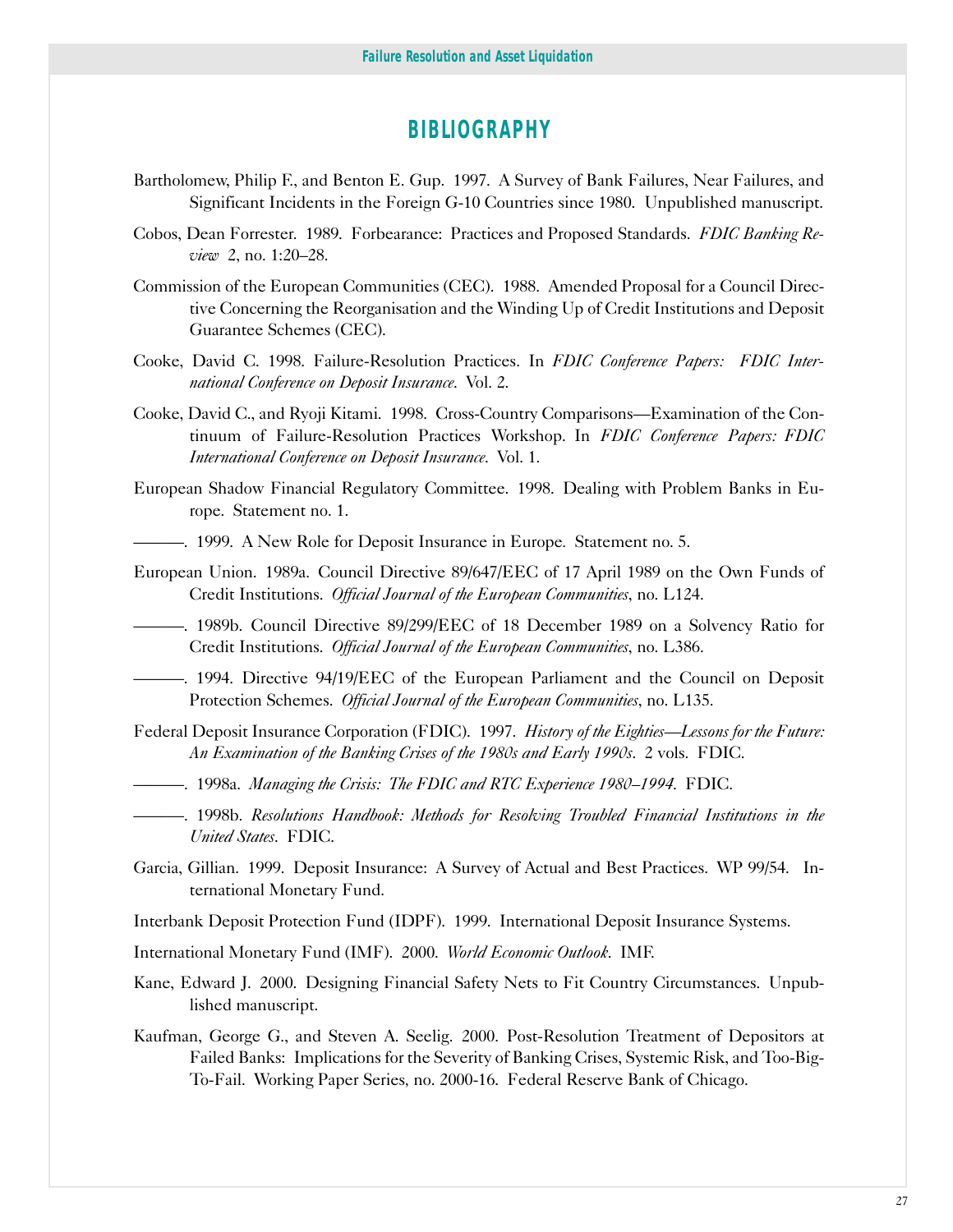- Marino, James A., and Rosalind L. Bennett. 1999. The Consequences of National Depositor Preference. *FDIC Banking Review* 12, no. 2, 19–38.
- McKenzie, George, and Manzoor Khalidi. 1994. The EU Directive on Deposit Insurance: A Critical Evaluation. *Journal of Common Market Studies* 32, no. 2:171–90.
- Moreland-Gunn, Penelope, Peter J. Elmer, and Timothy J. Curry. 1995. Reps and Warranties. *FDIC Banking Review* 8, no. 3, 1–9.
- Moysich, Alane K. 1991. Summary of Proceedings: International Conference on Deposit Insurance and Problem-Bank Resolution Policies. *FDIC Banking Review* 4, no. 1:27–34.
- Murphy, Neil B. 2000. European Union Financial Developments: The Single Market, the Single Currency, and Banking. *FDIC Banking Review* 13, no. 1:1–18.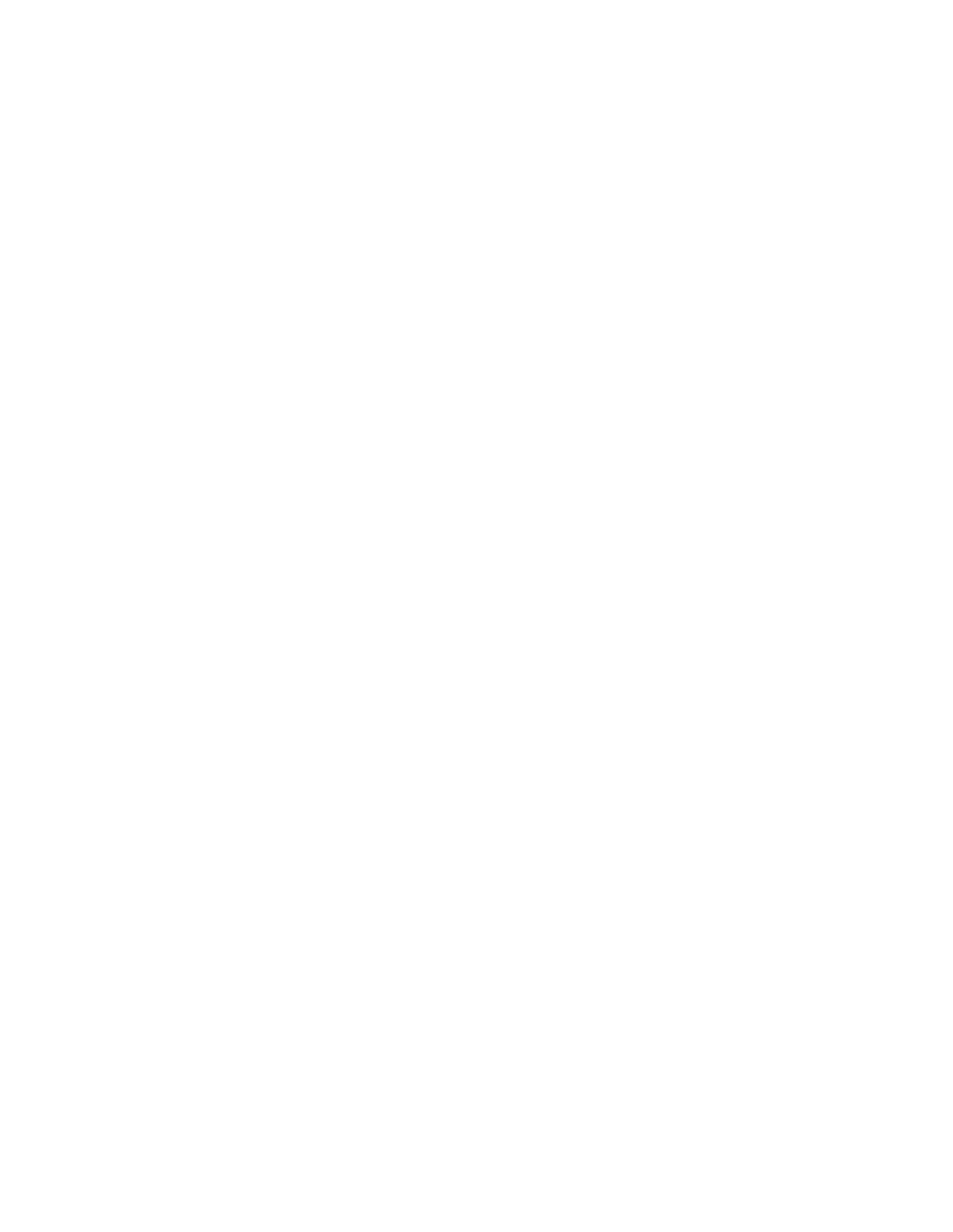# **Merchant Banking: Past and Present**

by Valentine V. Craig\*

erchant banking has been a very lucrative and risky—endeavor for the small number of bank holding companies and banks that have engaged in it under existing law. Recent legislation has expanded the merchant-banking activity that is permissible to commercial banks and is therefore likely to spur interest in this lucrative specialty on the part of a greater number of such institutions. Although for much of the past half-century commercial banks have been permitted (subject to certain restrictions) to engage in merchant-banking activities, the term *merchant banking* itself is undefined in U.S. banking and securities laws and its exact meaning is not always clearly understood.

This article begins by defining merchant banking and provides a short history of it. The article then looks at the private equity market in the United States, examining that market in terms of its evolution, typical uses of funds, and forms taken by the investments. (In examining the private equity market, one needs to be aware that the private equity market is, in fact, private. Data are limited and could be subject to error.) Discussed next is commercial bank involvement in merchant banking: the structure of commercial bank involvement, the evolution of that involvement, and the recent track record. The major provisions of the Gramm-Leach-Bliley Act of 1999, legislation which authorizes financial holding companies to engage in merchant banking, is looked at next. The final section focuses on the relationship among merchant banking, risk, and the regulators.

# *Definition and Early History of Merchant Banking*

Although not defined in U.S. federal banking and securities laws, the term merchant banking is generally understood to mean *negotiated private equity investment by financial institutions in the unregistered securities of either privately or publicly held companies*. Both investment banks and commercial banks engage in merchant banking, and the type of security in which they most commonly invest is common stock. They also invest in securities with an equity participation feature; these may be convertible preferred stock or subordinated debt with conversion privileges or warrants. Other investment bank services—raising capital from outside sources, advising on mergers and acquisitions, and providing bridge loans while bond financing is being raised in a leveraged buyout (LBO)—are also typically offered by financial institutions engaged in merchant banking.

Merchant banks first arose in the Italian states in the Middle Ages,<sup>1</sup> when Italian merchant housesgenerally small, family-owned import-export and commodity trading businesses—began to use their excess capital to finance foreign trade in return for a share of the profits. This trade generally consisted of lengthy

<sup>\*</sup> Valentine V. Craig is a Chartered Financial Analyst in the FDIC's Division of Research and Statistics. The author gratefully acknowledges the comments of the FDIC's Legal Division in preparing this article.

<sup>1</sup> Much of the history of merchant banking is derived from Banks (1999).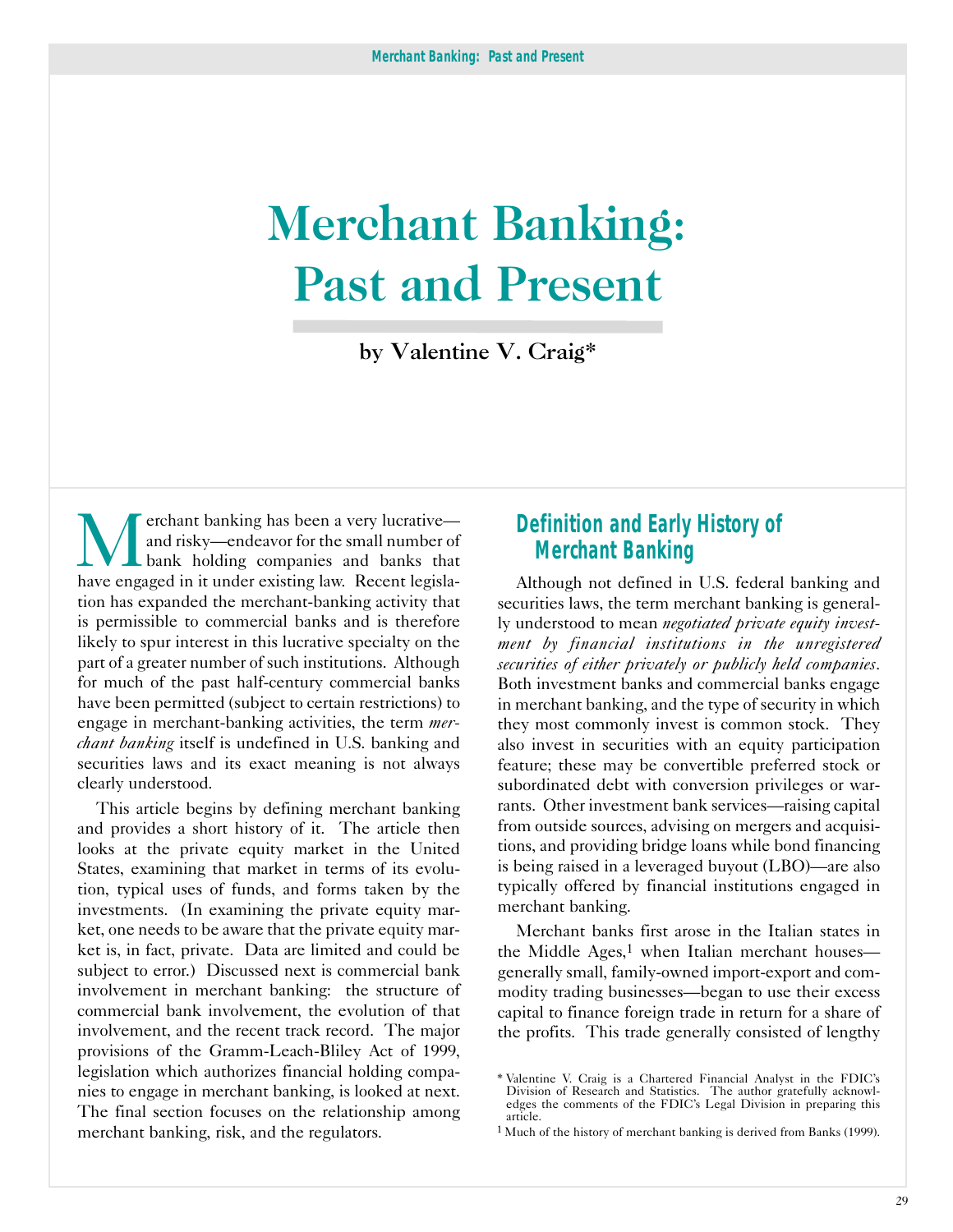sea voyages. Thus, the investments were very high risk: war, bad weather, and piracy were constant threats, and by their nature the voyages were longterm and illiquid.

Later, the center for merchant banking shifted from the Italian states to Amsterdam and then, in the eighteenth century, to London, where immigrants from Prussia, France, Ireland, Russia, and the Italian states formed the core of early British merchant banking. Like the Italian and Dutch houses before them, these British houses were generally small, family-owned partnerships, and most of them continued both to trade for their own businesses and to finance the trading by others. By the end of the eighteenth century, however, the British merchant houses had increased in size and sophistication and began specializing in trade, marketing, or finance. As the nineteenth century opened, virtually no mercantile houses remained focused on both trade and finance.

# *The Private Equity Market in the United States*

The private equity market in the United States has evolved over the years, with financial institution involvement only becoming significant in the 1960s and 1970s. Where these funds are invested also has changed over time. Currently, most private equity funding is used to fund start-up or early-stage companies or to bring large public companies private. Private equity investments can be made through limited partnerships or they can be direct investments. Subsidiaries of banking organizations are probably the largest direct investors in this market.

#### *Evolution of the Private Equity Market*

Given its history, merchant banking is often thought of as a European, and especially British, financial specialty, and British institutions continue to maintain a major presence in this area. Since the 1800s and even earlier, however, U.S. firms (such as J.P. Morgan) also have been active in merchant banking. However, although both investment banks and commercial banks, as well as other types of businesses, have been authorized to engage in private equity investment in the United States, financial institutions have not been major providers of private equity.

Until the 1950s, U.S. investors in private equity were primarily wealthy individuals and families. In the 1960s and 1970s, corporations and financial institutions joined them in this type of investment. (In the

1960s, commercial banks were the major providers of one kind of private equity investing, venture-capital financing.) Through the late 1970s, wealthy families, industrial corporations, and financial institutions, for the most part investing directly in the issuing firms, constituted the bulk of private equity investors.

In the late 1970s, changes in the Employee Retirement Income Security Act (ERISA) regulations, in tax laws, and in securities laws brought new investors into private equity. In particular, the Department of Labor's revised interpretation of the "prudent man rule" spurred pension fund investment in private equity capital.2 Currently, the major investors in private equity in the United States are pension funds, endowments and foundations, corporations, and wealthy investors; financial institutions both commercial banks and investment banks represent approximately 20 percent of total private equity capital, divided approximately equally between the two. The U.S. Department of the Treasury (Treasury) estimates that at year-end 1999, commercial banks accounted for approximately \$35 billion to \$40 billion, and investment banks for approximately another \$40 billion, of the \$400 billion total investment in the private equity market.

At \$400 billion as of year-end 1999, the private equity market is approximately one-quarter the size of the commercial and industrial bank-loan market and the commercial-paper market. 3 In recent years, funds raised through private equity have approximately equaled and sometimes exceeded funds raised through initial public offerings and public high-yield corporate bond issuance.4 The market also has grown dramatically in recent years, increasing from approximately \$4.7 billion in 1980 to its 1999 figure. Despite this tremendous growth, the private equity market is extremely small compared with the public equity market, which was approximately \$17 trillion at year-end 1999.

#### *Typical Uses of Private Equity*

Private equity financing is an alternative to raising public equity, issuing public debt, or arranging a private placement of debt or bank loan. The reasons

4 Ibid.

<sup>2</sup> The "prudent man rule" refers to the fiduciary responsibility of investment managers. In the earlier interpretation, each investment in a portfolio was expected to meet safety standards in and of itself. Under the revised interpretation, the Department of Labor accepted the concept of portfolio diversification of risk, thereby permitting portfolio managers to invest a small portion of the portfolio in riskier investments as long as the portfolio in the aggregate met fiduciary standards of risk.

<sup>3</sup> Fenn, Liang, and Prowse (2000).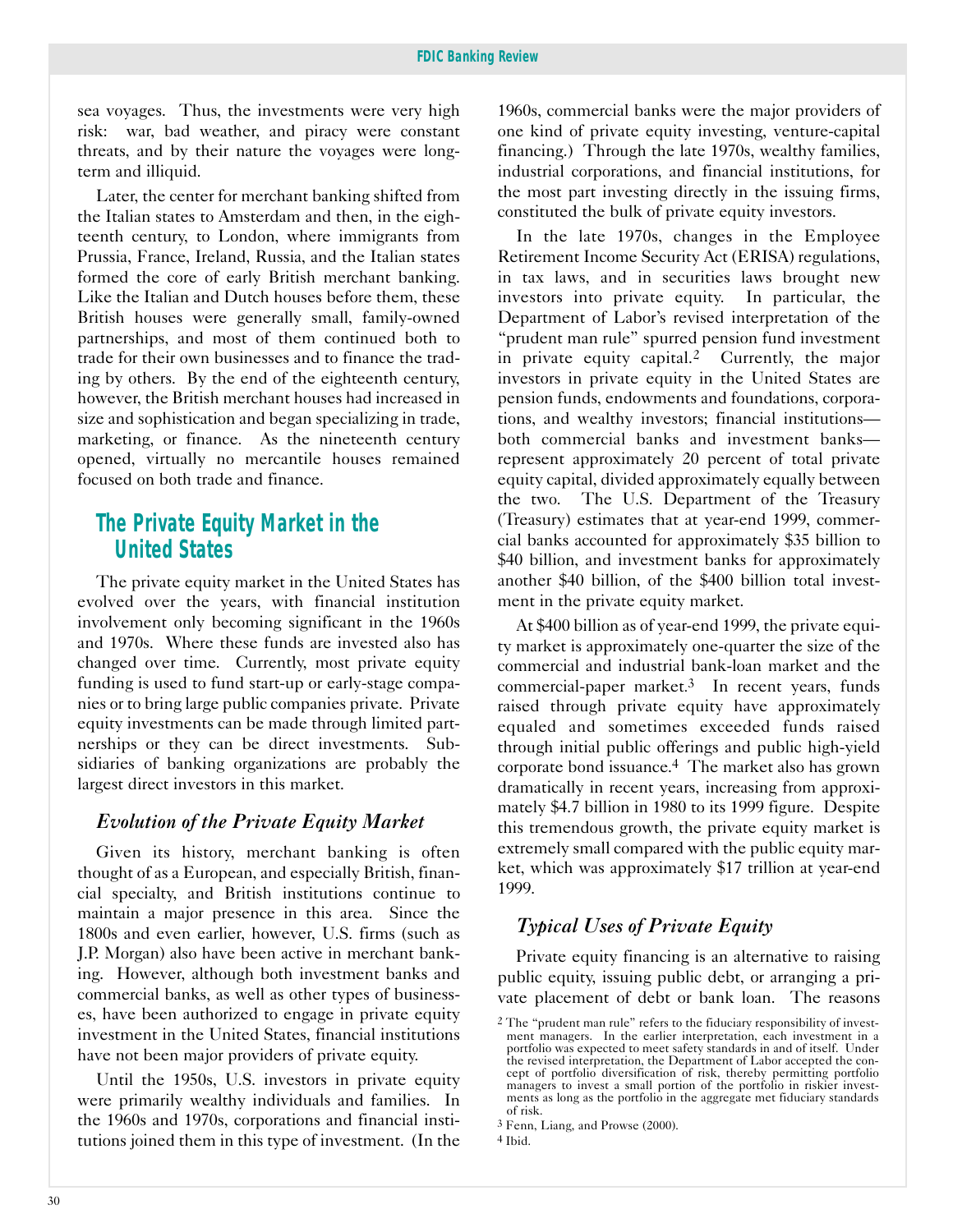| Year | <b>Total Private</b><br>Equity | Venture<br>Capital | Buyout/Mezzanine<br>Financinga | Other  |
|------|--------------------------------|--------------------|--------------------------------|--------|
| 1999 | \$108.1                        | \$46.6             | \$44.6                         | \$16.9 |
| 1998 | 105.4                          | 28.0               | 61.2                           | 16.3   |
| 1997 | 73.8                           | 15.7               | 48.7                           | 9.4    |
| 1996 | 45.2                           | 10.6               | 29.8                           | 4.9    |
| 1995 | 41.1                           | 8.2                | 27.3                           | 5.6    |
| 1994 | 30.9                           | 7.2                | 20.5                           | 3.2    |
| 1993 | 22.0                           | 3.9                | 16.9                           | 1.2    |

# **Table 1 U.S. Private Equity Funds Raised by Year**

*Source: Venture Economic News*.

aMezzanine financing generally consists of subordinated debt with equity conversion privilege or warrants issued in tandem with the equity issue in a buyout.

companies seek private equity financing are varied. For example, other forms of financing may be unavailable or too expensive because the company's track record is either nonexistent or poor (that is, the company is in financial distress). Or a private company may want to expand or change its ownership but not go public. Or a firm may not want to take on the fixed cost of debt financing.

Public firms may seek private equity financing when their capital needs are very limited and do not warrant the expense, time, and regulatory paperwork required for a public issue. They also may seek private equity to keep a planned acquisition confidential or to avoid other public disclosures. They may use the private equity market because the public market for new issues in general is bad or because the public equity market is temporarily unimpressed with their industry's prospects. Finally, very often in recent years, managements of large public firms have felt their firms will benefit from a change in capital structure and ownership and will choose to go private by means of a leveraged buyout (LBO).5

Although companies seek private equity for all these reasons, most private equity funding has been used for one of two purposes: to fund start-up or earlystage companies (venture capital) or to bring large public companies private in LBOs. Of the \$400 billion in outstanding private equity investment at year-end 1999, venture-capital investments accounted for approximately \$125 billion and nonventure-capital investments for approximately \$275 billion. LBOs were by far the most common use of nonventure-capital private equity.

Table 1 provides estimates of the private equity raised, and its uses, for each year from 1993 to 1999. From the table one can see that private equity investment increased substantially over this seven-year period, going from \$22 billion raised in 1993 to over \$108 billion raised in 1999. In 1999, for the first time since 1985, venture-capital fundraising accounted for a larger percentage of total private equity fundraising than buyout/mezzanine financing. Before the mid-1980s, two-thirds of private equity investments were used to finance venture-capital investments.

#### *Forms Taken by Investments*

Currently, more than 80 percent of private equity investments are made by limited partnerships, with professional private equity managers acting on behalf of institutional investors. In a limited partnership, the professional equity managers serve as general partners, and the institutional investors serve as limited partners. The general partners manage the investment and contribute an insignificant part of the investment, generally approximately 1 percent. These limited partnerships have a contractually fixed life, usually ten years. The investments are highly illiquid over the partnership's life, with a return not expected until the partnership's later years, when the business

<sup>5</sup> A leveraged buyout is the purchase of a company's stock or assets by a very leveraged acquirer, one whose debt financing is based solely on the value of the acquired firm. The LBO began as a means for the owners of small, privately held companies to cash out and shift ownership to family or management when these buyers did not have much equity capital (the major LBO transactions of the 1970s). Today's LBOs more typically involve bringing large public companies private, with a small group of investors acquiring most of a firm's common stock and issuing a combination of private equity and a large amount of debt, much of it junk bonds.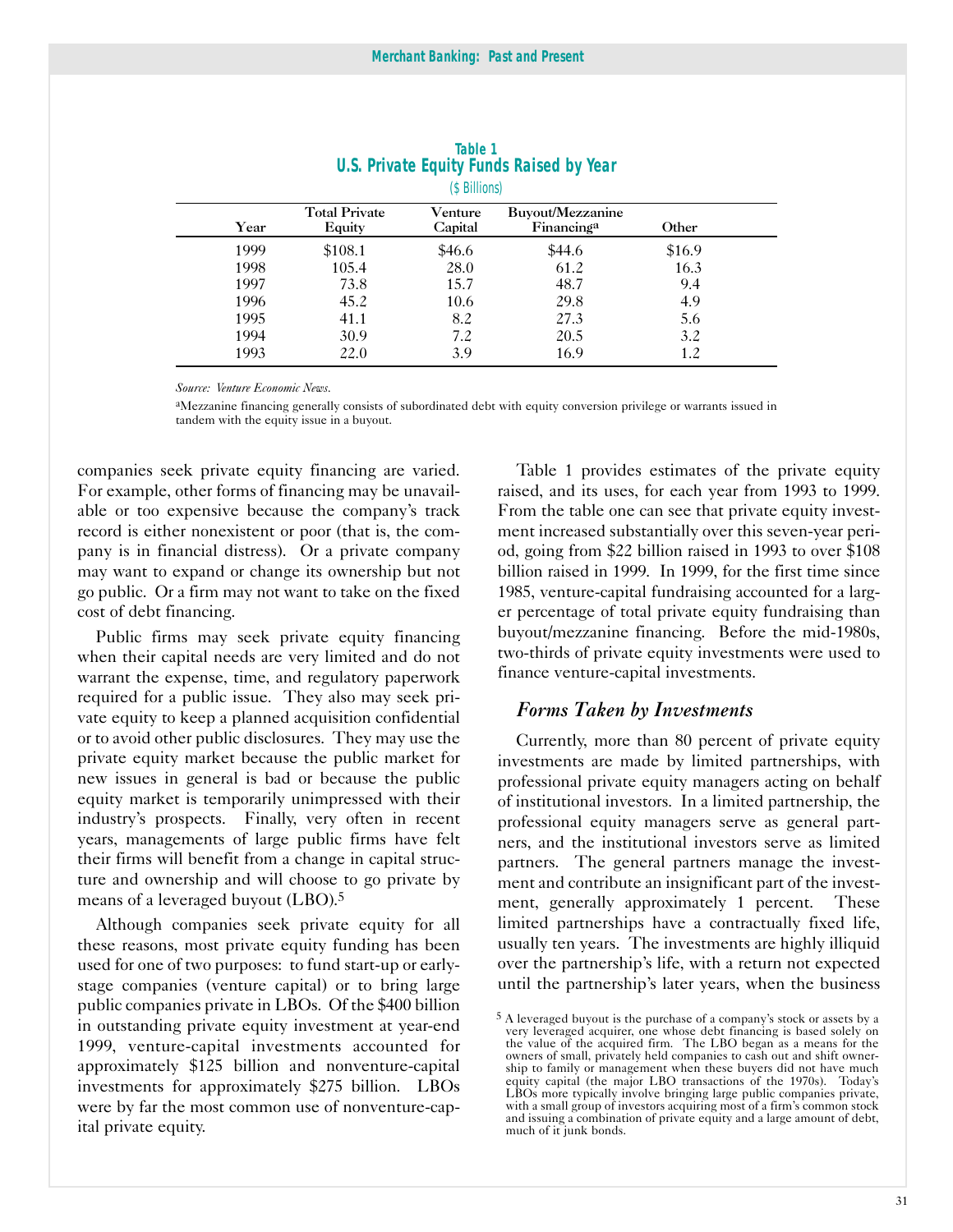is sold through a public offering or a private sale, or the shares are repurchased by the company. Banks (through subsidiaries) often act as limited partners in private equity limited partnerships, and infrequently as general partners.

Direct investments in private equity are made also. Through subsidiaries, bank holding companies and banks are probably the largest direct investors in the private equity market.

# *Commercial Bank Involvement in Merchant Banking*

Commercial banks have historically utilized Small Business Investment Corporations (SBICs) or "5 percent subs" (defined below) for their domestic private equity investments, and Edge Act Corporations or foreign subsidiaries to make their foreign private equity investments. Several very large bank holding companies have come to dominate merchant banking, directing as much as 10 percent of their capital to these activities. For the most part, reported earnings from these merchant-banking activities have been very good.

#### *Structure*

Before passage of the Gramm-Leach-Bliley Act (GLBA), commercial banks and bank holding companies (BHCs) had two primary vehicles for making private equity investments in domestic corporations. They could make these investments through SBICs and/ or through "5 percent subs." Typically, banks engaged in domestic merchant banking have used both of these vehicles; for equity investments in foreign companies, they have used foreign subsidiaries or Edge Act Corporations. As mentioned above, although these subsidiaries have sometimes organized limited partnerships in which they acted as general partners, more often they have invested directly in private equity or have acted as limited partners in a partnership.

Small Business Investment Corporations. SBICs were authorized by the Small Business Investment Act of 1958 to promote small-business equity funding. This act authorized BHCs and banks to provide equity capital to small companies through SBICs, which can be subsidiaries of either BHCs or banks. A very significant percentage of the largest SBICs are subsidiaries of banks rather than of BHCs.

Investments in SBICs are direct and subject to certain limits. Banks are allowed to invest only 5 percent of their capital and surplus in their SBICs; bank holding company investments are capped at 5 percent of the BHC's interest in the capital and surplus of its subsidiary banks. The investments of the SBICs also are limited. Investments can be made only in companies with pre-investment net worth of no more than \$18 million, and each investment is capped at 50 percent of the recipient's outstanding shares of stock.

5 Percent Subs. The Bank Holding Company Act of 1956 permitted bank holding companies to make passive equity investments in nonfinancial companies. Specifically, the legislation allowed bank holding companies to own a maximum of 5 percent of the voting shares (hence the "5 percent sub" designation) and a maximum of 25 percent of the total equity of companies engaged in any activity. There is no limit on the total amount of equity that a BHC can invest through all of its 5 percent subs.

Because these investments are passive equity interests only, bank holding companies often have used unregulated independent general partners to oversee them. And because of the 5 percent sub investment limits, in the case of growing businesses 5 percent subs often have been forced to raise outside capital and limit their role to that of a minority investor or agent.

Foreign Subsidiaries or Edge Act Corporations. As mentioned above, banks have made private equity investments in foreign firms through foreign subsidiaries of bank holding companies or through Edge Act Corporations, which are generally organized as bank subsidiaries. Edge Act Corporations are permitted to own up to 20 percent of the voting shares or 40 percent of the total equity of a foreign company.

#### *Evolution*

A few very large BHCs dominate merchant banking, directing as much as 10 percent of their capital to these activities. Citigroup, Chase, Bank of America, FleetBoston, and Wells Fargo have the largest presence in this area. In 1999, Chase, FleetBoston, Wells Fargo, J.P. Morgan, and First Union reported an aggregate investment of over \$5 billion in venture-capital investments, and they expect to continue to expand this area of their business.6

6 What's Really Driving Banks' Profits (2000).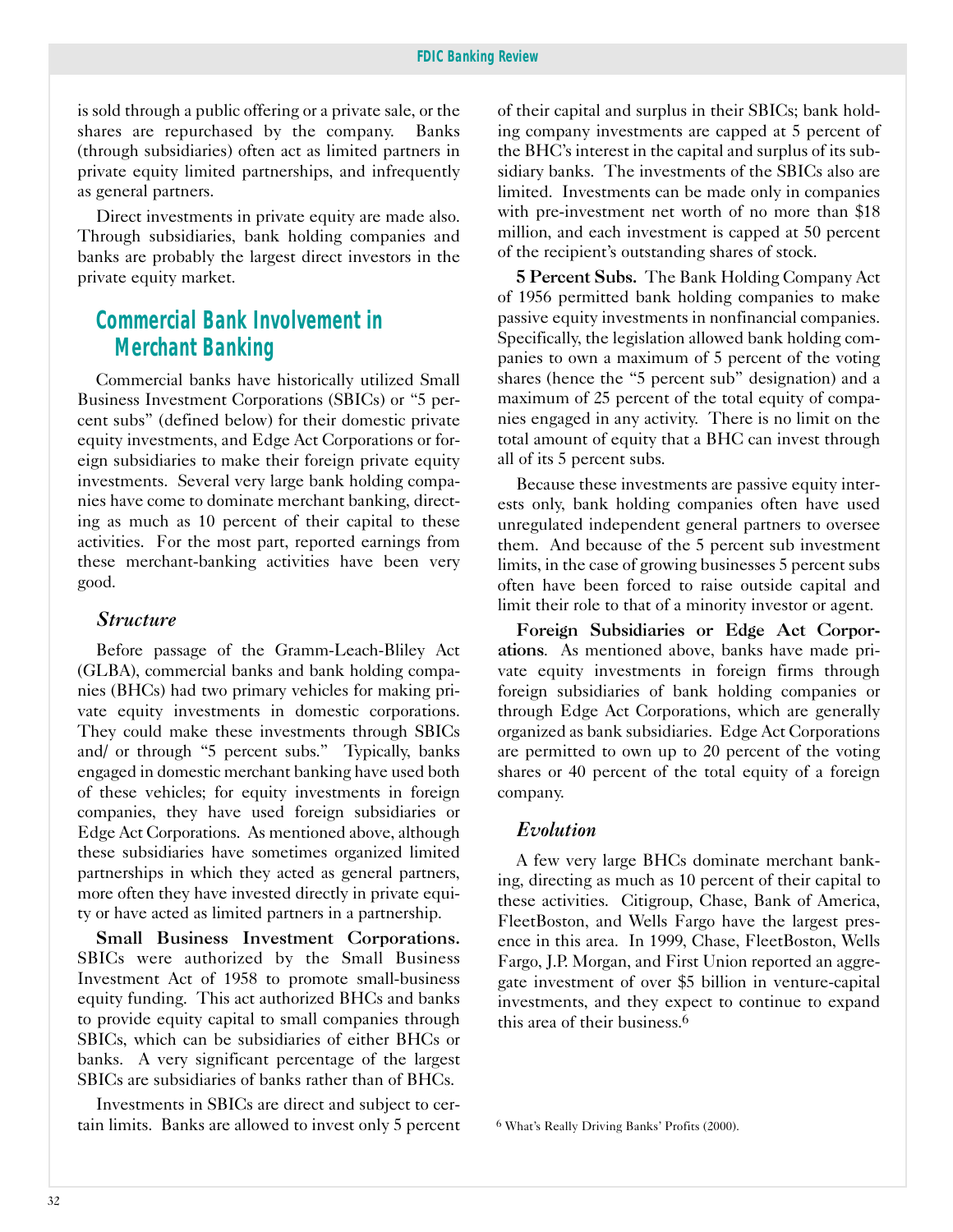Many banks entered merchant banking in the 1960s to take advantage of the economies of scope produced when private equity investing is added to other bank services, particularly commercial lending. As lenders to small and medium-sized companies, banks become knowledgeable about individual firms' products and prospects and consequently are natural providers of direct private equity investment to these firms. As mentioned above, commercial banks were the largest providers of venture capital in the 1960s.

In the middle to late 1980s, the decision to enter merchant banking was thrust on other banks and bank holding companies by unforeseen events. In those years, as a result of the LDC (less-developed-country) debt crisis, many banks received private equity from developing nations in return for their defaulted loans. At that time, many of these banks set up merchantbanking subsidiaries to try to get some value from this private equity.

Also at about that time, most commercial banks began refocusing their private equity investments to middle-market and public companies (often low-tech, already profitable companies) and, rather than providing seed capital, financed expansion or changes in capital structure and ownership. Most particularly, they took equity positions in LBOs, takeovers, or recapitalizations or provided subordinated debt in the form of bridge loans to facilitate the transaction. Often they did both. Commercial banks financed much of the LBO activity of the 1980s.

Then, in the mid-1990s, major commercial banks began once again focusing on venture capital, where they had substantial expertise from their previous exposure to this kind of investment. Some of these recent venture-capital investments have been spectacularly successful. For example, the Internet search engine Lycos was a 1998 investment of Chase Manhattan's venture-capital arm.

#### *Recent Track Record*

Commercial banks are permitted to report either realized or unrealized gains on their merchant-banking portfolios, as long as they are consistent in the reporting.7 This option makes it difficult for one to compare different entities' financial results and could lead to an overly liberal reporting of profits. However, the Federal Reserve Board (FRB) generally considers bank holding companies that are engaged in merchant banking to have reported their earnings conservatively on these equity investments.

These reported earnings have been good. The FRB estimates that revenue from private equity investment for the small number of BHCs with a significant presence in this field8 was approximately 12 percent to 13 percent of total BHC net income in the three-year period from 1995 through 1997. The FRB further estimates that rates of return on merchantbanking activities have averaged approximately 30 percent annually over the past five years. Another source, the National Venture Capital Association, estimates an overall 85 percent rate of return for venture capital funds invested in early-stage companies in 1999.9 Most bank subsidiaries' venture-capital investments have recently been averaging returns of approximately 40 percent, compared with 10 percent to 15 percent on commercial lending.10

The merchant-banking subsidiaries of Chase, Wells Fargo, J.P. Morgan, First Union, and FleetBoston reported in the aggregate \$5 billion in net income for 1999. Chase's merchant-banking subsidiary Chase Capital Partners reported \$2.5 billion in net income in 1999—22 percent of Chase's total reported net income. Wells Fargo's merchant-banking activities accounted for 13 percent of its 1999 reported income; J.P. Morgan's for 15 percent; First Union's for 8 percent; and FleetBoston's for 9 percent.

These merchant-bank subsidiary returns are particularly good when one considers that merchant banking requires very low overhead. For instance, Wells Fargo has 92,000 employees, but only 14 partners ran its merchant-bank subsidiary, which was responsible for 16 percent of Wells Fargo's total fourth-quarter 1999 net income. Similarly, First Union has 70,000 employees, but only 16 people conducted its merchant-banking activities, which brought in 13 percent of First Union's fourth-quarter 1999 net income.11

With the long bull market in stocks—and a particularly hot IPO market for technology stocks in 1999— BHC merchant-banking subsidiaries have increased their venture-capital investments in recent years. As already mentioned, Chase, Wells Fargo, J.P. Morgan, First Union, and FleetBoston invested over \$5 billion

<sup>&</sup>lt;sup>7</sup> Unrealized gains generally occur after a company has an initial public offering (IPO) but the stock has not been sold because of its lock-up period. A bank would typically apply a discount, or "haircut," to the value of the unsold IPO shares to account for volatility, with the gain being the difference between this discounted value and the investment's cost.

<sup>&</sup>lt;sup>8</sup> The FRB does not identify the institutions or their individual financial information.

<sup>0</sup> 9 *The New York Times* (1999).

<sup>10</sup> What's Really Driving (2000).

<sup>11</sup> Ibid.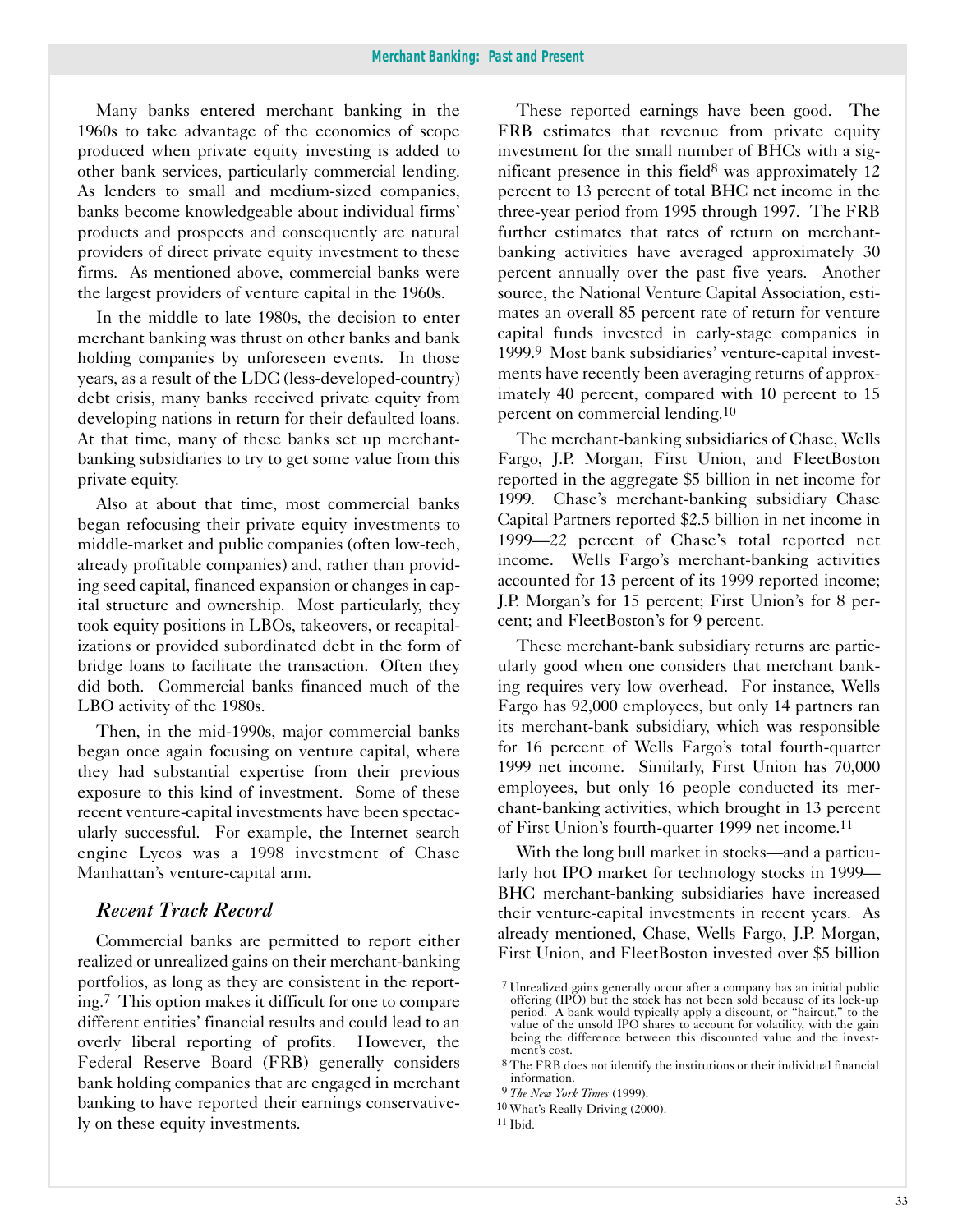in venture-capital investments in 1999 and plan to continue to expand this area of their business. Chase alone has tripled its venture-capital investments since 1996.12

# *The Gramm-Leach-Bliley Act of 1999*

To some extent, commercial bank activities have been restricted throughout U.S. history.13 Restrictions of particular importance to banks' merchant-banking activities are contained in the 1933 Glass-Steagall Act,14 which formalized the separation between commercial banking and certain investmentbanking activities. Blaming bank failures of the 1930s on the banks' speculative securities activities, Congress passed this legislation to draw a firm line between commercial and investment banking. Although there is little evidence that the investmentbanking activities of commercial bank affiliates actually were a major factor in the bank failures of that time, differences of opinion have continued to exist between those who seek to exclude commercial banks from investment-banking activities and those who favor permitting such activities. GLBA, enacted on November 12, 1999, specifically recognizes merchant banking as an activity "financial in nature" and provides authority to financial holding companies (FHCs) to provide merchant-banking services. (The legislation does not define merchant banking.) To qualify as a financial holding company, a bank holding company and all of its insured depository subsidiaries must be well-capitalized and well-managed and its Community Reinvestment Act rating must be at least satisfactory. According to the FRB, as of May 2000, 270 domestic banking institutions and 17 foreign banking organizations had filed to become financial holding companies.15

GLBA specifically authorizes FHCs to "directly or indirectly acquire or control any kind of ownership interest in an entity engaged in any kind of trade or business whatsoever" if (1) the shares are purchased and held through a securities affiliate or "an affiliate thereof" of the FHC; (2) the shares are held for the sole purpose of appreciation and ultimate resale; and (3) the FHC does not routinely manage the company in which it has invested except as necessary to obtain an ultimate reasonable return on investment.

Maintaining the historical separation between banking and commerce, this legislation specifically disallows routine management by the FHC subsidiary of the nonfinancial company in which it has invested. These investments are for investment purposes only

and are not to be used as a back door for the holding company to control or operate a commercial business. This legislation also prohibits subsidiaries of banks from engaging in merchant-banking activities, although that prohibition may be reexamined by the FRB and the Treasury in 2004.

Under the new law, FHCs' portfolio investments in nonfinancial companies are not limited to the 5 percent sub limits restricting control of the portfolio company. In a major departure from existing policy regarding 5 percent sub investments, GLBA provides that investments made under the new law need not be passive; FHCs may in fact purchase a controlling interest in a company. Nor does GLBA restrict these merchant-banking subsidiaries to SBIC investment limits on the size of the company in which the SBIC can invest, on the percentage of shares that can be owned, and on the amount of BHC or bank capital devoted to these investments.

# *Final Word: Attention to Risk*

GLBA opens up new opportunities for commercial banks that wish to enter or expand their merchantbanking activities. For the most part, pre-GLBA commercial bank merchant-banking activities were very lucrative, and often spectacular. However, in the years 2000–2001 the stock market and the IPO market became substantially more volatile. It is hoped that this greater volatility will emphasize to newer merchant-banking participants the risky nature of this market. Participants might also pay heed to the fact that in the not-so-distant past some financial institutions engaged in merchant banking suffered substantial losses, albeit in their nonventure-capital investments. In particular, in 1990, with the collapse of Drexel Burnham Lambert and the junk-bond market, First Boston's losses were so severe that Credit Suisse, its parent, had to launch a multimillion-dollar rescue. In that same year, Merrill Lynch left the merchant-banking business altogether.

The FRB and the Treasury have been concerned with the increased risks to which merchant-banking activities expose commercial banks. Although GLBA

<sup>12</sup> Ibid.

<sup>13</sup> For more information on this issue, see Blair (1994).

<sup>14</sup> Sections 16, 20, 21, and 32 of the Banking Act of 1933 are commonly referred to as the Glass-Steagall Act.

<sup>15</sup> Ferguson (2000).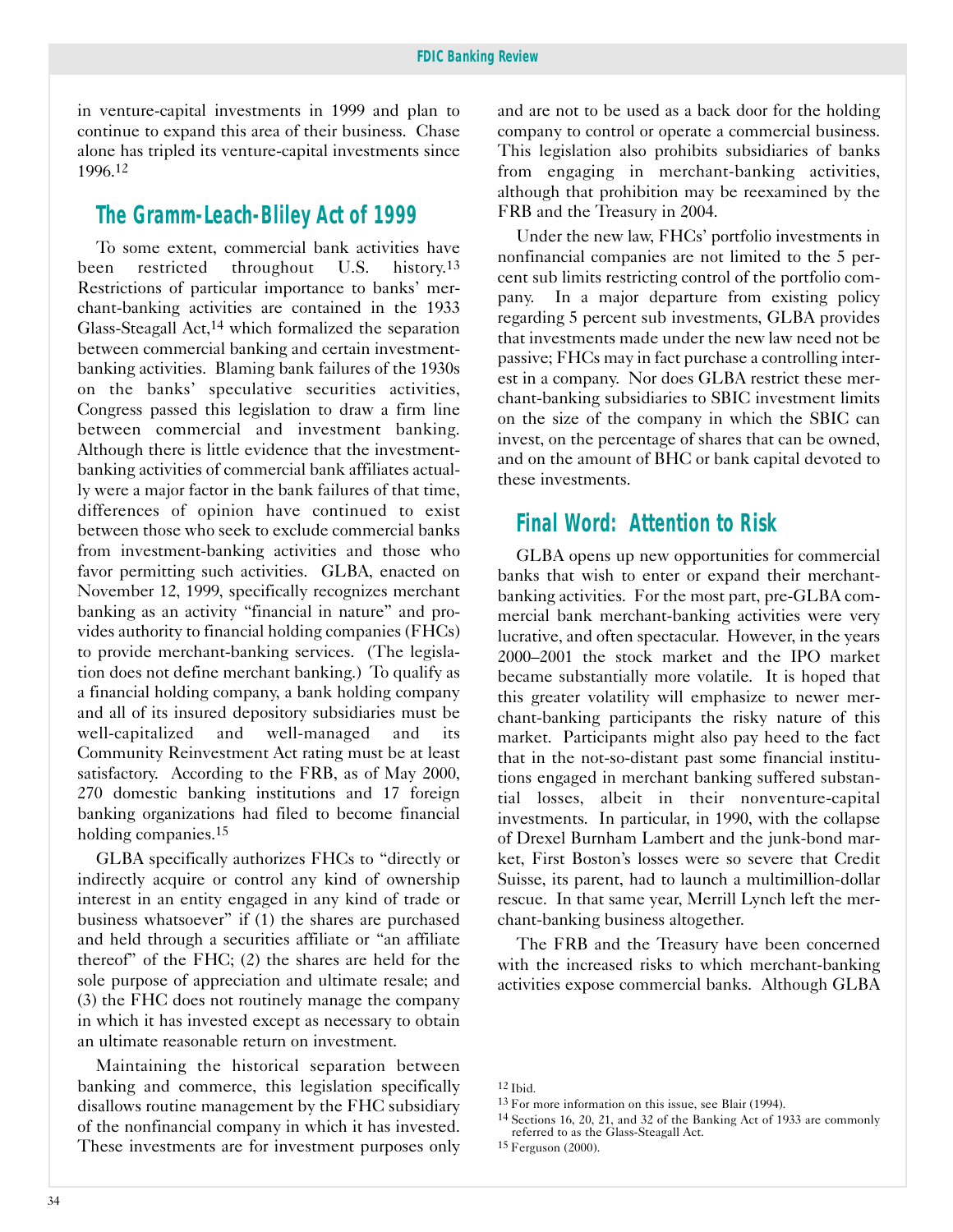was largely silent on limitations to banks' merchantbanking activities, the FRB and the Treasury have not been. On March 17, 2000, the FRB and the Treasury jointly adopted an interim rule implementing the merchant-banking authority of the GLBA: the interim rule placed a cap on the amount of merchant-banking investments that financial holding companies may hold. Specifically, the interim rule placed an aggregate limit of \$6 billion or 30 percent of Tier 1 capital on the amount the FHC may devote to merchant-banking activities. In addition, the interim rule required that investments be sold within ten years—although this time limit could be extended on a case-by-case basis.

Merchant-banking participants expressed vehement opposition to the FRB–Treasury interim rule's restrictions on the amount and time limit of merchantbanking investments. On January 10, 2001, the FRB and the Treasury issued a final rule replacing the earlier interim rule. The final rule removed the \$6 billion cap on merchant-banking investments of financial holding companies. Although the final rule maintained the ten-year limit on investments, the rule simplified ways to obtain extensions to this limit.

The FRB also offered for comment last year a proposal that would have required FHCs to set aside significant capital for their merchant-banking investments. A capital charge of 50 percent on all nontrade-account equities held by banking organizations was proposed. Merchant-banking participants expressed particular opposition to this proposed rule. On January 18, 2001, the FRB released a revised proposal. It proposed a sliding scale tying a company's capital requirements to the amount of its equity investments in nonfinancial companies. The proposed scale ranges from an 8 percent capital charge for equity investments of up to 15 percent of Tier l capi-

tal; a 12 percent capital charge for equity investments of between 15 percent and 25 percent of Tier l capital; and a maximum 25 percent capital charge for those banking companies with equity investments exceeding 25 percent of Tier 1 capital. These capital charges also are to be applied to equity investments by banks and BHCs made under other authorities besides GLBA.16 An exception applies to SBIC investments. Under the proposal, no capital charge would be required for SBIC investments if they do not exceed 15 percent of the organization's capital.17 The FRB also issued regulations prohibiting FHCs from crossmarketing with any company in which the BHC makes a merchant-banking investment that exceeds 5 percent of the company's equity.

Observers will be paying close attention to how the FRB proceeds regarding FHC merchant-banking activity, as this represents the latest chapter in the debate over the mixing of banking and commerce in the United States. How banks fare in their merchantbanking activities during the next economic downturn will also be followed with great interest.

<sup>16</sup> These capital charges apply to some investments held by state banks under Section 24 of the Federal Deposit Insurance Act. Section 24(d) allows a state bank to hold, through subsidiaries, equity investments that are not permissible for a national bank if the investment poses no harm to the deposit fund and the bank is and continues to be in compliance with applicable capital standards. Under the proposed rule, the FDIC may permit a lower capital deduction for such investments under Section 24 in certain instances. The FDIC and the other banking agencies also reserve the authority to impose higher capital charges where appropriate.

<sup>17</sup> Also exempt are investments held under Section 24(f) of the Federal Deposit Insurance Act. Section 24(f) permits state banks to retain and acquire stock that does not exceed 100 percent of the bank's capital if the bank is located in a state that permitted, as of September 30, 1991, investment in publicly traded companies and registered investment companies, and the bank made or maintained an investment in such securities during the period beginning September 30, 1990, and ending November 26, 1991.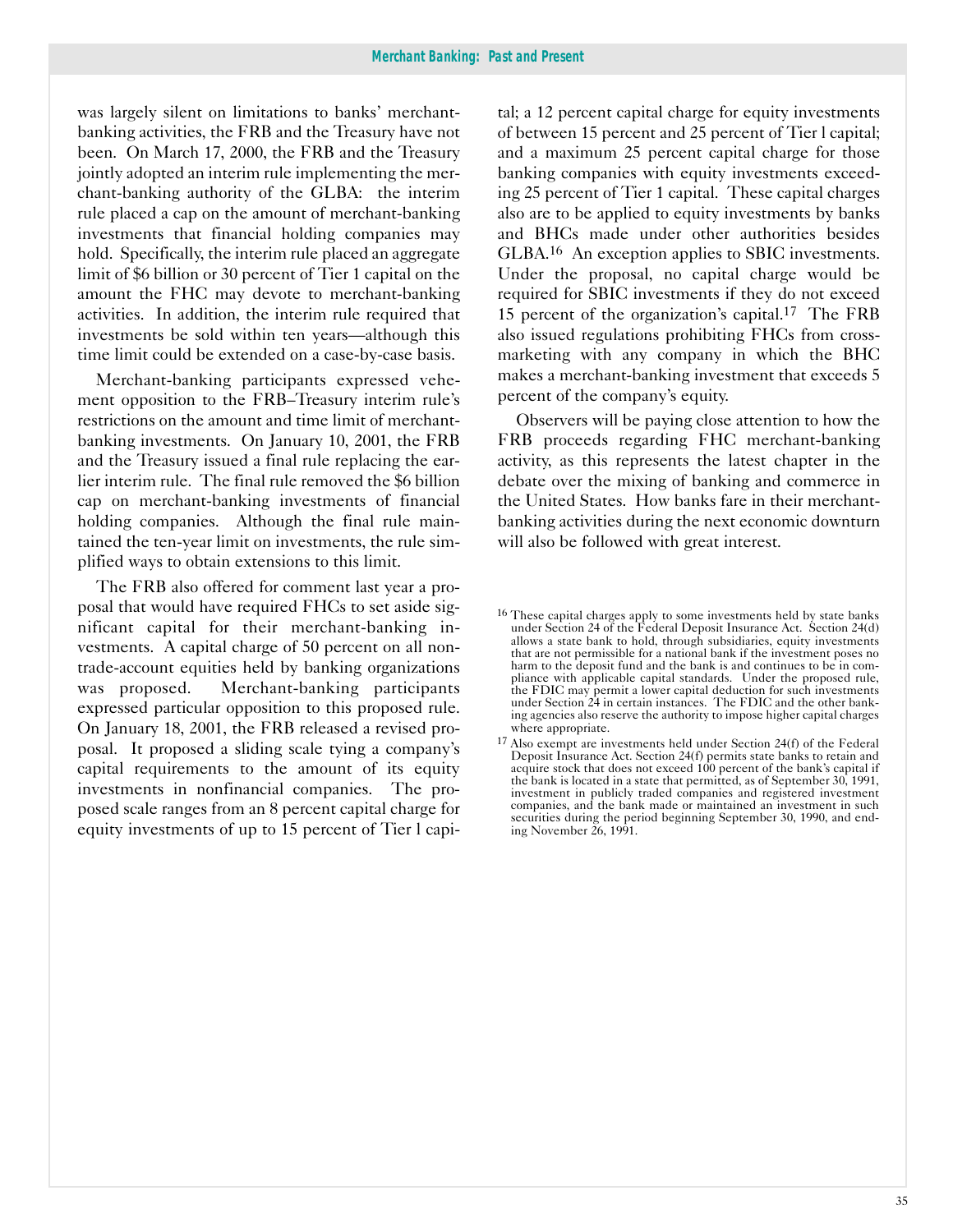# *BIBLIOGRAPHY*

Banks, Erik. 1999. *The Rise and Fall of the Merchant Banks*. Kogan Page Ltd.

Blair, Christine E. 1994. Bank Powers and the Separation of Banking from Commerce: An Historical Perspective. *FDIC Banking Review* 7, no. 1:28–38.

*Business Week.* 2000. What's Really Driving Bank Profits. April 3.

- Cook, Kate W., and Noreen Doyle. 2000. Leveraged Buyouts. In *Handbook of Modern Finance 2000 Edition*, edited by Dennis E. Logue and James K. Seward, E-2: 1–26. Warren, Gorham & Lamont/RIA Group.
- Fenn, George W., Nellie Liang, and Stephen Prowse. December, 1995. The Economics of the Private Equity Market. Staff Study 168, Board of Governors of the Federal Reserve System.
- ———. 2000. The Private Equity Market. In *Handbook of Modern Finance 2000 Edition*, edited by Dennis E. Logue and James K. Seward, D-10: 1–51. Warren, Gorham & Lamont/RIA Group.
- Ferguson, Roger W. 2000. Remarks before the National Association of Urban Bankers, Urban Financial Services Coalition, San Francisco, California. May 26.
- Gensler, Gary. 2000. Remarks before the House Banking Subcommittee on Capital Markets, Securities, and Government Sponsored Enterprises. June 7.
- Greenspan, Alan. 2000. Banking Evolution. Remarks before the 36th Annual Conference on Bank Structure and Competition of the Federal Reserve Bank of Chicago, Chicago, Illinois. May 4.
- Marshall, John F., and M. E. Ellis. 1994. *Investment Banking and Brokerage*. Probus Publishing.
- *New York Times*. 1999. Old Money Chasing the New. December 24.
- Shorter, Gary. 1999. Financial Modernization Legislation in the 106th Congress: Merchant Banking. Congressional Research Service, Library of Congress.
- *Venture Economic News*. 2000. Thomson Financial Securities Data and National Venture Capital Association. Various issues.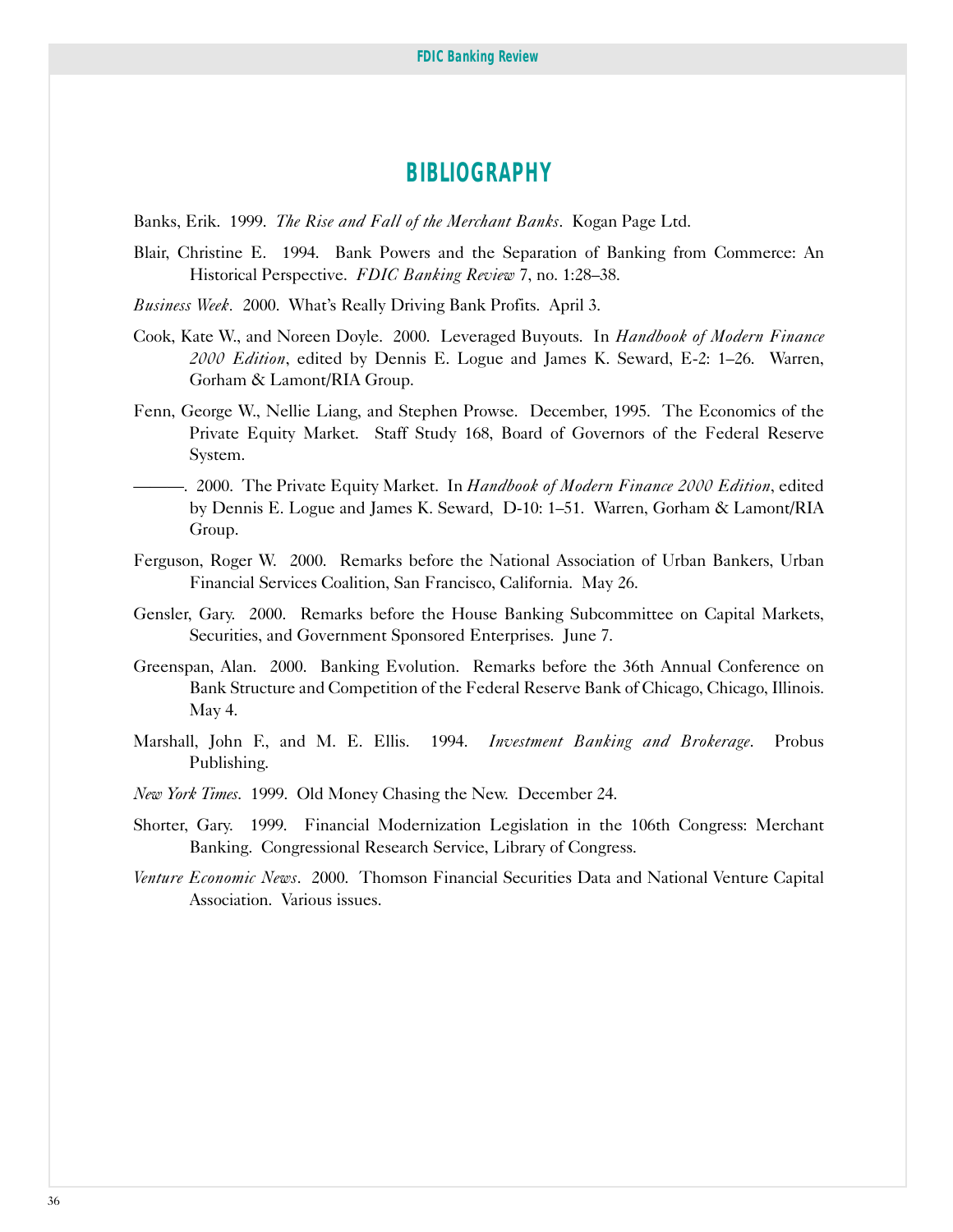# **Recent Developments Affecting Depository Institutions**

by Lynne Montgomery\*

# **REGULATORY AGENCY ACTIONS**

#### *Interagency Actions*

#### *Consumer-Protection Rule for Insurance*

The federal bank and thrift regulatory agencies announced on December 4, 2000, a final consumerprotection rule for the sale of insurance products by depository institutions. The rule outlines disclosures that are required before the completion of the sale of an insurance product or annuity. The rule applies to any depository institution and any person selling, soliciting, advertising, or offering insurance products or annuities to a consumer at an office of the institution or on behalf of the institution. The disclosures must be made orally and in writing, and the consumer must acknowledge in writing that the disclosures were received. The final rule, which is effective October 1, 2001, implements Section 305 of the Gramm-Leach-Bliley Act. *PR-87-2000, FDIC, 12/4/00.* 

#### *CRA Sunshine Regulation*

On December 21, 2000, the federal bank regulatory agencies approved a final regulation that governs how banks and community organizations disclose their community lending agreements. The rule implements the CRA Sunshine Requirements of the Federal Deposit Insurance Act, which were enacted by the Gramm-Leach-Bliley Act. The rule requires banks and thrifts to make available for public disclosure agreements they have with community groups and other organizations in connection with compliance under the Community Reinvestment Act. The rule also requires banks and thrifts to send copies of such agreements to the appropriate banking regulator. The rule, which was issued by the Board of Governors of the Federal Reserve System, the Office of the Comptroller of the Currency (OCC), the Federal Deposit Insurance Corporation (FDIC), and the Office of Thrift Supervision (OTS), becomes effective April 1, 2001. *NR 2000-105, OCC, 12/21/00; BBR, 1/8/01, p. 9–10.* 

#### *Customer Information Security Guidelines*

The federal bank and thrift regulatory agencies adopted guidelines for safeguarding confidential customer information. The purpose of the safeguards is to ensure the security and confidentiality of customer records and information. The guidelines implement Section 501(b) of the Gramm-Leach-Bliley Act and are effective July 1, 2001. The guidelines require financial institutions to establish an information security program to: (1) identify and assess the risks that may threaten customer information; (2) develop a written plan containing policies and procedures to manage and control these risks; (3) implement and

<sup>\*</sup>Lynne Montgomery is a senior financial analyst in the FDIC's Division of Research and Statistics.

Reference sources: American Banker (AB), Federal Register (FR), and BNA's Banking Report (BBR).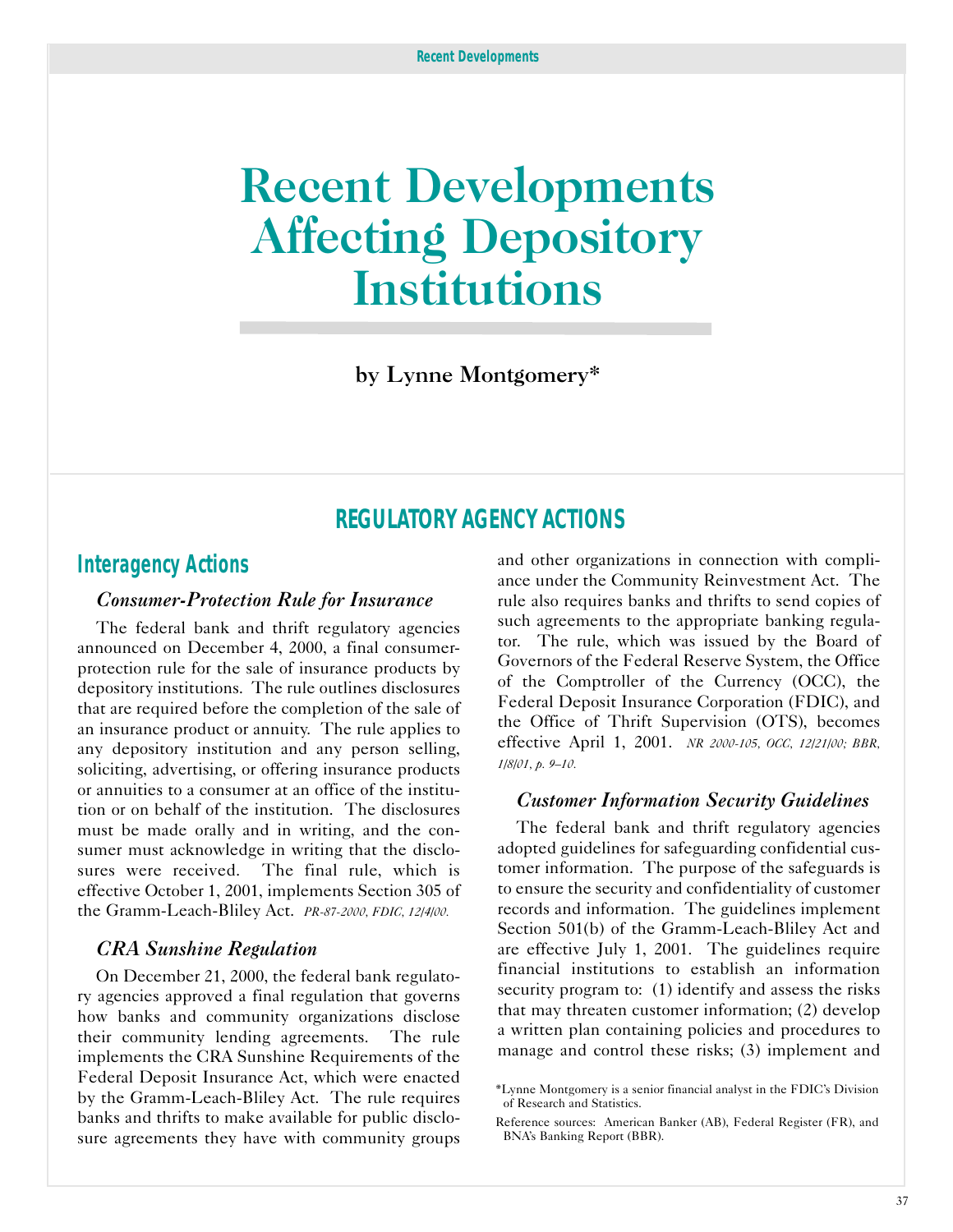test the plan; and (4) adjust the plan on a continuing basis to account for changes in technology, the sensitivity of customer information, and internal or external threats to information security. The guidelines also outline responsibilities of directors of financial institutions in overseeing the protection of customer information. *OTS 01-04, OTS, 1/17/01.* 

#### *Debt Requirements for Banks that Own Financial Subsidiaries*

On January 22, 2001, the Federal Reserve Board and the Treasury Department approved a final rule that sets the criteria that a specific class of national banks and state-member banks must meet to own financial subsidiaries. A national bank or a statemember bank wishing to control a financial subsidiary must rank as one of the 100 largest insured banks in the nation. The largest 50 banks in that group may control a financial subsidiary if their longterm debt receives a top investment-grade rating. The remaining 50 banks in the group also may control financial subsidiaries by meeting this long-term debt requirement or by meeting an alternative debt requirement, which is the focus of the final rule. The final rule allows the second group of 50 banks to meet the requirement if they have a current longterm issuer credit rating from a nationally recognized statistical rating organization that is within the three highest investment-grade categories used by the rating organization. In addition to the debt requirement, national and state-member banks must meet capital, management, and other requirements to operate financial subsidiaries. *BBR, 1/29/01, p. 131.* 

# *Federal Deposit Insurance Corporation*

#### *Tanoue Resigns*

On July 11, 2001, Donna Tanoue resigned from the FDIC, where she served as chairman since May 26, 1998. Under Ms. Tanoue's leadership, the FDIC conducted a review of the deposit-insurance system and proposed important changes to the federal deposit-insurance program. The Corporation also addressed the risk of subprime lending and initiated proposals to address the problems of predatory and payday lending. Before coming to the FDIC, Ms. Tanoue was a partner in the Hawaii law firm of Goodsill Anderson Quinn & Stifel. *PR-45-2001, FDIC, 6/12/01; BBR, 6/18/01, p. 1022.* 

#### *Board Member Appointed*

John M. Reich was sworn in on January 16, 2001, to a six-year term as a Director on the FDIC's Board of Directors. Before joining the FDIC, Mr. Reich served for 12 years on the staff of U.S. Senator Connie Mack (R-FL), where he was the chief of staff from 1998 through 2000. Mr. Reich directed and oversaw all committee activity, including Senator Mack's activity on the Senate Banking Committee. Before working with Senator Mack, Mr. Reich spent 23 years in the banking business in Illinois and Florida. *AB, 12/19/00.* 

#### *Final Regulation on State Banks' Activities and Investments*

The FDIC released a final regulation on December 21, 2001, governing how the agency approves activities and investments of insured statechartered banks. The rule was required by the Gramm-Leach-Bliley Act (GLBA), which created a new Section 46 of the Federal Deposit Insurance Act. Section 46 outlines the FDIC's approval procedures for various activities of state nonmember banks. Before GLBA, approvals of state-bank activities were handled under Section 24 of the Federal Deposit Insurance Act. The final rule permits state banks to seek approval under either Section 24 or Section 46. In addition, the final rule grandfathers activities by a state bank that has already received approval under Section 24, if the Treasury Department and the Federal Reserve Board have not already made certain other determinations under Section 46. The final rule also eases the approval process by permitting banks to enter into a new activity as soon as the FDIC receives notice from the bank that it complies with all requirements for that activity. *BBR, 1/8/01, p. 15.* 

#### *Money Smart Program*

The FDIC and the Department of Labor announced on January 1, 2001, a joint initiative called *Money Smart*, which offers basic financial education to people taking part in Welfare-to-Work and Workforce Investment Act programs nationwide. *Money Smart* consists of 10 training modules covering basic financial education topics. The program is designed to help adults currently outside the financial mainstream build financial knowledge and develop positive relationships with financial institutions. Beginning in the second quarter of 2001,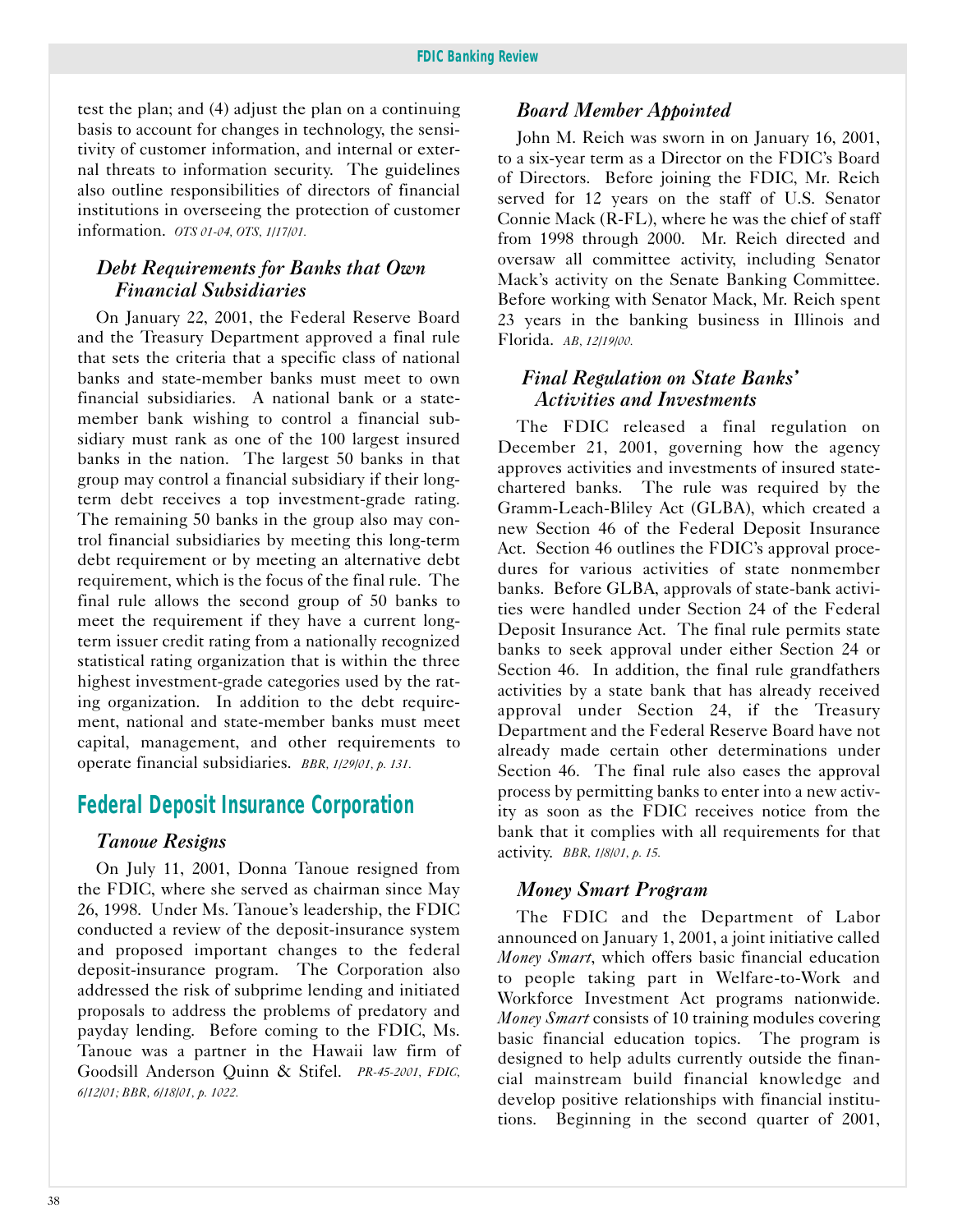*Money Smart* will be available through a national network of more than 800 centers that provide employment and training services for persons seeking new jobs or entering the workforce, including individuals participating in Welfare-to-Work programs. *PR-6-2001, FDIC, 1/19/01.* 

#### *Report on Underwriting Practices*

The October 2000 issue of the FDIC's semiannual *Report on Underwriting Practices* reported a slight increase in the occurrence of risky underwriting practices for construction, commercial (nonresidential) real-estate, and home-equity lending during the sixmonth period ending September 30, 2000. The risks associated with current underwriting practices, loan growth, and credit risk in banks' loan portfolios also increased during the six-month period. In contrast, the occurrence of risky underwriting practices for agriculture lending decreased. The survey of loan underwriting practices is aimed at providing early warnings of potential problems in underwriting practices at FDIC-supervised, state-chartered nonmember banks. The focus of the survey is threefold: material changes in underwriting standards for new loans, degree of risk in current practices, and specific aspects of the underwriting standards for new loans. The October report includes surveys from 1,124 FDIC-supervised banks that were examined during the six months ending September 30, 2000. *Report on Underwriting Practices, FDIC, October 2000.* 

In the April 2001 issue of the *Report on Underwriting Practices*, the FDIC reported that the occurrence of risky underwriting practices by banks increased for both construction and consumer lending, but the risks associated with general underwriting practices decreased slightly. The April report summarizes responses from FDIC examiners to survey questions regarding the lending practices at 1,181 FDIC-supervised banks examined during the six-month period ending March 31, 2001. *Report on Underwriting Practices, FDIC, April 2001.* 

#### *Real-Estate Survey—July 2000*

The July 2000 issue of the *Survey of Real Estate Trends* reported continued favorable views of local residential and commercial real-estate markets. Survey respondents were asked if general conditions for U.S. real-estate markets had changed (as characterized by vacancy rates, market prices, and the pace of sales) in the first six months of 2000. The percentage of respondents reporting no change was high across all property markets: single-family (58 percent), multifamily (72 percent), office (72 percent), retail (78 percent), and industrial (73 percent). Where general market conditions were reported to have changed, improving conditions were observed more often than worsening conditions. The July report summarized the opinions of 256 survey respondents, which consisted of FDIC senior examiners and asset managers as well as bank examiners of the Federal Reserve System, the Office of the Comptroller of the Currency, and the Office of Thrift Supervision. *Survey of Real Estate Trends, FDIC, July 2000.* 

#### *Real-Estate Survey—January 2001*

The January 2001 issue of the *Survey of Real Estate Trends* reported that conditions generally remained favorable in the nation's real-estate markets during the second half of 2000, although there was some deterioration, particularly involving singlefamily homes and local retail properties. The percentage of respondents reporting no change in the condition of U.S. real-estate markets was high across all property markets: single-family (56 percent), multifamily (75 percent), office (69 percent), retail (75 percent), and industrial (76 percent). However, reports of slight deterioration in conditions were more frequent than those of improvement for all property markets except industrial. This development was in contrast to the first half of 2000 when reports of improving conditions outnumbered those of worsening ones. Single-family markets had the highest proportion of respondents noting somewhat worsening conditions—27 percent of respondents reported worsening conditions *versus* 17 percent reporting better conditions. Eighteen percent of respondents reported deterioration in local retail markets, while only 7 percent reported better conditions. The January report summarized the opinions of 265 survey respondents, which consisted of FDIC senior examiners and asset managers as well as bank examiners of the Federal Reserve System, the Office of the Comptroller of the Currency, and the Office of Thrift Supervision. *Survey of Real Estate Trends, FDIC, January 2001.* 

#### *Insurance Funds' Financial Results for 2000*

The FDIC reported that the Bank Insurance Fund (BIF) experienced comprehensive income (net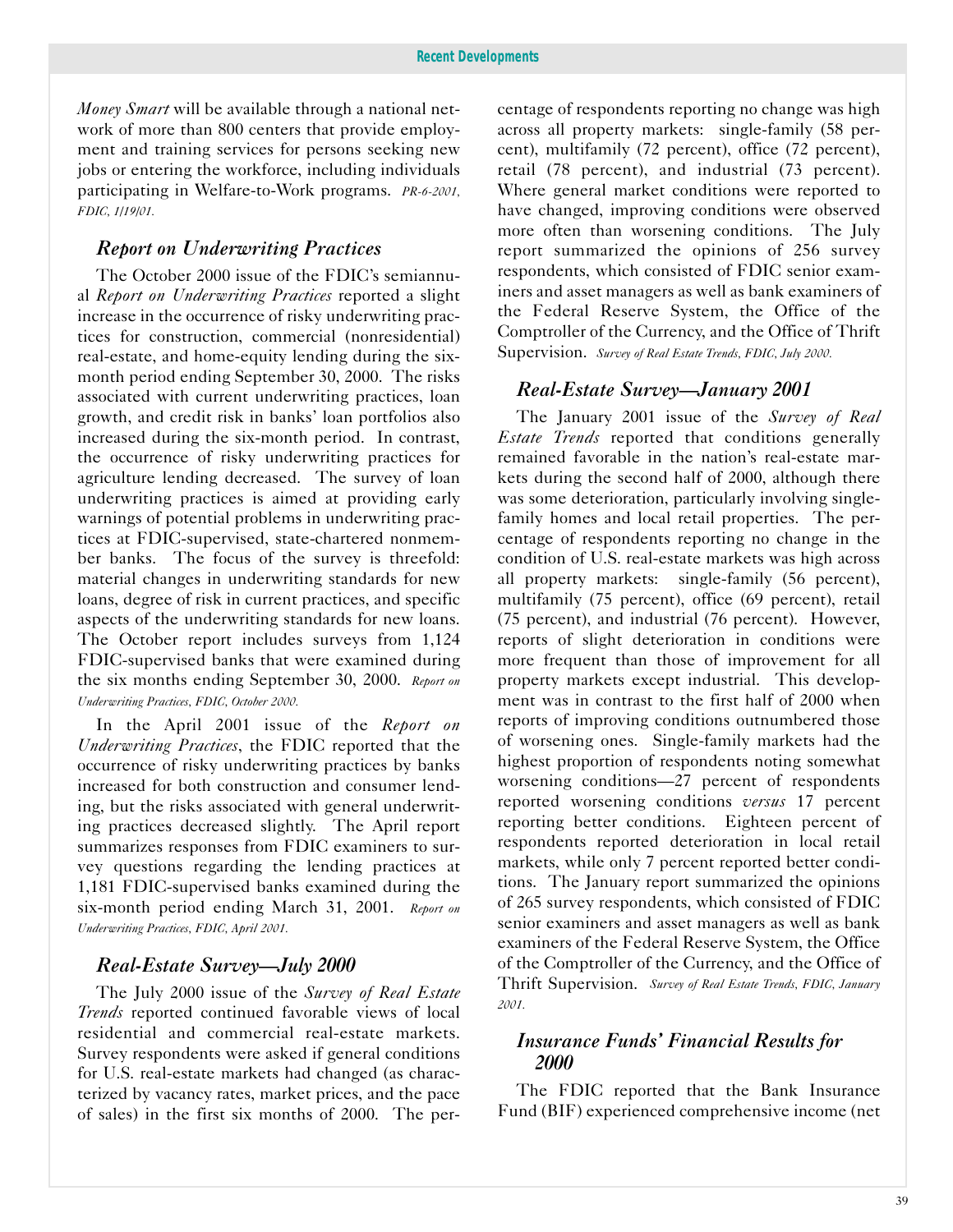income plus unrealized gains/losses on available-forsale securities) of \$1.6 billion for the 12 months ending December 31, 2000, compared to a loss of \$198 million during 1999. At December 31, 2000, the BIF balance was approximately \$31 billion, up from \$29.4 billion at year-end 1999. The increase in income was primarily attributable to low estimated losses recognized on institutions that failed in 2000 and an increase in the market value on available-for-sale securities. BIF revenues totaled \$1.9 billion in 2000, including \$1.8 billion in interest on investments in U.S. Treasury obligations and \$45 million in deposit insurance assessments. The Savings Association Insurance Fund (SAIF) reported comprehensive income of \$478 million in 2000, compared to \$441 million in 1999. The SAIF closed the year with a fund balance of \$10.8 billion, an increase from \$10.3 billion at year-end 1999. The SAIF earned \$664 million in revenue during 2000, consisting of \$644 million in interest on investments in U.S. Treasury obligations and \$19 million in deposit insurance assessments. *PR-29-2001, FDIC, 4/10/01.* 

#### *Bank Failures*

On September 29, 2000, Mississippi's Commissioner of Banking and Consumer Finance closed the Bank of Falkner, Falkner, Mississippi, and named the FDIC as receiver. The Bank of Falkner had total assets of approximately \$88.8 million and deposits of \$77.1 million in approximately 5,827 accounts. Citizens Bank & Savings Company, Russellville, Alabama, paid a premium of \$2.5 million to purchase the failed institution's insured deposits and approximately \$21.7 million of the assets. The FDIC retained the remaining assets for later disposition. The Bank of Falkner is the fourth failure of a BIF-insured institution in 2000. *PR-66-2000, FDIC, 9/29/00.* 

Hawaii's Commissioner of Financial Institutions closed the Bank of Honolulu, Honolulu, Hawaii, on October 13, 2000, and the FDIC was named receiver. The failed institution had total assets of approximately \$66.9 million and total deposits of \$59.5 million in approximately 5,900 accounts. The Bank of the Orient, San Francisco, California, paid the FDIC a premium of \$1 million to assume the failed bank's insured deposits and paid an additional premium of \$855,000 to purchase approximately \$52.2 million of the failed bank's assets. Additionally, the Bank of the Orient was given a 30-day exclusive purchase option on another \$9.3 million of the failed

bank's assets. The FDIC retained the remaining assets for later disposition. The FDIC estimates that the failure will cost the BIF approximately \$2.5 million. The Bank of Honolulu is the fifth failure of a BIF-insured institution in 2000. *PR-70-2000, FDIC, 10/13/00.* 

National State Bank, Metropolis, Illinois, was closed by the Office of the Comptroller of the Currency (OCC) on December 14, 2000, and the FDIC was appointed receiver. The OCC used its authority under the FDIC Improvement Act of 1991 (FDICIA) to close the bank when it discovered that the bank was critically undercapitalized—the bank's tangible equity capital was less than 2 percent of its total assets. Inadequate control of the credit and transaction risks associated with its merchant-processing activities involving the settlement of creditcard-sales transactions for merchants resulted in a high volume of losses, which depleted capital and threatened the bank's liquidity. The FDIC entered into an agreement with Banterra Bank, Marion, Illinois, to assume the insured deposits of the failed bank, which were approximately \$67 million at the time of closing. Banterra Bank also paid the FDIC a premium of approximately \$2 million for the right to purchase \$23.7 million of the failed bank's assets. The FDIC retained the remaining assets of approximately \$68 million for later disposition. This is the sixth failure of a BIF-insured institution in 2000, and the seventh failure of an institution insured by the FDIC in 2000. *PR-90-2000, FDIC, 12/14/00.* 

On February 2, 2001, the Bank Commissioner for the state of New Hampshire closed First Alliance Bank & Trust Company, Manchester, New Hampshire, and the FDIC was named receiver. The failed bank had approximately \$18.4 million in assets and \$17.5 million in deposits. Southern New Hampshire Bank & Trust, Salem, New Hampshire, paid the FDIC a premium of \$150,000 for the right to assume the deposits and to purchase \$17.1 million of the failed bank's assets. The FDIC retained the remaining \$1.3 million of assets for later disposition. The FDIC estimates this transaction will cost the BIF approximately \$119,000. First Alliance is the first failure of a BIF-insured institution in 2001. *PR-11-2001, FDIC, 2/2/01.* 

On May 3, 2001, the OCC closed The Malta National Bank, Malta, Ohio, and appointed the FDIC as receiver. The OCC used its statutory receivership authority to close the bank after finding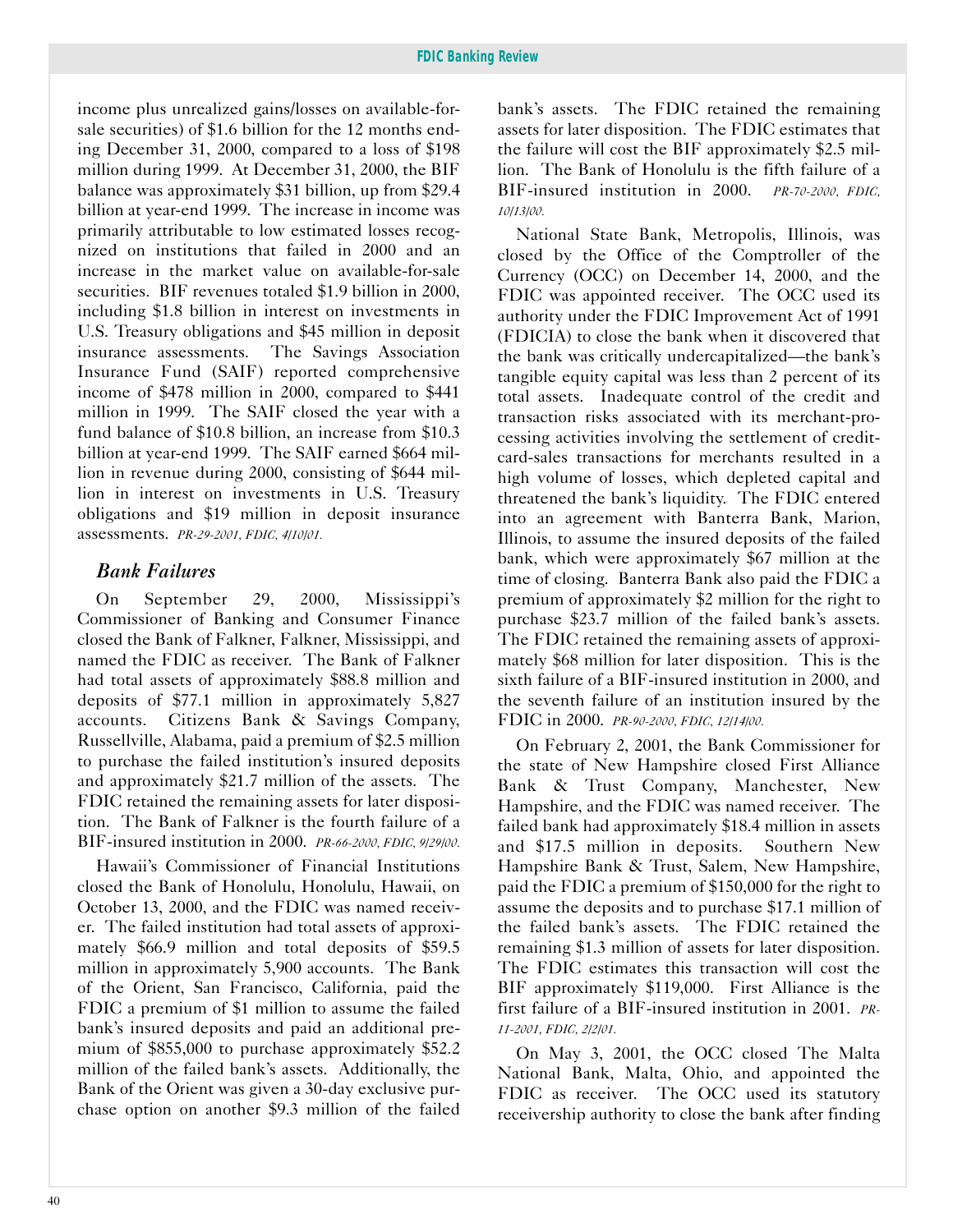that the bank had engaged in unsafe-and-unsound practices and had incurred significant losses. The failed bank had total deposits of approximately \$8.8 million and total assets of \$9.5 million. The FDIC entered into an agreement with North Valley Bank, Zanesville, Ohio, to assume all of the failed bank's deposits. North Valley Bank also purchased \$9.2 million of the failed bank's assets at a discount of approximately \$800,000 from book value. The FDIC retained the remaining assets for later disposition. The FDIC estimates the transaction will cost the BIF approximately \$80,000. This was the second failure of a BIF-insured institution in 2001. *PR-32-2001, FDIC, 5/3/01.* 

#### *Federal Reserve Board*

#### *Interest Rates*

Between January 3, 2001, and June 27, 2001, the Federal Open Market Committee (FOMC) lowered the targeted federal funds rate by 275 basis points, decreasing the rate from 6.50 percent to 3.75 percent. The Board of Governors decreased the discount rate by 275 basis points during the same time period, lowering the rate from 6.00 percent to 3.25 percent. The federal funds rate is the fee that banks charge each other for overnight loans, and the discount rate is the fee charged to financial institutions for borrowing from their district Federal Reserve Banks. *PR-FRB, 1/3/01, 1/31/01, 3/20/01, 4/18/01, 5/15/01, 6/27/01.* 

#### *Regulation Z*

The Federal Reserve Board adopted a final rule aimed at helping consumers decipher credit-card companies' marketing pitches about interest rates, late fees, grace periods, and other terms. The rule amends Regulation Z, which implements the Truth in Lending Act, to revise the disclosure requirements for credit-card solicitations and applications. Under the new rule, credit-card issuers will have to include an easy-to-read chart on all credit-card solicitations and applications, laying out in simple terms the interest rate consumers will pay to carry debt on the card. The rule comes in response to rising concern among bank regulators about overly aggressive marketing tactics by credit-card issuers that can confuse consumers and make credit-card purchases more expensive than anticipated. The rule is effective September 27, 2000, and compliance is mandatory as of October 1, 2001. *The Washington Post, 9/29/00; FR, 10/3/00.* 

#### *Assessment of Foreign Banks' U.S. Operations*

On October 24, 2000, the Federal Reserve announced a series of steps to update its five-year-old system of supervising foreign banking organizations that operate in the United States. The Federal Reserve plans to improve its "Strength of Support Assessment" (SOSA) process, through which it ranks foreign banks' ability to offer financial, liquidity, and management support to its American operations. The rankings help provide a point of reference for U.S. bank supervisors to assess the risks of a foreign bank's operations in the United States. Under the new system, the five current SOSA rankings will be streamlined into three rankings. The new initiative provides that the Federal Reserve will inform foreign banking organizations, as well as the banks' homecountry supervisors, of the SOSA rankings. In addition, the new initiative calls for the creation of a combined assessment rating for all of a foreign banking organization's U.S. branches, agencies, and commercial lending companies. *BBR, 10/30/00, p. 545.* 

#### *New Annual Reserve and Reporting Requirements*

 ject to a 10 percent reserve requirement. Effective On November 21, 2000, the Federal Reserve Board published in the Federal Register annual adjustments used to calculate reserve requirements and reporting requirements for depository institutions. The reserve requirements determine how much depository institutions must keep on hand either in cash, deposits at Federal Reserve Banks, or pass-through accounts at correspondent institutions. For the year 2001, the first \$5.5 million in net transaction accounts will be exempt from the reserve requirements. Amounts between \$5.5 million and \$42.8 million will be subject to a 3 percent requirement, and amounts above \$42.8 million are sub-September 2001, institutions must file reports on their deposit levels on a weekly, quarterly, or annual basis, depending on their deposit levels and their classification with respect to reserve requirements. However, U.S. branches and agencies of foreign banks must file deposit reports weekly, regardless of their size. *BBR, 11/27/00, p. 681.* 

#### *Financial Holding Companies Permitted to Offer Finder Services*

On December 13, 2000, the Federal Reserve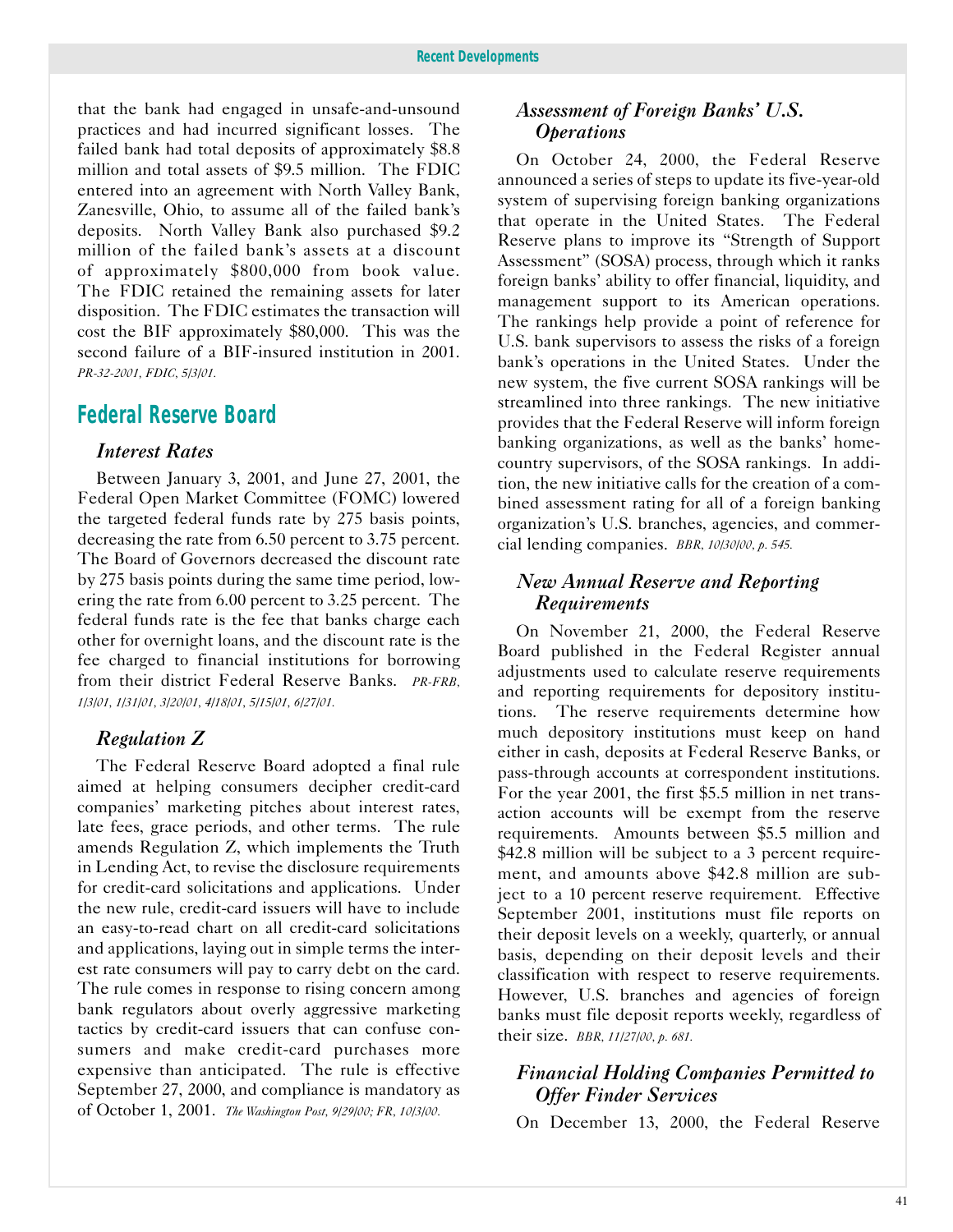Board approved a rule defining "finder" activities as financial in nature and therefore within the bounds of banks' legitimate business functions. A "finder" acts as an intermediary in a transaction that is negotiated between the buyer and seller, and facilitates the identification of the potential buyers and sellers. The rule, which amends Subpart I of Regulation Y, requires banks acting as finders to differentiate clearly between products and services they offer directly and those that are offered by third parties. Under the rule, financial holding companies acting as a finder can: identify third parties that may be interested in engaging in a transaction between themselves; ask third parties about their interest in engaging in a transaction with another party; introduce and refer potential parties to each other; arrange contacts and meetings between interested parties; and transmit information concerning products and services to potential parties in connection with the above activities. *BBR, 12/18/00, p. 783.* 

#### *Disclosure of ATM Fees*

The Federal Reserve Board published a final rule amending Regulation E (Electronic Fund Transfers) to implement provisions of the Gramm-Leach-Bliley Act requiring disclosure of automated-teller machine (ATM) fees. Under the final rule, an ATM operator who imposes a fee on a consumer for an electronicfund-transfer service is required to provide notice of the fee in a prominent and conspicuous location on or at the ATM where the electronic service is initiated. The ATM operator also must disclose the amount of the fee either on the screen of the ATM or on a paper notice before the consumer is committed to completing the transaction. A fee may not be imposed unless proper notice is provided and the consumer chooses to complete the transaction. The rule is effective March 1, 2001, and compliance with the rule is mandatory as of October 1, 2001. *PR-FRB, 3/1/01.* 

#### *HMDA Reporting Exemption Threshold Increased*

The Federal Reserve Board raised the asset-size exemption threshold from \$30 million to \$31 million for depository institutions that are required to report data under the Home Mortgage Disclosure Act (HMDA). In 2001, depository institutions with assets of \$31 million or less will be exempt from reporting data on their housing-related lending activ-

ities. The final rule amends Regulation C, which implements the Home Mortgage Disclosure Act. The asset level that releases institutions from reporting data under HMDA is adjusted each year on the basis of changes in inflation as measured by the Consumer Price Index for Urban Wage Earners and Clerical Workers. *NR 2001-10, OCC, 2/20/01.* 

#### *Daylight Overdrafts*

On May 30, 2001, the Federal Reserve issued an interim rule permitting banks to accumulate negative balances in their accounts with the Federal Reserve during the course of the business day. The regulation, which is effective upon issuance, allows banks to seek "daylight credit" above their normal overdraft caps. The action reflects ongoing efforts by the Federal Reserve Board to balance the costs, risks, and benefits associated with the provision of Federal Reserve intraday credits. *Dow Jones Newswires, 5/31/01.* 

#### *Survey on Bank Lending Practices*

In its May 2001 *Senior Loan Officer Opinion Survey on Bank Lending Practices*, the Federal Reserve Board reported that both domestic and foreign banks were continuing a trend of stricter business lending practices. Slightly more than 50 percent of domestic banks reported tightened standards for commercial and industrial (C&I) loans to large and middle-market firms since the last survey in January 2001. About 36 percent of domestic banks tightened standards on loans to small firms over the same period. Both foreign and domestic institutions indicated that the most important reasons for tightening standards and terms on C&I loans were a less favorable economic outlook and a worsening of industry-specific problems. For the report, the Federal Reserve surveyed loan officers from 55 large domestic banks and 21 U.S. branches and agencies of foreign banks. The survey focused on changes during the preceding three months in the supply and demand for bank loans to households and businesses. *Senior Loan Officer Opinion Survey on Bank Lending Practices, FRB, May 2001.* 

# *Office of the Comptroller of the Currency*

#### *Fees for Third-Party Exams*

A rule issued on May 8, 2001, permits the OCC to charge for special examinations of banks' third-party service providers. Some banks recently have entered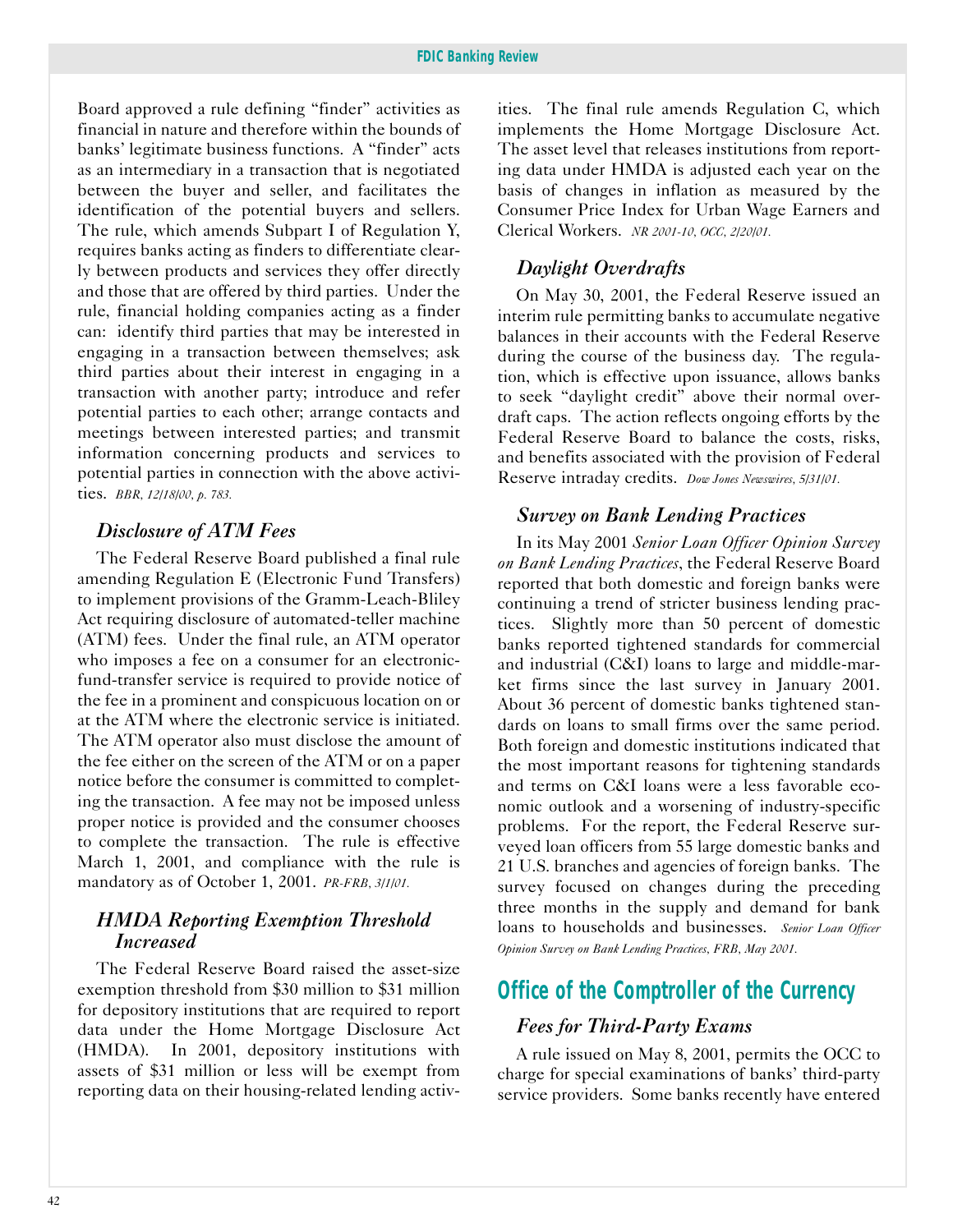new lines of business, or introduced potentially highrisk products, relying substantially on third-party service providers to enable the bank to conduct the activities. Since banks involved in such activities may be exposed to higher-than-normal levels of risk, examiners have an increased need to examine the third-party providers. The new rule, which becomes effective June 7, 2001, applies to a wide range of activities, including credit-card issuing, subprime lending, and check cashing. Before the rule, the OCC was permitted to assess a fee for a special examination of a bank, but not for special examinations of a third-party provider. *AB, 5/9/01.* 

#### *Pilot Program to Enhance National Banks' Lending Capacity*

The OCC announced on June 8, 2001, a three-year pilot program intended to reduce the competitive disparity that exists in states that have single-borrower lending limits that are higher than the federal limits available to national banks. National banks are generally permitted to lend no more than 15 percent of their capital on an unsecured basis to a single borrower; however, many states have higher limits for their state-chartered institutions. The pilot program will allow national banks with the highest supervisory ratings to lend up to the state limit—but not more than 25 percent of capital—to single borrowers for small-business loans and for loans secured by singlefamily-residential real estate. Because the program is aimed primarily at community banks, only banks with assets of less than \$1 billion are able to participate. To participate in the program, a bank must be rated 1 or 2 under the five-point Uniform Financial Institutions Rating System scale, which evaluates an institution's capital adequacy, asset quality, management capability, earnings strength, liquidity, and sensitivity to market risk. Eligible banks must also have a rating of at least 2 for the asset and management components of the test. *NR 2001-52, OCC, 6/8/01.* 

#### *Survey of Credit Underwriting Practices*

The OCC's annual *Survey of Credit Underwriting Practices* reported that underwriting standards for commercial and retail loans tightened during the 12 month period ending March 31, 2001. Fifty-five percent of banks tightened commercial loan standards in 2001, compared to 25 percent in 2000; 6 percent loosened standards in 2001, compared to 16 percent in 2000. The survey found that 32 percent of banks

tightened underwriting standards for retail loans, while 20 percent eased standards. The 2001 survey covered the 66 largest national banks with an aggregate loan portfolio of \$2 trillion—approximately 90 percent of national bank loans. The survey, which is completed by OCC senior examiners, consists of a series of questions concerning 16 types of commercial and retail lending. The questions focus on the direction of lending standards and the level of inherent risk in the portfolio and products of the banks. *NR 2001-59, OCC, 6/27/01.* 

# *Office of Thrift Supervision*

#### *Seidman Offers Resignation*

On July 3, 2001, Ellen Seidman announced that she submitted her resignation as the Director of the Office of Thrift Supervision (OTS). Her resignation is effective upon the confirmation and appointment of a replacement. Ms. Seidman has served as the Director of the OTS since October 27, 1997. Before becoming director, Ms. Seidman was a Special Assistant to President Clinton for Economic Policy at the White House National Economic Council. *OTS 01 43, OTS, 7/3/01.* 

#### *Liquidity Requirements*

The OTS issued a final rule that removes the regulation requiring savings institutions to maintain an average daily balance of liquid assets of at least 4 percent of their liquidity base. The final rule requires thrifts to maintain adequate liquidity to ensure safeand-sound operation. The rule, which is effective July 18, 2001, will give thrifts greater flexibility in adjusting their asset mix. *BBR, 3/19/01, p. 478; FR, 7/18/01.* 

# *Federal Housing Finance Board*

#### *Chairman Appointed*

President Bush designated J. Timothy O'Neill Chairman of the Federal Housing Finance Board on June 18, 2001. Mr. O'Neill has served as a director of the Finance Board since June 1995. Before joining the Finance Board, Mr. O'Neill was a partner in the Washington, D.C., law firm of O'Connor & Hannan, where he focused on trade and international law and legislative and regulatory issues. Mr. O'Neill was also Director of Congressional Affairs at the Finance Board in 1991 and 1992. *FHFB 01-13, FHFB, 6/19/01.*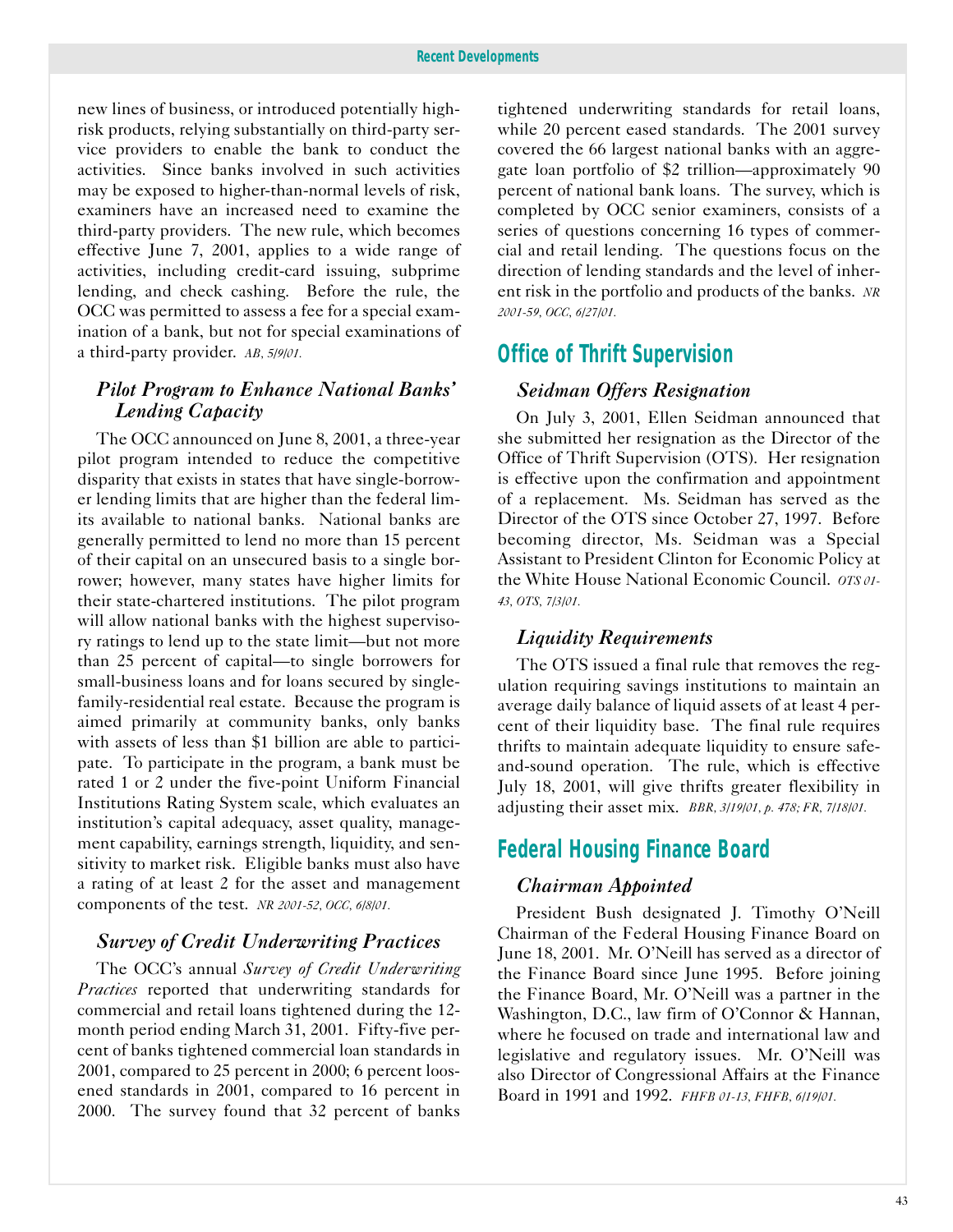#### *Board Member Appointed*

On December 28, 2000, President Clinton announced the recess appointment of Allan I. Mendelowitz to serve as a member of the Board of Directors for the Federal Housing Finance Board. Mr. Mendelowitz served as Chairman of the Board from December 28, 2000, until June 18, 2001, when President Bush appointed J. Timothy O'Neill as chairman. Mr. Mendelowitz served as the executive director of the U.S. Trade Deficit Review Commission from October 1999 to December 2000. From January 1999 to September 1999, he was vice president of the Economic Strategy Institution, where he supervised research on trade policy, international competitiveness, and telecommunications policy. *FHFB 00-41, FHFB, 12/28/00.* 

#### *Collateral Rules Eased*

The Federal Housing Finance Board (FHFB) announced on November 30, 2000, that four regional Home Loan Banks expanded the type of loans small member banks can pledge as collateral for advances. Member banks typically have used mortgages as collateral for advances, but the Dallas, Topeka, Des Moines, and Seattle Home Loan Banks will now permit member institutions with assets less than \$500 million to use small-business, farm, and agriculturebusiness loans as collateral. The FHFB will permit the other Home Loan Banks to adopt similar plans at any time. *AB, 12/1/00.* 

#### *Final Rule on Capital Standards*

The Federal Housing Finance Board approved a final rule on December 20, 2000, implementing a new capital structure for the Federal Home Loan Banks. The final rule replaces the FHLBanks' subscription capital structure with a more flexible, riskbased capital structure, and the rule contains risk-based and leverage-capital requirements similar to those for depository institutions. The final rule implements provisions of the Gramm-Leach-Bliley Act (GLBA) that establish two classes of capital stock: Class A, which is redeemable on six months' notice; and Class B, which is redeemable on five years' notice. The rule also incorporates the requirements that each FHLBank maintain a minimum ratio of total capital to total assets of at least 5 percent and that a FHLBank may not redeem stock if it

would fail to meet any of its minimum capital requirements. Each FHLBank may weight its permanent capital at 1.5 times paid-in value to meet the 5-percent test, as long as its total capital, excluding such weighting, is not less than 4 percent of its total assets. Each FHLBank also must have enough permanent capital to meet the rule's risk-based capital requirements for credit risk, market risk, and operations risk. GLBA requires each of the FHLBanks to submit a capital structure plan to the Finance Board for approval within 270 days of the publication of the final rule and provides for a transition period to the new capital structure of up to three years from the effective date of each FHLBank's capital structure plan. *FHFB 00-38, FHFB, 12/20/00.* 

#### *Amendment to Affordable Housing Program*

On May 4, 2001, the Federal Housing Finance Board approved a rule amending its Affordable Housing Program (AHP) regulations to improve the program's effectiveness and efficiency. The most significant rule change increases the maximum amount of money that can be set aside annually under a Federal Home Loan Bank's homeownership setaside program to the greater of \$3 million or 25 percent of a FHLBank's annual AHP contribution. Those limits previously were the greater of \$1.5 million or 15 percent of the FHLBank's annual AHP contribution. Each FHLBank independently operates an Affordable Housing Program in accordance with the FHLBank Act. Funding for each program varies by FHLBank, but banks must set aside a minimum of 10 percent of their funding for affordable housing initiatives. *FHFB 01-10, FHFB, 5/4/01; BBR, 5/14/01, p. 858.* 

#### *National Credit Union Administration*

#### *Acting Chairman Appointed*

On February 8, 2001, President Bush named Dennis Dollar Acting Chairman of the NCUA Board of Directors. Mr. Dollar has been a member of the Board since October 1997. His current term expires on August 2, 2001. Before joining the NCUA, Mr. Dollar served as CEO of the Gulfport VA Federal Credit Union from 1992 to 1997. Mr. Dollar also served two terms in the Mississippi House of Representatives from 1975 to 1983. *PR020901, NCUA, 02/09/01.*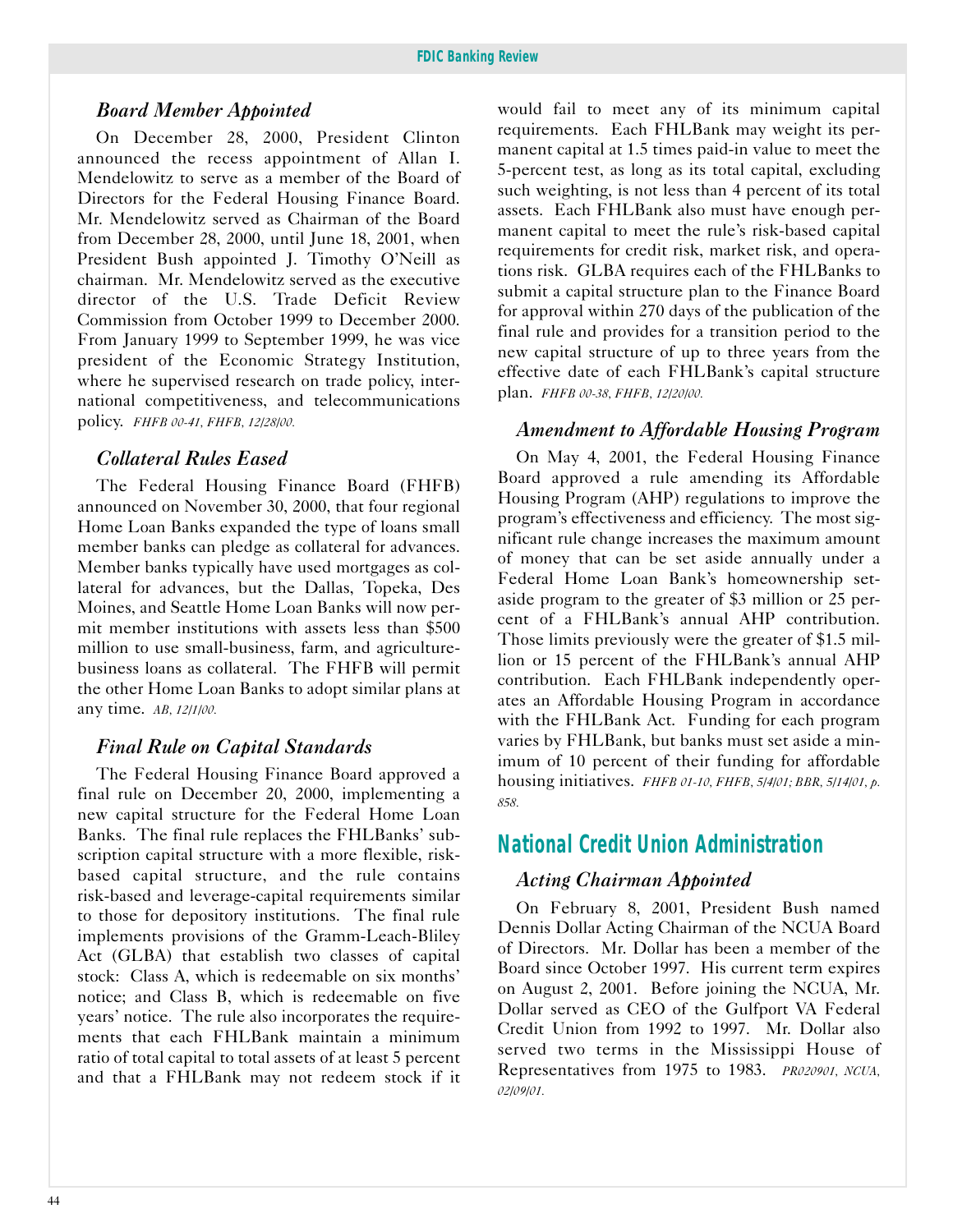#### *Board Member Appointed*

President Clinton named Geoff Bacino to the NCUA Board of Directors in a recess appointment effective December 29, 2000. Mr. Bacino, who was originally nominated for a seat on the Board on July 24, 2000, fills the seat held by Chairman Norman E. D'Amours whose term expired August 2, 1999. Mr. Bacino was president of Bacino and Associates, a lobbying and public-relations firm in Alexandria, Virginia. He previously served as a lobbyist for the Credit Union National Association, co-founded the National Association of State-Chartered Credit Unions, and served as executive director of the National Association of Share Insurance Corporations. *PR010201, NCUA, 01/02/01.* 

#### *Credit Unions Receive Dividend*

On March 8, 2001, the NCUA voted to waive an insurance premium for 2001 and pay a dividend of \$99.5 million to the nation's federally insured credit unions. The average size \$48-million credit union will receive a dividend of approximately \$11,000. The dividend returns the National Credit Union Share Insurance Fund (NCUSIF) to the normal operating level of 1.3 percent of deposits of federally insured credit unions. Since the NCUSIF was recapitalized in 1985, approximately \$552 million has been returned to federally insured credit unions in the form of dividends. *PR030801, NCUA, 3/8/01.* 

# **STATE LEGISLATION AND REGULATION**

#### *Illinois*

Chicago became the first city to take local legislative action against predatory lending by passing an ordinance on August 30, 2000, that prohibits financial institutions engaged in predatory practices from acting as city depositories or contractors. The "Anti-Predatory Lending Ordinance" defines "predatory" as any loan with an annual percentage rate that exceeds the U.S. Treasury rate by more than six percentage points. The ordinance requires all city depositories and financial-services vendors to pledge that neither they nor their affiliates will engage in predatory lending. Institutions that fail to sign the pledge will be barred from city contracts. Mayor Richard Daley introduced the ordinance in an effort to curb lending practices that have contributed to unprecedented rates of foreclosures and abandonment of single-family residences in the city. *BBR, 9/11/00, p. 319–320.* 

On April 17, 2001, the Illinois Joint Committee on Administrative Rules adopted regulations aimed at preventing predatory lending in Illinois. The regulations apply to high-risk loans, which are defined as: first-mortgage loans with an annual percentage rate of at least 6 percent more than the U.S. Treasury securities rate, and second-mortgage loans with an annual percentage rate of at least 8 percent greater than the U.S. Treasury securities rate. The regulations also apply to loans with total points and fees exceeding \$800 or 5 percent of the total loan, whichever is greater. When such high-risk loans are issued, lenders are required to verify the borrower's ability to repay and are restricted from tacking single-premium credit life insurance onto the loan. The regulations impose several other restrictions on Illinois-licensed lenders, including: a prohibition on deceptive marketing and sales techniques; a ban on loan flipping; a ban on negative amortization of loans; limits on the financing of points and fees; limitations on balloon payments; and prohibitions on loans in which payments are made solely to a contractor. *BBR, 4/9/01, p. 631.* 

#### *New York*

Governor George E. Pataki (R) signed a bill on September 8, 2000, that extends New York state's "wild card" banking law for another three years. The law will now expire September 10, 2003. The "wild card" legislation gives the New York State Banking Department the ability to grant state-chartered banks powers matching those powers enjoyed by federally chartered banks. The legislation is necessary to protect the viability of New York state's banking charter and New York's banking consumers. In addition to extending the expiration date, the new law strengthens consumer protection provisions by prohibiting banks from charging customers certain fees solely because the customer purchases insurance from an insurer other than the bank or one of its affiliates. *BBR, 9/25/00, p. 389.* 

On November 9, 2000, the New York State Insurance Department issued a rule for safeguarding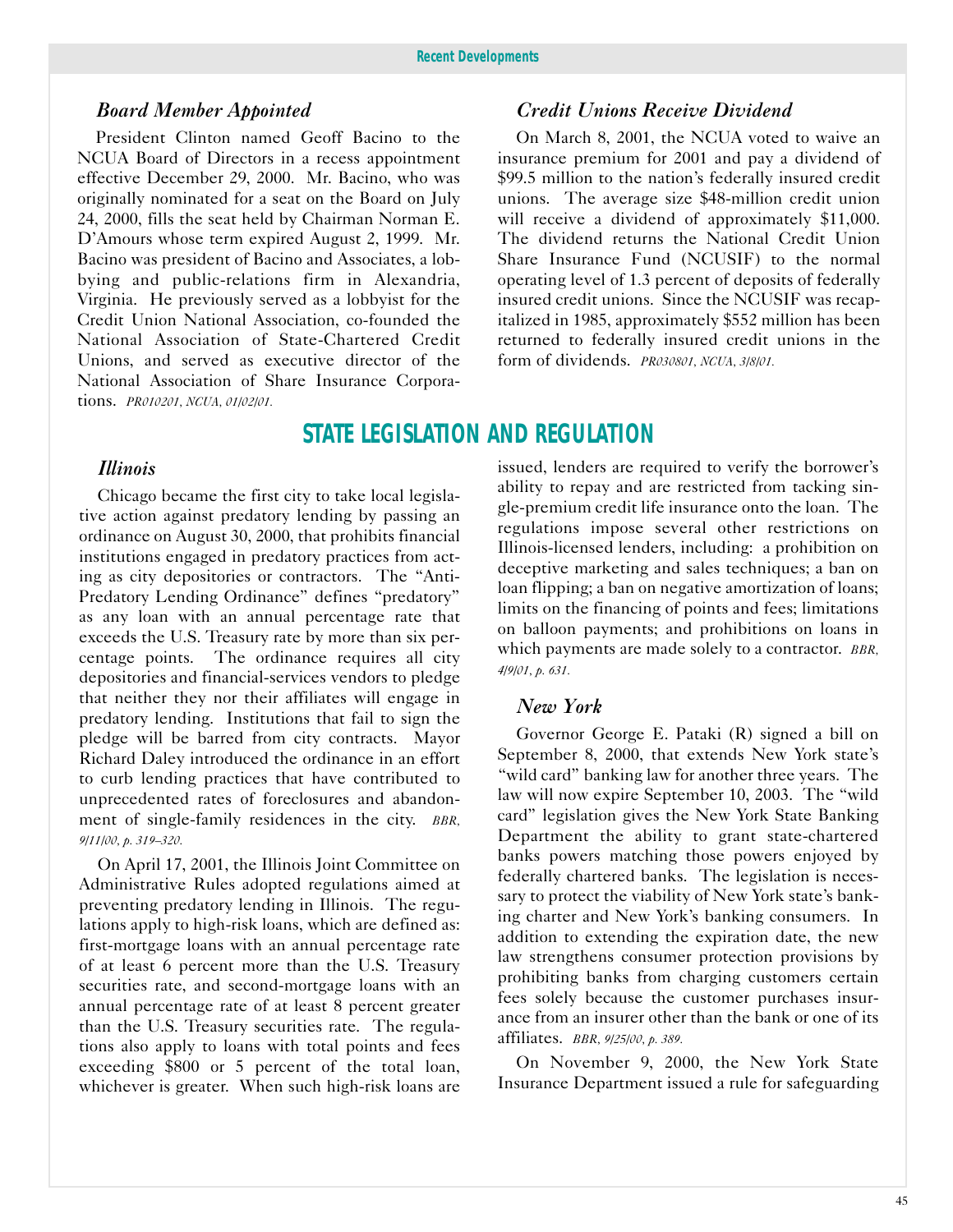consumers' confidential personal information. All licensed insurers are required to provide initial notice to consumers of how they share nonpublic personal financial information with unaffiliated parties, and they must provide an annual opportunity for consumers to "opt out" of having their information shared with third parties. The rule brings New York insurers into compliance with the privacy requirements of the Gramm-Leach-Bliley Act. *AB, 11/13/00.* 

#### *Pennsylvania*

The Philadelphia City Council passed an ordinance on April 5, 2001, banning predatory lending in the city and requiring loan counseling for borrowers who were charged high interest rates. The city is targeting nonbank lenders, however, and the ordinance exempts state and national banks and thrifts and trust companies. The ordinance prohibits lenders from making high-cost loans. A high-cost loan is defined as one with an interest rate more than 6.5 percentage points above the U.S. Treasury securities rate, and with total points and fees financed equal to four percentage points of the loan amount. Lenders found to be predatory will be fined and will lose all contracts with the city or city agencies. The ordinance also establishes a Predatory Lending Review Committee to investigate allegations of abusive lending and to help the victims of predatory lenders. *AB, 4/6/01.* 

### **BANK AND THRIFT PERFORMANCE**

#### *Fourth-Quarter 2000 Results for Commercial Banks and Savings Institutions*

FDIC-insured commercial banks earned \$17.8 billion during the fourth quarter of 2000, which is \$1.5 billion less than third-quarter earnings, but \$91 million more than earnings in the fourth quarter of 1999. Banks' annualized return on assets (ROA) was 1.16 percent in the fourth quarter, down from 1.28 percent in the third quarter and 1.27 percent one year earlier. The number of commercial banks on the FDIC's "Problem List" increased from 75 to 76 banks during the quarter, while assets of problem banks increased from \$14 billion to \$17 billion. There were two commercial bank failures in the fourth quarter of 2000.

FDIC BIF-insured mutual savings institutions reported earnings of \$2.6 billion in the fourth quarter of 2000, up \$49 million from the third quarter, but \$90 million less than earnings one year earlier. The industry's ROA for the fourth quarter held steady from the third quarter at 0.86 percent, but was down from 0.95 percent in the fourth quarter of 1999. The number of problem thrifts increased to 18 thrifts from 15 in the third quarter, but assets of problem thrifts decreased from \$7.3 billion in the third quarter to \$7.1 billion at year-end 2000. There were no thrift failures during the fourth quarter of 2000. *FDIC Quarterly Banking Profile, Fourth Quarter 2000.* 

#### *First-Quarter 2001 Results for Commercial Banks and Savings Institutions*

FDIC-insured commercial bank earnings rebounded in the first quarter of 2001—net income totaled \$19.9 billion in the quarter, up \$2.1 billion from the previous quarter and \$400 million higher than earnings in the first quarter of 2000. Commercial banks' average ROA was 1.27 percent in the first quarter of 2001, up from 1.16 percent in the fourth quarter of 2000, but down from 1.35 percent in the first quarter of 2000. The number of commercial banks on the FDIC's "Problem List" increased from 76 to 78 banks during the quarter, but assets of problem banks remained unchanged at \$17 billion. There was one bank failure during the first quarter.

FDIC BIF-insured mutual savings institutions reported earnings of \$2.9 billion in the three months from January through March 2001, which is \$300 million higher than the previous quarter but \$35 million lower than one year earlier. The industry's ROA for the first quarter was 0.95 percent, up from 0.86 percent in the fourth quarter of 2000, but down from 1.03 percent one year earlier. The number of problem thrifts declined from 18 to 17 during the quarter, and problem assets decreased from \$7.1 billion to \$6.1 billion. There were no thrift failures during the first quarter of 2001. *FDIC Quarterly Banking Profile, First Quarter 2001.* 

# **RECENT ARTICLES AND STUDIES**

2000, says that the number of national banks offering The percentage of national banks allowing cusonline financial services on Internet sites increased tomers to transact business on their Web sites

A report released by the OCC on October 27, by 52 percent from September 1999 to July 2000.